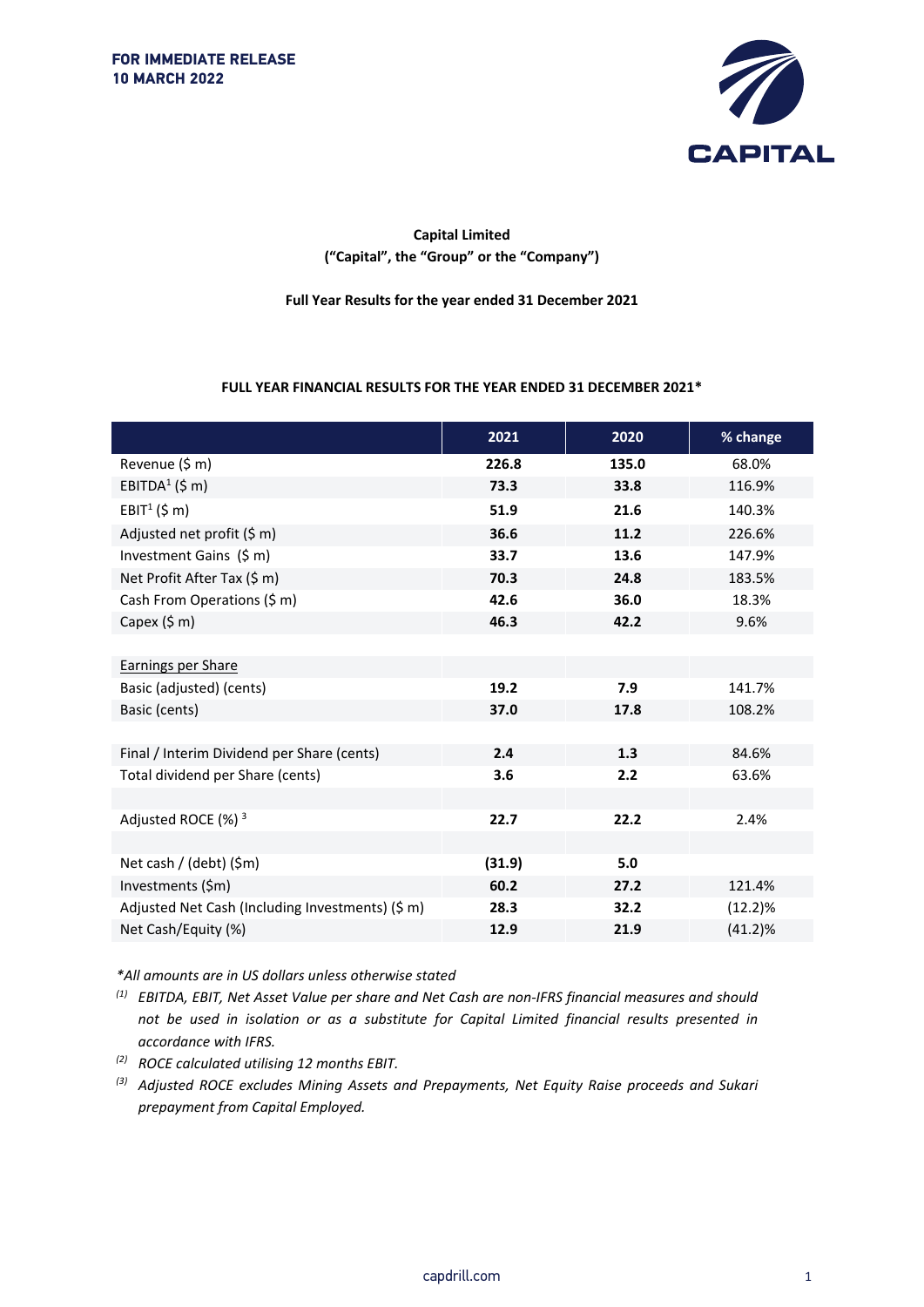

#### **Financial Overview**

- FY2021 revenue of \$226.8 million, up 68% on FY 2020 (\$135.0 million);
- 2021 EBITDA of \$73.3 million, up 116.9% on FY 2020 (\$33.8 million);
- EBITDA margins increased to 32.3% up from 25.0% in FY 2020;
- Net gains from equity investments of \$33.7 million in 2021 (realised + unrealised), increasing the value of Group strategic investments to \$60.2 million, net of cash proceeds, as of 31 December 2021 (31 December 2020: \$27.2 million);
- Net Profit After Tax (NPAT) \$70.3 million (including investment gains), an increase of 183.5% on FY 2020 (\$24.8 million); and adjusted net profit after tax of \$36.6 million, up 226.6% on FY 2020 (\$11.2 million);
- Cash capex of \$46.3 million, up 9.6% on FY2020 (\$42.2 million);
- Cash from operations of \$42.6 million, an increase of 18.3% on FY 2020 (\$36.0 million);
- Net cash including investments of \$28.3 million, down from net cash including investments of \$32.2 million at year end 2020;
- Basic earnings per share (including investment gains) of 37.0 cents, up 108.2% on FY 2020 (17.8 cents); and adjusted earnings per share of 19.2 cents, up 141.7% on FY 2020 (7.9 cents)
- Declared a final dividend of US\$2.4 cents per share, to be paid on 10 May 2022 which, together with the interim dividend of US\$1.2 cents per share brings total dividends declared for 2021 of US\$3.6 cents per share (up 64% on 2020 total dividend of US\$2.2 cents per share).

#### **Operational and Strategic Highlights**

- Rig fleet utilisation increased to 79% in Q4 2021, up 4% on Q4 2020 (76%) and 34% on Q3 2021 (59%); FY 2021 average utilisation was 75%, an increase of 27% on FY 2020 (59%);
- Non-drilling revenue contributed 22% of total revenue for 202[1](#page-1-0), compared with 2020 (9%<sup>1</sup>), primarily driven by the increased contribution from mining services and MSALABS, which saw significant growth through 2021;
- Average monthly revenue per operating rig ("ARPOR") for Q4 2021 at US\$184,000, up 7% (Q4 2020: US\$172,000) and up 6% on Q3 2021 (US\$182,000); FY 2021 ARPOR was \$181,000 up 5.8% on FY 2020 \$171,000 as core long-term contracts continue to perform strongly;
- Safety performance remains world class with the Group remaining LTI free across eleven sites through 2021, six of which have remained LTI free in excess of three years;
- Recent contract wins (previously announced):
	- A three-year surface production drilling contract with AngloGold Ashanti at the Geita Gold Mine, Tanzania. This contract will utilise five rigs from the existing fleet together with one new rig during 2022, and is anticipated to generate revenues of \$33 million over the contract term;
	- An exploration contract with Firefinch at the Goulamina Lithium mine, Mali, a JV project between Firefinch and the world's largest lithium producer Ganfeng;

<span id="page-1-0"></span> $1$  Restated as Well Force International (WFI) revenue is now incorporated within drilling revenue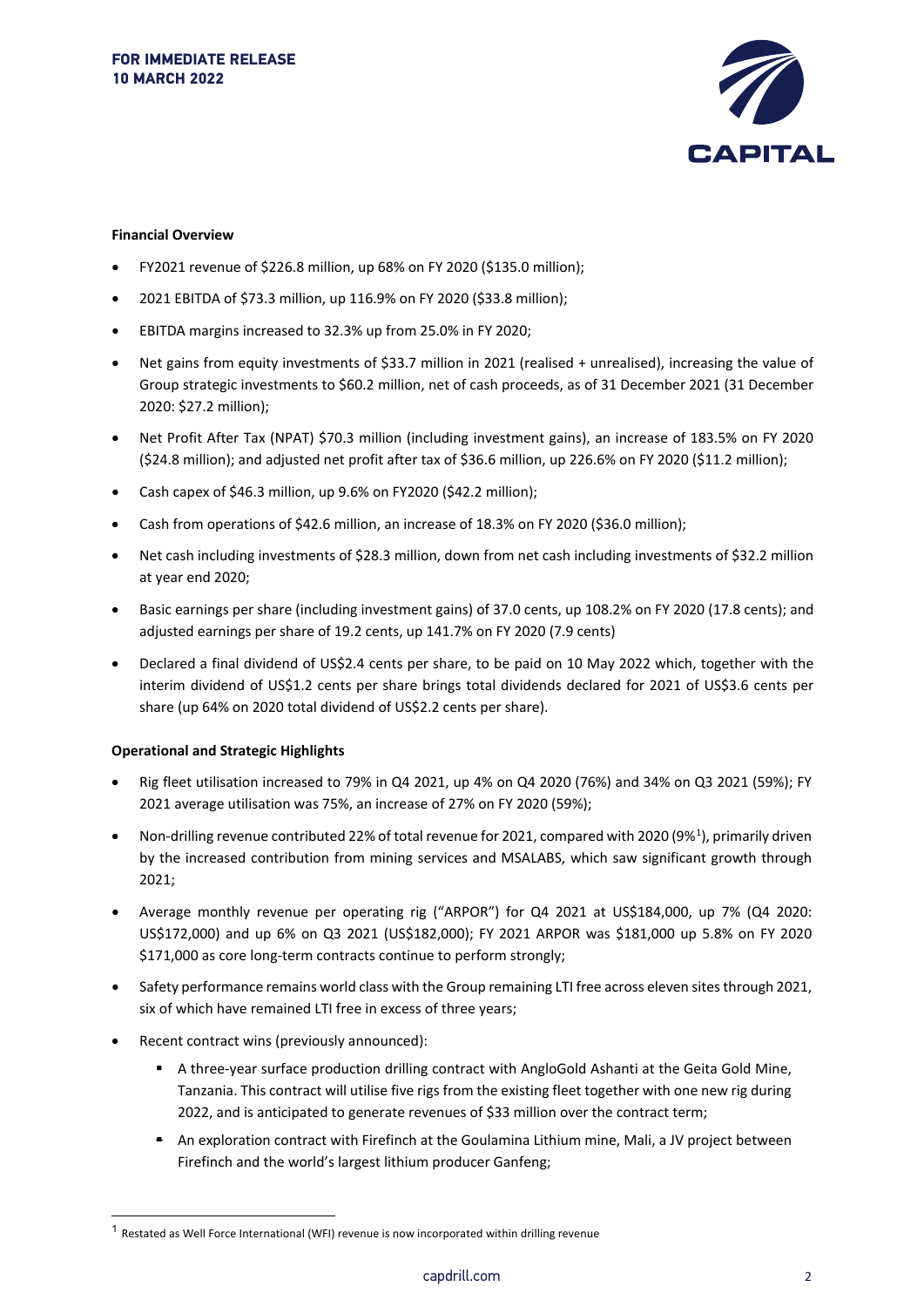

- An exploration contract with Tembo Mining at the Kabanga Nickel mine, Tanzania. This year has seen an investment from BHP intended to accelerate the development at the project;
- Expanded grade control services to include underground at North Mara, Tanzania;
- A one-year contract extension for underground grade control drilling with Resolute at the Syama Gold Mine, Mali.
- New contract wins:
	- A three-year underground drilling contract with Barrick at the Jabal Sayid copper mine, Saudi Arabia;
	- An extension with Cora Gold at the Sanankoro Gold Project for drilling exploration;
	- An exploration contract with Aton Mining, Egypt.
- Sukari Gold Mine (Egypt) waste mining and expanded drilling contracts performed ahead of contract targets in 2021:
	- Operations achieved mining quantities above contract in 2021, with all production phases brought on-line ahead of schedule;
	- The commissioning phase of this contract involved over 400 new employees with associated new equipment, and concluded its first year of operation injury free.
- MSALABS has had a very successful 2021:
	- The rollout of the Chrysos'™ PhotonAssay units is progressing well:
		- The unit at the Bulyanhulu (Tanzania) laboratory has been commissioned and commenced operations in October;
		- Two further units are due to be commissioned in Val d'Or (Canada) and the Morila Gold Mine in Mali (80% owned by Firefinch ASX:FFX) in Q1 2022 and Q2 2022 respectively.
- Accordingly, the Group's portfolio of long-term mine-site based operations increased to ten sites, comprising 18 individual contracts with the addition of the new contracts with Barrick in Tanzania and Firefinch in Mali;

#### **Outlook**

- Revenue guidance for 2022 of \$270 to \$280 million driven by an increased drill rig count, contract extensions and expansions from existing long-term contracts, load and haul waste stripping contract at Sukari, Egypt running for the whole year at full capacity and MSALABS continuing to grow through 2022;
- Capital expenditure is expected to be approximately \$45 million in 2022. This will fund an increase to the drill rig count, the expansion of MSALABS, including a major hub laboratory in Saudi Arabia, as well as sustaining capex on the enlarged drill fleet and the Sukari mining contract;
- Drill rig fleet size forecast to increase by 11 rigs by the end of 2022, net of depletion;
- The Sukari earth moving contract continues to perform well, with the project now safely commissioned and we expect the operation to contribute at full capacity through 2022;
- Laboratories is seeing strong demand for its services and the rollout of the Chrysos units, with the business expected to deliver revenues of approximately \$30 million in 2022, almost double revenue in 2021 (FY 2020 \$15.6 million);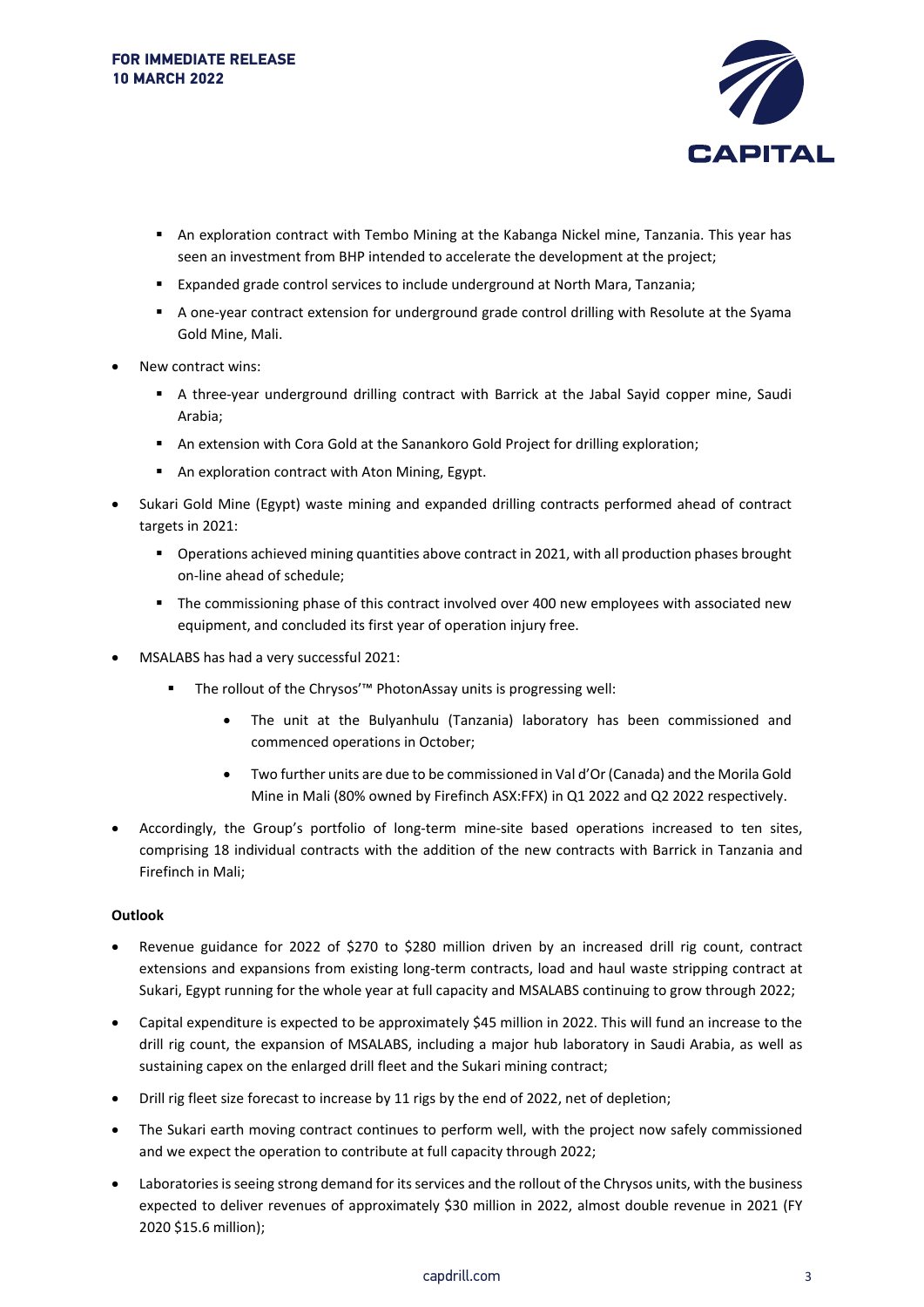

- Business mix underpinned by long-term mine-site contracts with blue-chip customers, growing exposure to metals beyond gold, and non-drilling revenues expected to proportionally increase further in 2022;
- Tendering activity across all business units remains robust, with a number of opportunities progressing.

#### **Commenting on the results, Jamie Boyton, Executive Chairman of Capital Limited, said:**

*'2021 has been another outstanding year for Capital and marks the business's second consecutive year of material growth. While this has been supported by a rapid increase in demand over the past 12 months, we have also taken a notable shift forward in our service offering, increasing our non-drilling revenues to 22% of the Group from just 9% the prior year, while also growing our drilling business.* 

*In order to drive the growth in the business, we increased our headcount by 1,000 new people through the year, and despite this significant new onboarding and increased activity across the group, we maintained our industry leading safety performance, with a TRIFR result of 0.98 (2020: 0.77).* 

*We entered 2021 flagging the disconnect between decade-high commodity prices, with exploration spending at half the levels of a decade ago. We saw this begin to correct through early 2021 with a rapid pickup in market activity evident in our operational metrics. On top of an increased rig count, rig utilisation increased to 75% in 2021 compared to 59% in 2020, while ARPOR also increased by 5.8% to \$181,000 from 2020. We are continuing*  to invest in our drill rig fleet to meet the continued strength in demand we are seeing and ensuring we have a *favourable balance of rig type in the regions where we are operating. Our focus will nevertheless remain on growing long term contracts and partnerships with blue-chip customers to reduce the volatility and ensure the sustainability of the business through the cycles.* 

*Our mining business has taken a sizeable step forward in 2021 with the exceptional ramp up of the Load & Haul contract at Sukari, which we delivered ahead of contact expectations. Operations are now fully commissioned and 2022 will be the first complete year with the earth moving contract at full run rate. Following the rise in commodity prices, we are seeing an increase in projects moving forward to development and therefore we expect the pipeline of new mining contracts to expand in the coming years.* 

*MSALABS also performed well through 2021, setting the foundations for further growth in the coming years. 2022 will be an exciting year for MSALABS as it continues the rollout of the revolutionary Chrysos PhotonAssay technology, as well as developing a major hub laboratory in Saudi Arabia. PhotonAssay, which provides gold assay results in minutes rather than weeks or months, has the potential to disrupt the geochemical analysis sector. This technology is a key driver of growth in MSALABS, with revenues expected to approximately double in 2022 YoY.* 

*Another key contributor to our strong result for the year has been returns from our equity investments, which have become a core pillar of our Group strategy. Capital Investments not only contributes through equity returns, which amounted to \$33.7 million in 2021, but has also served as a highly effective business development tool for several years, with \$41 million or 18% of group revenue coming from investee companies in 2021. This creates a strong partnership approach to our contracting model and remains core to the investment strategy.* 

*In view of the significant progress made in 2021, Capital today is a stronger and more robust business. We will continue to pursue our key strategic priorities during 2022 and have confidence in maintaining a growth trajectory in the business, with revenues expected to reach \$270-280 million in 2022.'*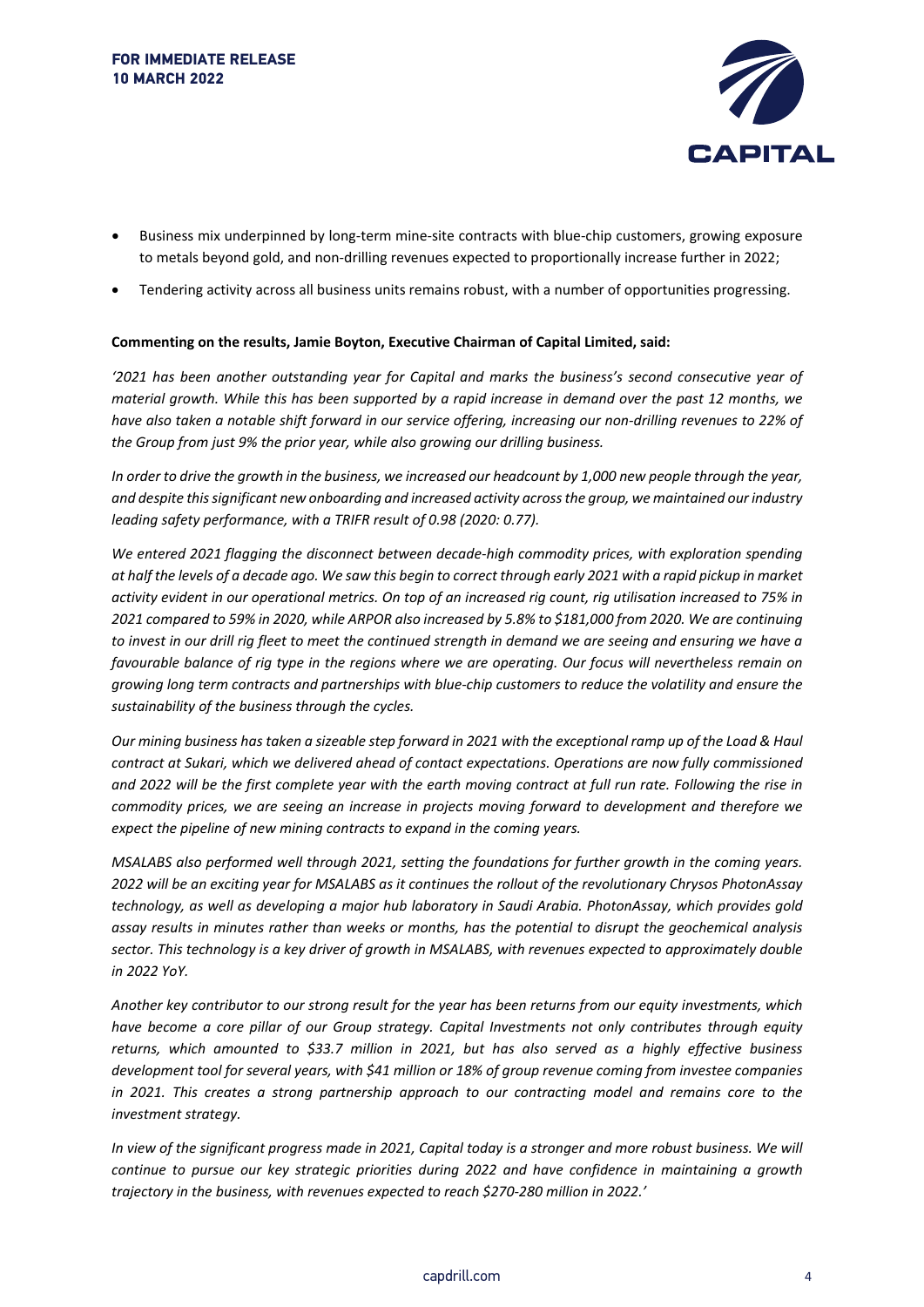

#### **Results Conference Call**

Capital Limited will host a Webcast on Thursday 10 March 2021 at 09.00 am (London, UK time) to update investors and analysts on its results. Participants may join the webcast via the like below. Shareholders may also join the webcast by dialling one of the following numbers, approximately 10 minutes before the start of the call. Participants may also wish to download the 2020 Results Presentation, which is available b clicking <http://www.capdrill.com/investors/presentations>

#### **Webcast Link**

<https://webcasting.buchanan.uk.com/broadcast/6221ec7cd196af24e1e91a0c>

#### **Dial-In Details**

United Kingdom Toll-Free: 08003589473 United Kingdom Toll: +44 3333000804 PIN: 35312080# International dial-in numbers - [Link](https://urldefense.proofpoint.com/v2/url?u=https-3A__events-2Dftp.arkadin.com_ev_docs_NE-5FW2-5FTF-5FEvents-5FInternational-5FAccess-5FList.pdf&d=DwMGaQ&c=24Pv9SDmf15C3K1GQEblf0-dR4hG0m_5jejOBrkAV6M&r=QYkWmyFK8Y3e5jgEzqfg7BS4FTqS479bXiF2HYjlTIk&m=ieAtP9kTeBzfQmfbL2SLaqwFb5awB94m5UCaATVhTIJj0orOFv4i-8OBxpmh01Er&s=t71yT1mI7NRQzK3hfBkNUcZIYz52cleNDfaxzcuc5uc&e=) **- ENDS –**

**For further information, please visit Capital Limited's website www.capdrill.com or contact:**

| <b>Capital Limited</b>                                           | +230 464 3250           |
|------------------------------------------------------------------|-------------------------|
| Jamie Boyton, Executive Chairman                                 | investor@capdrill.com   |
| Giles Everist, Chief Financial Officer                           |                         |
| Conor Rowley, Investor Relations & Corporate Development Manager |                         |
|                                                                  |                         |
| <b>Berenberg</b>                                                 | +44 20 3207 7800        |
| <b>Matthew Armitt</b>                                            |                         |
| Jennifer Wyllie                                                  |                         |
| Detlir Elezi                                                     |                         |
|                                                                  |                         |
| <b>Tamesis Partners LLP</b>                                      | +44 20 3882 2868        |
| Charlie Bendon                                                   |                         |
| <b>Richard Greenfield</b>                                        |                         |
|                                                                  |                         |
| <b>Stifel Nicolaus Europe Limited</b>                            | +44 20 7710 7600        |
| Ashton Clanfield                                                 |                         |
| Callum Stewart                                                   |                         |
| Rory Blundell                                                    |                         |
|                                                                  |                         |
| <b>Buchanan</b>                                                  | +44 20 7466 5000        |
| <b>Bobby Morse</b>                                               | capital@buchanan.uk.com |
| James Husband                                                    |                         |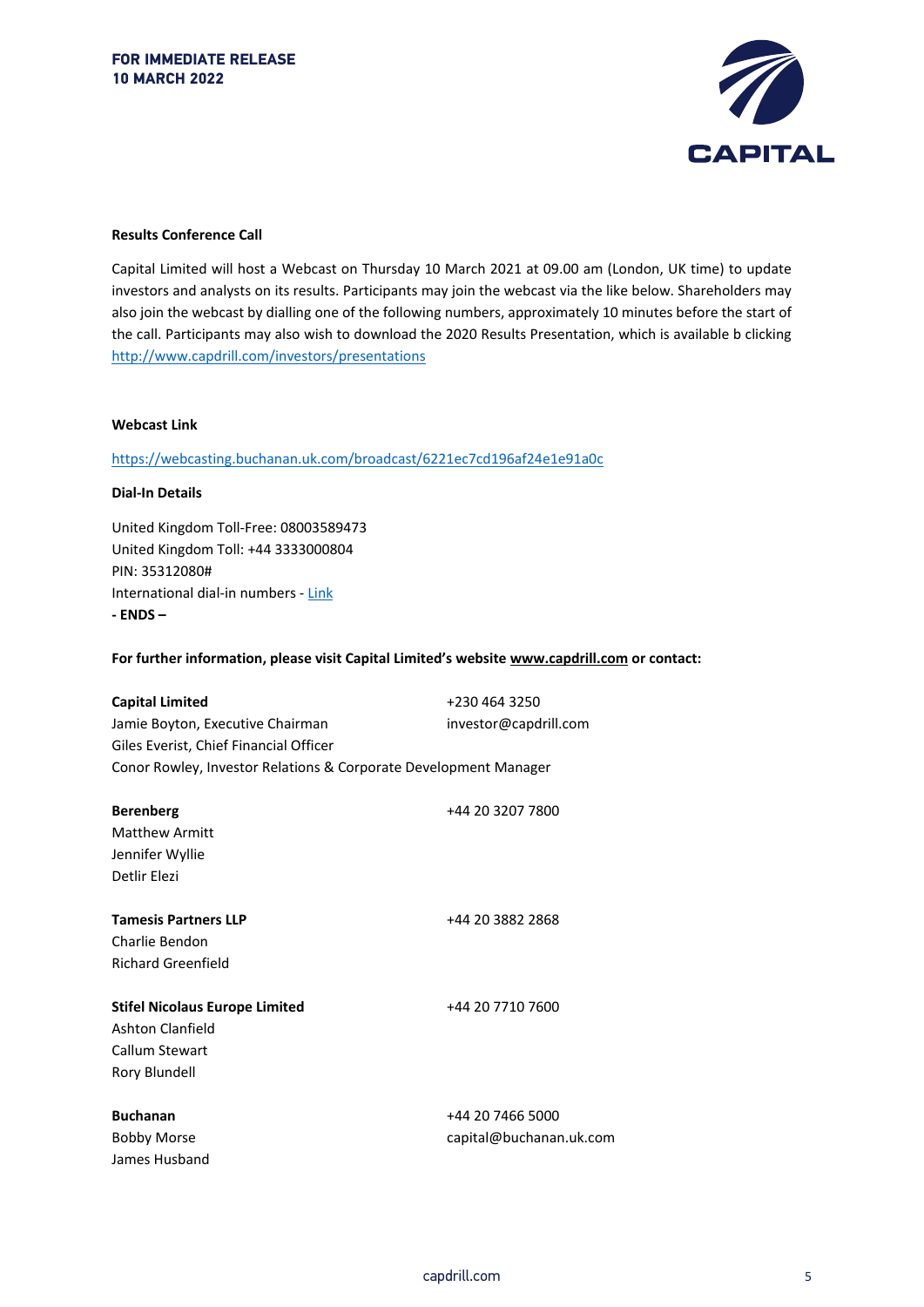

#### **About Capital Limited**

Capital Limited is a leading mining services company providing a complete range of drilling, mining, maintenance and geochemical laboratory solutions to customers within the global minerals industry, focusing on the African markets. The Company's services include: exploration, delineation and production drilling; load and haul services; mining equipment hire and maintenance; and geochemical analysis. The Group's corporate headquarters are in Mauritius and it has established operations in Burkina Faso, Côte d'Ivoire, Egypt, Guinea, Mali, Mauritania, Nigeria, Saudi Arabia and Tanzania.

#### **Cautionary note regarding forward looking statements**

Certain information contained in this report, including any information on Capital Limited's plans or future financial or operating performance and other statements that express management's expectations, or estimates of future performance, constitute forward-looking statements. Such statements are based on a number of estimates and assumptions that, while considered reasonable by management at the time, are subject to significant business, economic and competitive uncertainties. Capital Limited cautions that such statements involve known and unknown risks, uncertainties and other factors that may cause the actual financial results, performance or achievements of Capital Limited to be materially different than the Company's estimated future results, performance or achievements expressed or implied by those forwardlooking statements. These factors include the inherent risks involved in exploration and development of mineral properties, changes in economic conditions, changes in the worldwide price of commodities and project execution delays, many of which are beyond the control of Capital Limited. Nothing in the report should be construed as either an offer to sell or a solicitation to buy or sell Capital Limited securities.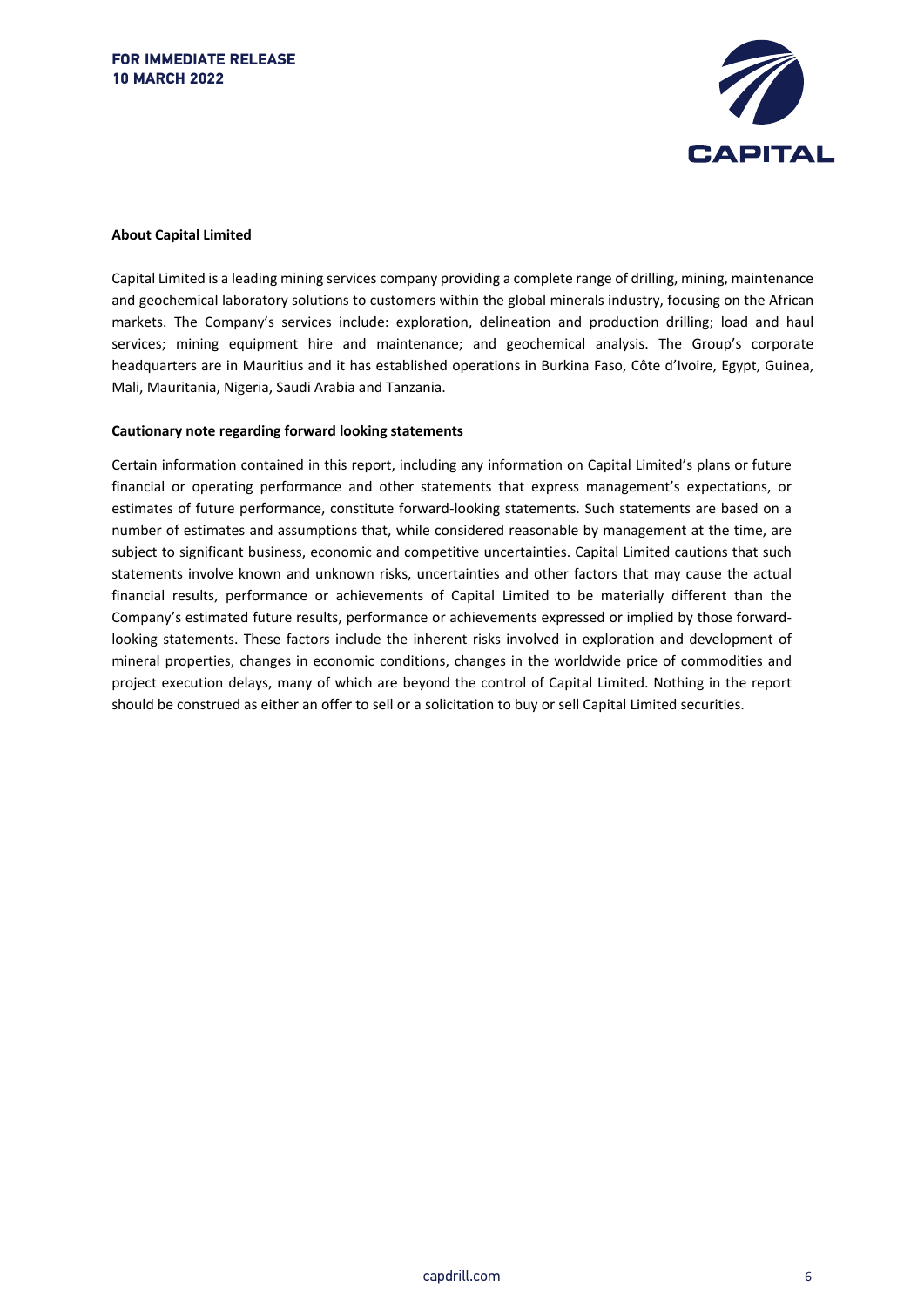

#### **CHAIRMAN'S STATEMENT**

2021 has been a transformational year with Capital delivering three record quarters of revenue growth and the strongest year in our history. We have seen growth in all our business areas, but most notably a sizeable shift forward in our service offering with the addition of large scale load and haul services at Sukari and the beginning of the rollout of the revolutionary Chrysos PhotonAssay units in our laboratory business, MSALABS. The operational execution of this growth has been outstanding, with an exceptional safety performance, maximising the value delivered to shareholders.

We delivered 68% revenue growth, 117% EBITDA growth and 140% EBIT growth. This is the second consecutive year we have delivered material growth, following 18% YoY growth in revenue in 2020. Amongst this growth however, our core focus on long life, mine site contracts (88% of revenue in 2021) with blue-chip customers has remained unchanged to ensure a business that is sustainable through the cycles.

Our strategy to develop a broader range of services continued successfully during 2021. The contribution from our non-drilling services increased significantly during the year to 22% of Group revenues, compared to 9% in 2020, driven primarily by the ramp up of the load and haul operation at Sukari and the continued expansion of MSALABS.

In 2020, we announced an equity raise to help fund equipment for a waste mining contract with Centamin at the Sukari Gold mine, which represented the largest award of business in the Group's history. The ramp up of this operation in 2021 was ahead of contracted expectations and has reached full run rate going into 2022, while remaining injury free. This contract is anticipated to deliver incremental revenues of US\$235 – \$260 million over a four-year period.

Our laboratory business, MSALABS, continued to perform well and is positioning itself for material growth as it rolls out the revolutionary Chrysos PhotonAssay units. The first of these units was successfully commissioned in 2021 and in 2022 MSALABS will continue to roll out further units, a key driver of its growth. PhotonAssay technology has the potential to disrupt the geochemical analysis sector and we are encouraged by the demand we are seeing.

In addition to the expansion in our service offering, our core drilling business has also gone from strength to strength. As we entered 2021 there was a clear disconnect between the rapid increase in commodity pricing seen in 2020, compared to capital raisings and exploration budgets, which remained at close to half the level seen when commodity prices were last at these levels. This changed early in the year and we saw a rapid and significant increase in demand which was visible in our utilisation rates in the subsequent three quarters of the year. Elevated commodity prices have continued into 2022, as has the strong demand we are seeing for our services.

Our Direct Investments portfolio has also cemented itself as the fourth key pillar of our strategy. We undertook a significant and well-timed investment strategy in 2019 as we expanded our operations in West Africa. We have engaged in direct investments into exploration and mining companies, and drill for equity, aligning the activity with service contracts. The year-end portfolio was valued at \$60.2 million, up 121% compared to the year end 2020 position of \$27.2 million, with investment gains (predominantly unrealised) for the year of \$33.7 million. This translated into significant net profit growth in 2021 of 184%.

In addition to the investment gains, these positions have cemented key relationships and partnerships with the investees, with contracts from these companies generating \$41 million of revenue over 2021 (18% of Group revenue).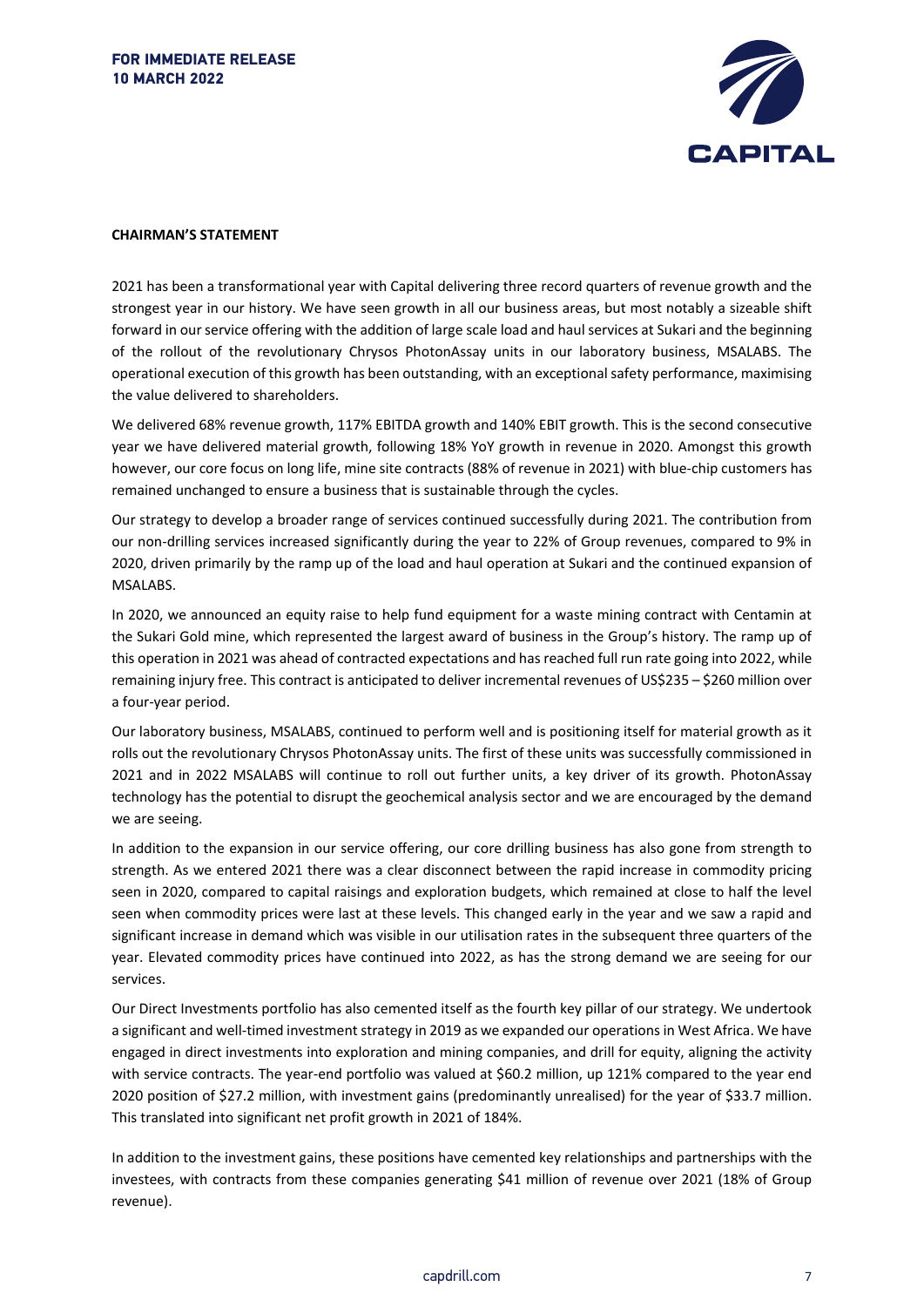

At the beginning of 2022 we also launched a buyback programme of up to two million shares. While our focus remains primarily on growth, the buyback demonstrates both the huge success we achieved in 2021 and also the confidence we have in the business going forward.

The Board of Directors has declared a final dividend for the 2021 period of 2.4cps (\$4.5 million), payable on 10 May 2022 to shareholders on the register as of 7 April 2022. This brings the total dividend declared in 2021 to 3.6c per share. The dividend is a result of our solid financial and operating position.

#### **OPERATIONAL & SAFETY UPDATE**

I am extraordinarily proud of our Company's achievements during 2021. Amongst the significant levels of growth and increased activity, the Group has also increased its headcount by 1,000 people, a 78% increase YoY. Nevertheless we maintained the consistency in our operations throughout the year and our industry leading safety record and I would like to take this opportunity to thank all our employees for their dedication.

The Group's rig count increased from 94 at the end of 2020 to 109 at the end of 2021, with a further three rigs undergoing commissioning. The new rigs supported both existing long-term contracts and new contract wins. We remain very active with our fleet management in order to maintain our position as the provider of best-inclass equipment in the regions where we operate. In addition to the increased fleet size, our rig fleet utilisation increased to 75% in 2021 vs 59% in 2020, while full year ARPOR also increased 5.8% in 2021 to \$181,000 (2020: \$171,000). This stellar performance is a result of both improving commodity prices and macro conditions together with our successful geographical expansion into West Africa. This expansion has delivered regional revenue exposure beyond our traditional operations in Egypt and Tanzania, and with it new long-term mine site contracts.

Our portfolio of ten long-term mine site contracts continued to perform well through 2021 with a number seeing increased rig counts on site for further support and new services. In addition, we signed multiple new contracts while also expanding our commodity exposure.

By the nature of both the contracting market and also critically the geographic regions where we operate, gold mining remains our main exposure. However, at the beginning of 2022, Capital announced an exploration contract with Firefinch at the Goulamina Lithium Mine, Mali, a JV project between Firefinch and the world's largest lithium producer Ganfeng, as well as an exploration contract with Tembo Mining at the Kabanga Nickel Mine, Tanzania. Both projects have the potential to be very large, long-life assets and the latter project has seen an investment from BHP intended to accelerate development.

For the ramp up of the Sukari mining project we hired over 400 new employees and purchased 4 excavators, 17 mining trucks and other associated vehicles. Nevertheless we delivered ahead of our contract terms with the ramp up also completed with its first year of operation injury free. This outstanding performance in our first major earth moving contract both reinforces our relationship with Centamin at Sukari, where we have provided drilling services since 2005, and also positions us well for future tender awards.

MSALABS is quickly becoming a key growth area for the Group. 2021 saw the start of the company's rollout of Chrysos PhotonAssay units, with the first unit now commissioned at Barrick's Bulyanhulu Gold Mine in Tanzania. This contract marked both the largest contract since MSALABS' establishment, and the first PhotonAssay unit deployed outside Australia. Two more units were deployed in Q1 2022, the first in Val d'Or in Quebec, Canada, and the second at the Morila Gold Mine, Mali. MSALABS will also establish a third major hub laboratory in Saudi Arabia later this year, which will assist in setting the foundations for further growth in 2023 and beyond.

Once again, our focus and commitment to the safety of our employees delivered results significantly better than industry standards, and I congratulate everyone for their effort. We expect visible safety leadership at all levels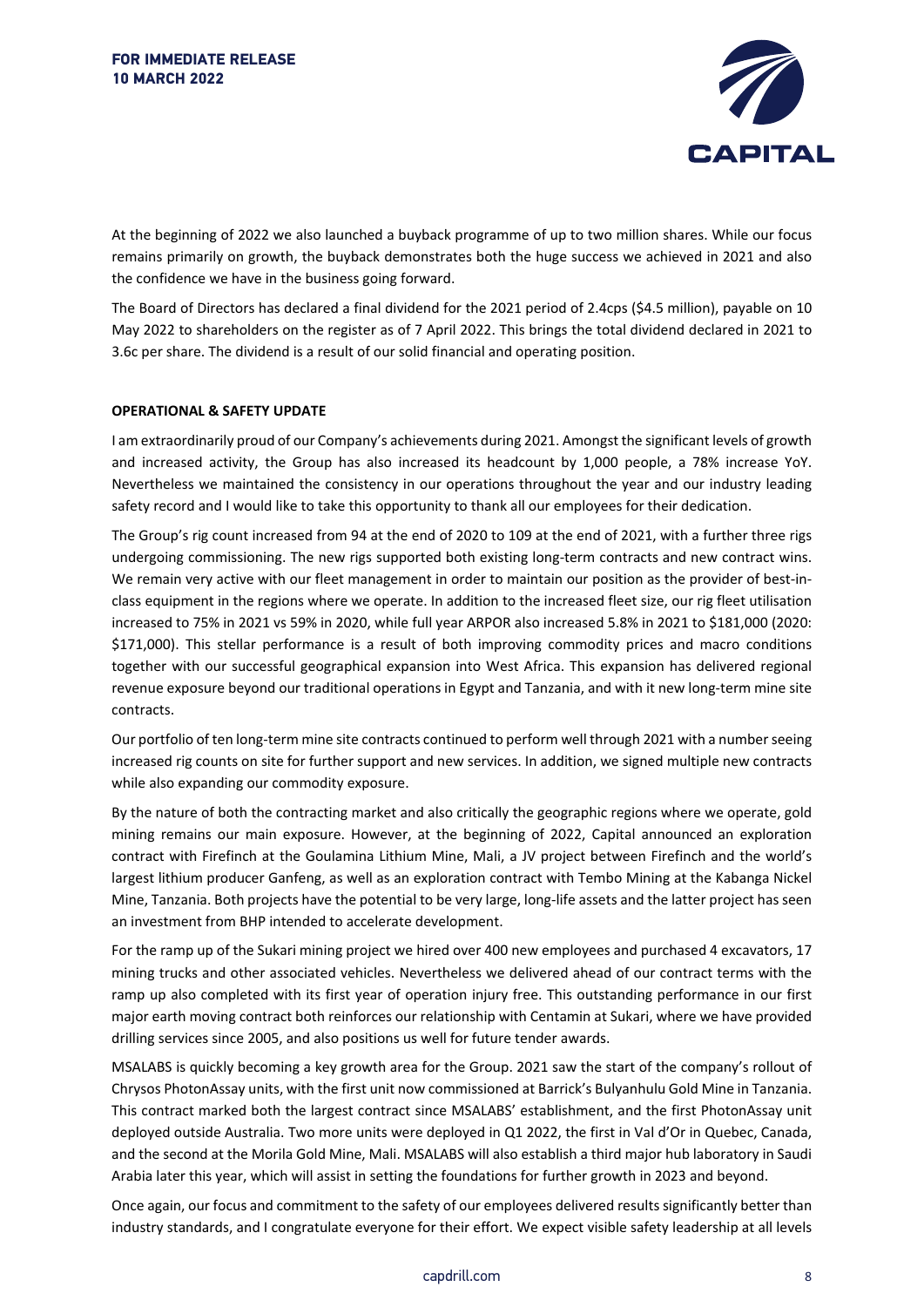

of the business, from the Executive Leadership Team to crews on site, and we actively invest in training programs to ensure our workforce is skilled, competent and can identify and mitigate hazards in the workplace. Our Total Recordable Injury Frequency Rate (TRIFR) was 0.98 per 1,000,000 hours worked. We also achieved a number of site records and safety milestones during 2021 including:

- 13 years LTIF at Mwanza, Tanzania
- 5 years LTIF at the Syama Gold Mine, Mali
- 5 years LTIF at the North Mara Gold Mine, Tanzania
- 4 years LTIF at the Geita Gold Mine, Tanzania
- 3 years LTIF at Bamako, Mali
- 3 years LTIF at Hummingbird, Mali
- 2 years LTIF at the Jabal Sayid Copper Mine, Saudi Arabia
- 1 year LTIF at the Bulyanhulu Gold Mine, Tanzania
- 1 year LTIF at the Bonikro Mine, Cote d'Ivoire
- 1 year LTIF at the Sukari Gold Mine, Egypt
- 1 year LTIF at the Bankan gold project, Guinea

#### **OUTLOOK**

As we look to the year ahead, trading conditions continue to point to very strong demand. Commodity prices, including our main exposure gold, remain at very high levels which provide strong profitability and cash flows for the producers and is a positive indicator for continued momentum throughout 2022.

Equity markets also remain highly supportive for the mining industry, with financings through 2021 at decade highs according to S&P Global Market Intelligence. Together this suggests a further improvement in exploration budgets and demand for our services across all of our business units.

Our focus on long-term mine site contracts continues to underpin our business through 2022. At the end of 2020, we saw an extension and expansion of the drilling contract at Sukari (in line with the mining contract award) and in 2021 we saw major contract renewals at Geita. These contract renewals provide clear revenue visibility and a strong foundation for the year ahead.

At Sukari, operations are now fully commissioned, and 2022 will be the first complete year with the earth moving contract at full run rate. MSALABS is also at an exciting inflection point, with one Chrysos PhotonAssay unit successfully commissioned in Q4 2021 and 2022 set to see material growth driven by the rollout of further units, as well as the construction of the Group's third major hub lab in Saudi Arabia.

As we enter 2022, our core drilling business has the highest rig count in the group's history and we are confident in maintaining strong utilisation levels given the increased activity we are seeing from our existing clients, as well as the strength we continue to see in commodity pricing. We are also continuing to invest in our fleet and this will drive a further increase to our fleet size (net of decommissioning old rigs).

We will continue to execute our key strategic priorities in 2022, focussing on growing our full-service mining business, growing revenues from our ancillary services businesses, particularly MSALABS, expanding capacity with our existing clients and maintaining high levels of utilisation through our fleet.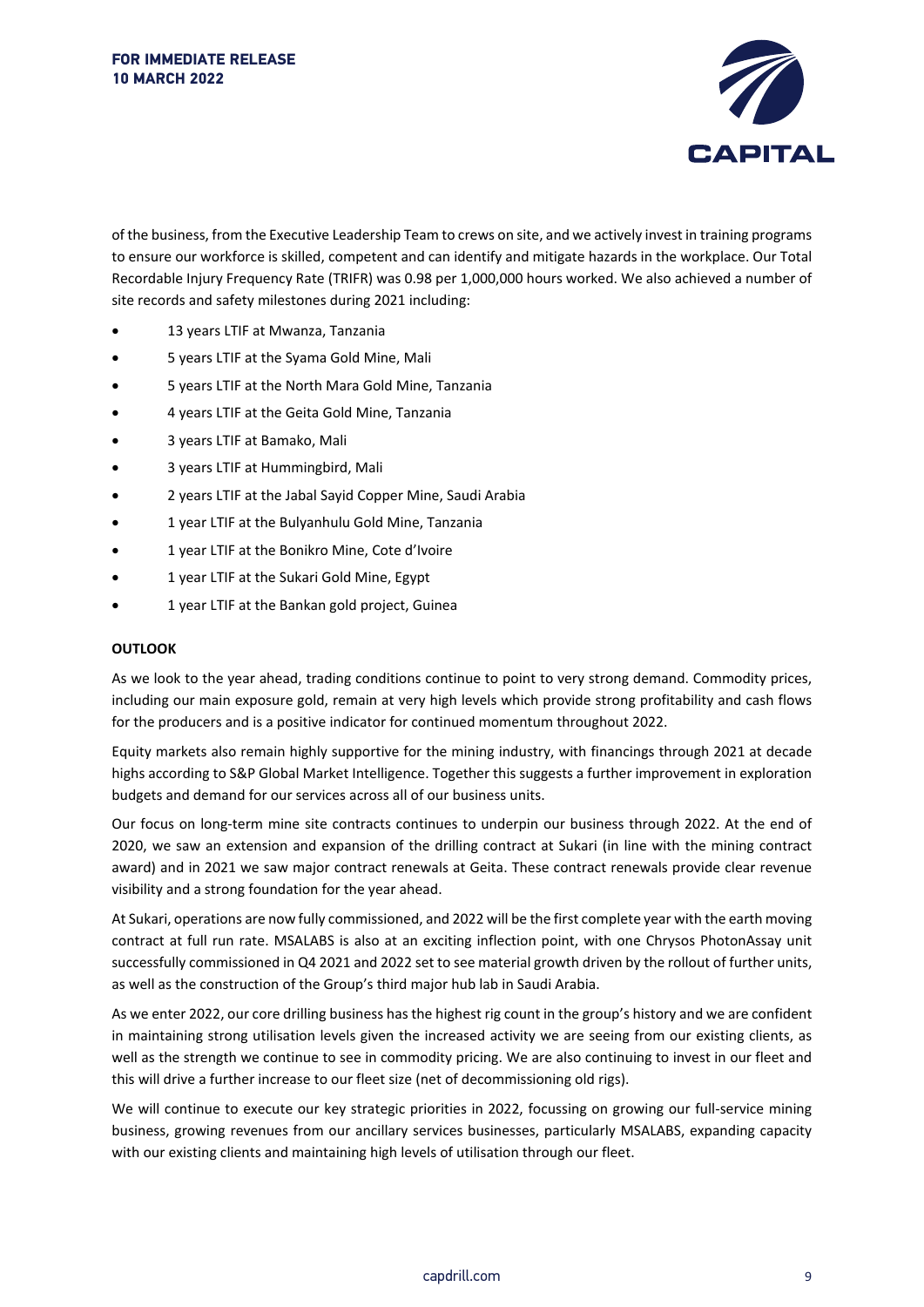

I would like to take this opportunity to thank all our employees, business partners, shareholders, our Board of Directors and other stakeholders for their continued support of our Company.

Jamie Boyton Executive Chairman 9 March 2022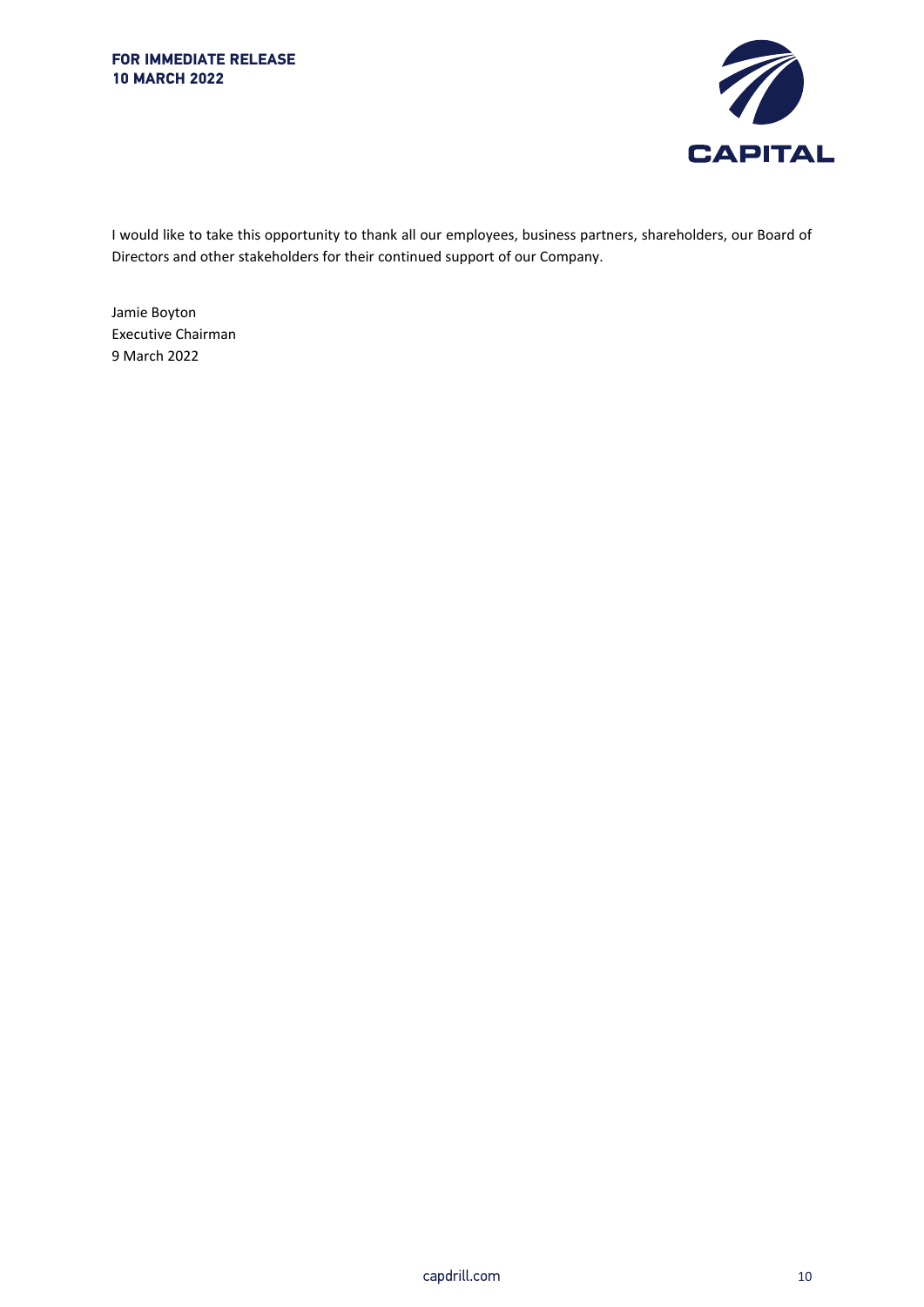

#### **CHIEF FINANCIAL OFFICER'S REVIEW**

#### OVERVIEW

Capital Limited has delivered a stellar performance in 2021 with all our business areas achieving growth through the year. We have made transformational steps through 2021, including expanding our service offering in order to continue to grow the business even further in 2022 and beyond.

Revenue increased by 68% to \$226.8 million (2020: \$135.0 million). H2 revenue (\$128.1 million) was 30% higher than H1 revenue (\$98.7 million) primarily due to the weighting of the ramp up of the Sukari waste mining contract, but also new drilling contract wins through the year, an associated increase in rig count and improved revenues at MSALABS.

Profitability also improved, with margin improvements across all key metrics on the back of increased expenditure discipline. YoY EBITDA and EBIT increased by 117% and 140% respectively.

Primarily as a result of our expanded service offering into waste mining and the associated equipment purchases, our capex remained elevated relative to 2020 with cash capital expenditure of \$46.3 million (2020: \$42.2 million). In addition to the Sukari load & haul contract, growth capex funded the expansion of the rig fleet in 2021 and also deposits for rigs due to arrive and commission in 2022.

Through 2021 we have increased our debt profile through additional financing to fund equipment purchases in combination with operating cash flow. We obtained this financing from Macquarie Bank (\$27.7 million) and OEM financing from Sandvik and Epiroc.

Cash generated from operations was \$42.6 million (2020: \$36.0 million). Closing cash was \$30.6 million (2020: \$35.7 million), aided by an additional \$27.7 million in new financing in the year, with net debt of \$31.9 million (2020: \$5.0 million net cash). Weighing on cash flows was the increased capex outflow associated in particular with the Sukari mining ramp up. Nevertheless our balance sheet remains in a very strong position with the group finishing 2021 with net cash including investments of \$28.3 million.

Our portfolio of long-term mine-site based contracts continues to underpin our cash flow and growth strategy. Mine-site based contracts represent 88% (2020: 93%) of our Company revenue and growth of this portfolio remains a focus.

Our investment portfolio generated a \$33.7 million gain on investments reflected in the Profit and Loss. This outstanding performance reflects a significant value increase in a number of investments within the portfolio. The result is a consequence of the successful 2019 investment strategy. Investment activity decreased in 2020 and 2021 as the cycle improved and capital markets became significantly more accommodating to equity issuance. The Company's strategy has therefore matured and rationalised to a portfolio of strategic core holdings, while continuing to evaluate new opportunities.

Our focus on long-term mine site contracts both reduces the volatility of earnings and ensures the sustainability of the business through the cycles. This stable business platform was demonstrated through 2020 and early 2021 through the COVID-19 pandemic where our portfolio of mine-site based contracts continued uninterrupted. However, given the sometimes unpredictable nature of the countries where we operate, we have evaluated a downside model taking the aggregate effect of the reasonable downside short term risks and demonstrated that the business is robust to scenarios far worse than experienced or expected. Refer to Note 1.1 of the Annual Financial Statements for further detail.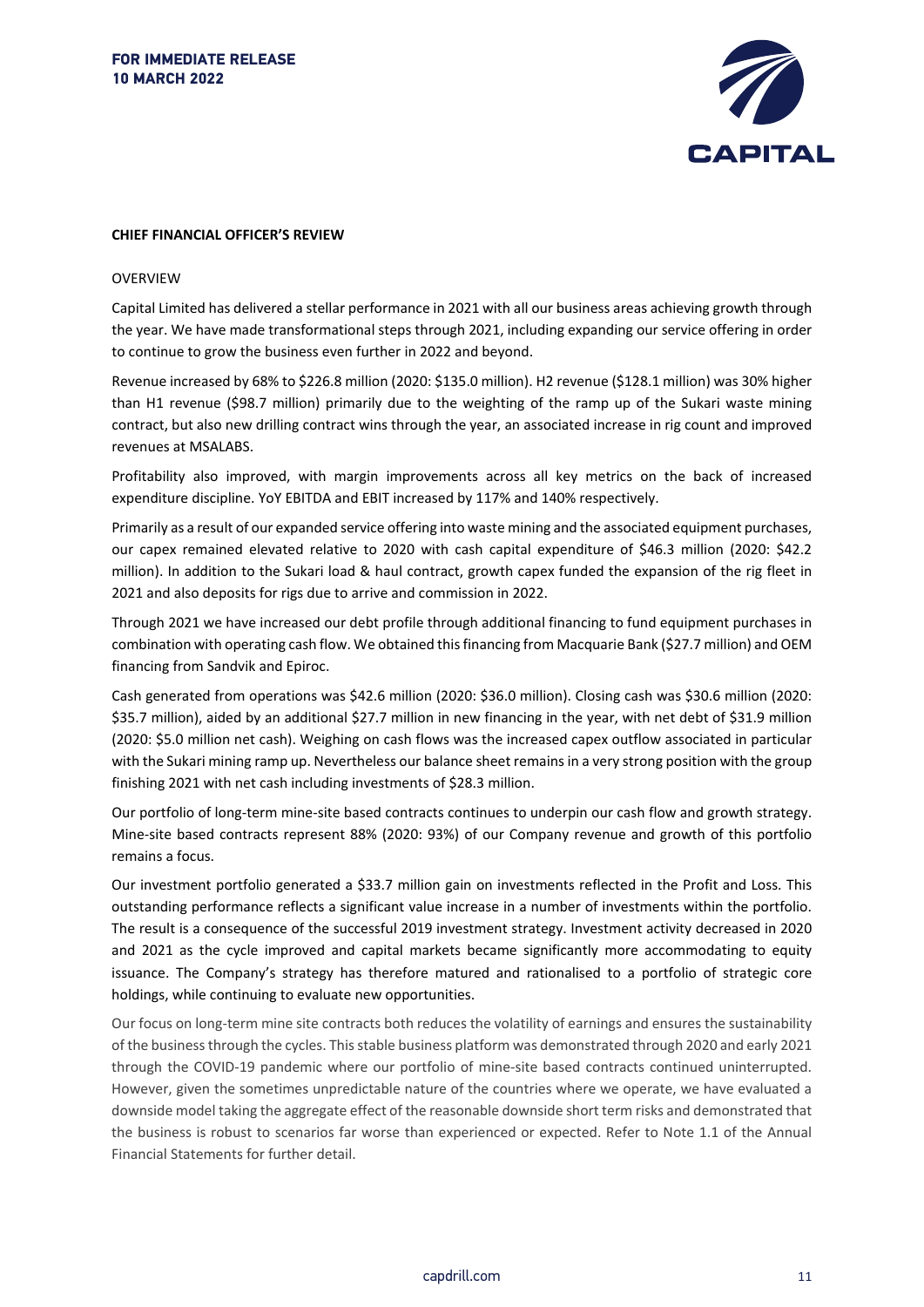

#### **Statement of Comprehensive Income**

|                    | 2021           | 2020           |
|--------------------|----------------|----------------|
| <b>Reported</b>    | $$^{\prime}$ m | $$^{\prime}$ m |
| Revenue            | 226.8          | 135.0          |
| EBITDA             | 73.3           | 33.8           |
| EBITDA (%)         | 32.3           | 25.1           |
| <b>EBIT</b>        | 51.9           | 21.6           |
| <b>PBT</b>         | 82.0           | 34.1           |
| <b>NPAT</b>        | 70.3           | 24.8           |
| Basic EPS (cent)   | 37.0           | 17.8           |
| Diluted EPS (cent) | 36.4           | 17.6           |

#### *Table 1: Statement of Comprehensive Income (Summary)*

Average rig utilisation increased 16% to 75% (2020: 59%) on a larger average fleet size of 104 (2020: 98). Average revenue per operating rig (ARPOR) per month also saw an increase in 2021 to \$181,000 (2020: \$171,000) attributed to the increased mobilisation of exploration rigs and some renegotiation of existing contracts.

Non-drilling revenues saw a notable increase in contribution to Group revenues in 2021, driven by the ramp up of the Sukari mining contract as well as the continued ramp up of MSALABS. 2021 contribution to revenue from non-drilling services was 22% in 2021 (2020: 9%) and is expected to increase further in 2022.

EBITDA increased 117% to \$73.3 million delivering a 32.3% margin (2020: \$33.8 million/25.0%).

EBIT increased 140% to \$51.9 million delivering a 22.9% margin (2020: \$21.6 million/16.0%).

Profit Before Tax (PBT) increased by 141% to \$82.0 million (2020: \$34.1million) impacted by Net Interest of \$3.6 million (2020: \$1.1 million) and benefitting from an investment gain of \$33.7 million (2020: \$13.6 million gain). These investments were aligned to activity with service contracts and provided greater revenue and earnings. Depreciation of \$21.4 million (2020: \$12.2 million), flat as a percentage of revenue at 9%.

NPAT increased 184% to \$70.3 million (2020: \$24.8 million). The improved NPAT benefitted from net gains on unrealised equity investments of \$33.7 million (2020: \$13.6 million gain).

The Effective Tax Rate for 2021 was 14.3% (2020: 27.4%). The decrease YoY reflects adjustments in 2020 that did not recur in 2021. In 2020 tax included a \$2.8m adjustment in respect of prior periods' assessments which were finalised in 2020. The tax recognised in respect of prior periods in 2021 was \$0.2 million. As the Group operates in multiple jurisdictions, there is an inherent uncertainty in the interpretation of income tax laws. As at 31 December 2021, the Group had uncertain income tax positions with an assessment valued at \$2.0 million (2020: \$2.7 million). The Group has recognised a provision of \$0.2 million (2020: \$0.9 million) as management's best estimate of the likely exposure.

As at 31 December 2021, the Group had uncertain income tax positions with an assessment valued at \$2.0 million (2020: \$2.7 million). The Group has recognised a provision of \$0.2 million (2020: \$0.9 million) as management's best estimate of the likely exposure.

The Basic Earnings Per Share (EPS) for the year increased 108% to 37.0 cents (2020: 17.8 cents). The weighted average number of ordinary shares used in the earnings per share calculation was 189,765,149 (2020: 138,367,746).

The substantial growth in Earnings per Share was driven by the strong operating performance and investment gains.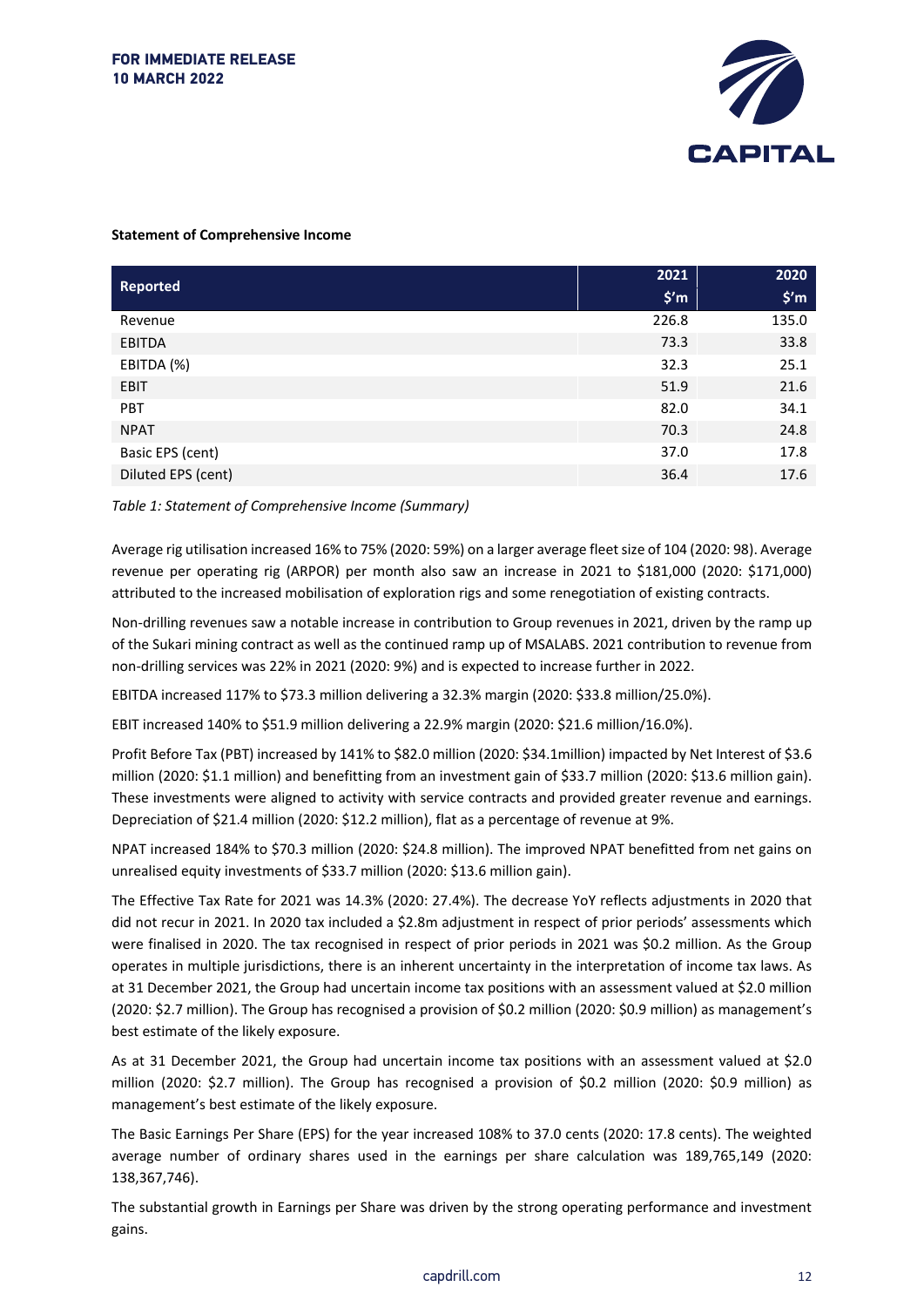

#### **Statement of Financial Position**

| Reported                   | 2021<br>$$^{\prime}$ m | 2020<br>$$^{\prime}$ m |
|----------------------------|------------------------|------------------------|
| Non-current assets         | 162.4                  | 91.1                   |
| Current assets             | 189.1                  | 135.2                  |
| Total assets               | 351.5                  | 226.3                  |
|                            |                        |                        |
| Non-current liabilities    | 53.0                   | 26.5                   |
| <b>Current liabilities</b> | 75.6                   | 51.8                   |
| <b>Total liabilities</b>   | 128.6                  | 78.3                   |
| Shareholders' equity (1)   | 219.2                  | 146.7                  |

*Table 2: Statement of Financial Position (Summary) (1) Excludes non-controlling interest of \$3.8 million*

As at 31 December 2021, shareholders' equity increased by 49.4% driven primarily by strong net profit of \$70.3 million. The Group distributed dividends of \$4.7 million (2020: \$2.2 million) to shareholders.

The total rig fleet size at the end of 2021 was 109 drill rigs with 3 further rigs undergoing commissioning (2019: 94).

Overall PPE increased from \$89.0 million in 2020 to \$143.6 million in 2021, reflecting depreciation of \$21.4 million (2020: \$12.2 million), assets disposed of \$0.5 million (2020: \$0.8 million) and additional operating capital expenditure of \$75.7 million (2020: \$48.7 million).

Current assets increased to \$189.1 million (2020: \$135.2million). Inventory increased by \$13.2 million to \$37.9 million (2020: \$24.7 million) due to increased inventory levels primarily in Egypt. Prepaid expenses decreased by \$10.7 million to \$17.7 million (2020 \$28.4 million). Cash and cash equivalents decreased by \$5.1 million to \$30.6 million (2020:\$35.7 million). Investments held of \$60.2 million (2020: \$27.2 million) are the fair value of trade investments.

Non-current liabilities of \$53.0 million (2020: \$26.5 million) includes \$45.6million (2020: \$26.1 million) of long term loans. Total long term debt includes \$15 million of the renewed Revolving Credit Facility, a \$37.7 million asset backed facility with Macquarie and OEM financing direct through Epiroc & Sandvik .

Current liabilities consisted of trade and other payables, \$46.5 million (2020: \$39.7million), current portion of long-term liabilities \$16.9 million (2020: \$4.6 million) and tax liabilities of \$10.0 million (2020: \$7.2 million). Trade and other payables includes increased trade payables of \$22.1 million (2020: \$19.9 million) due to increased activity levels and investment in the Sukari contract.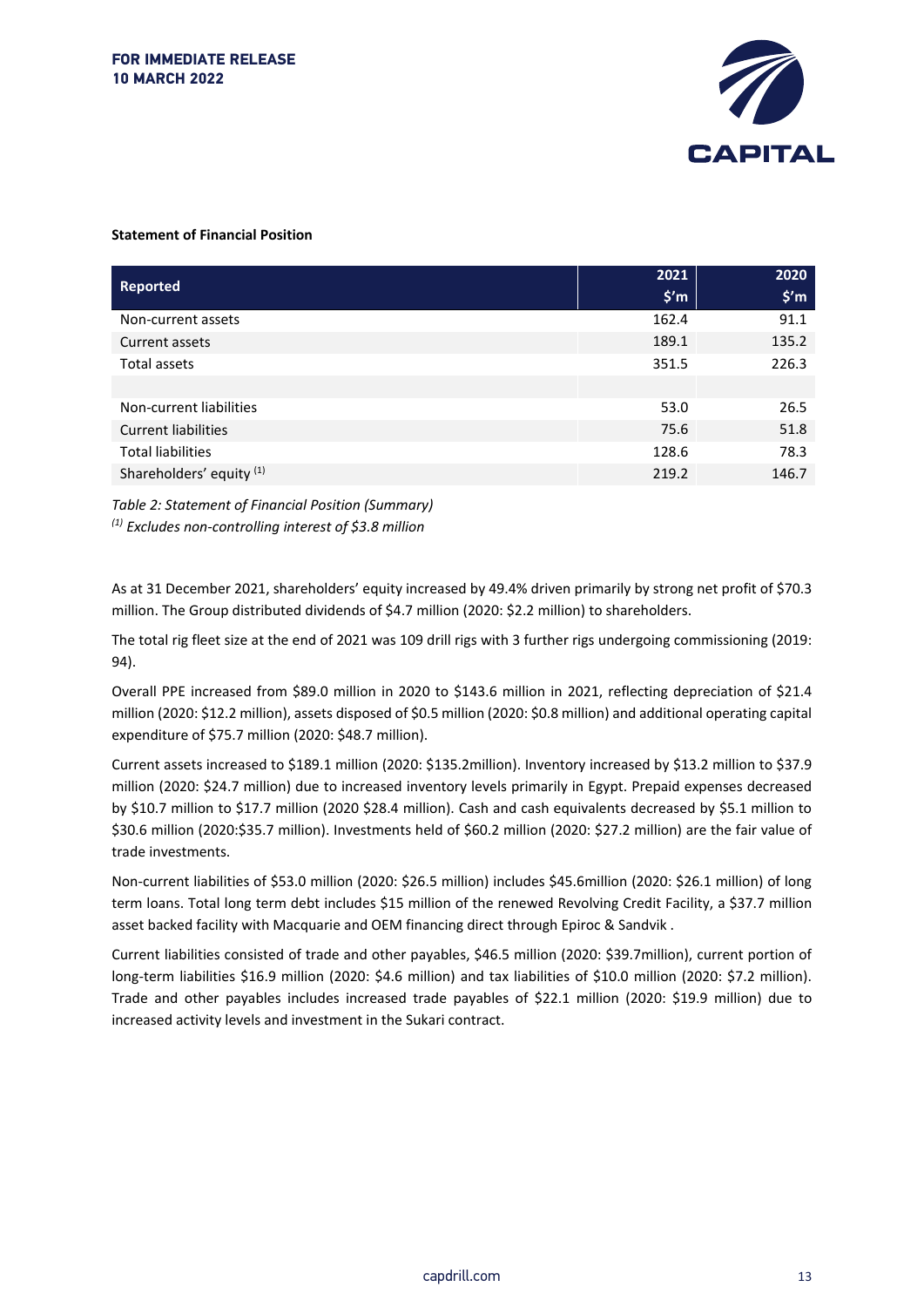

#### **Statement of changes in equity**

|                                    | 2021           | 2020           |
|------------------------------------|----------------|----------------|
| <b>Reported</b>                    | $$^{\prime}$ m | $$^{\prime}$ m |
|                                    |                |                |
| Opening equity                     | 148.1          | 87.0           |
| Net proceeds from Equity raise     |                | 37.2           |
| Share based payments               | 2.0            | 1.4            |
| Total comprehensive income         | 70.3           | 24.7           |
| Dividends paid                     | (4.8)          | (2.2)          |
| Gain on change in ownership        | 5.6            |                |
| <b>NCI ex Business Combination</b> | 1.7            |                |
| Closing equity                     | 222.9          | 148.1          |

*Table 3: Statement of changes in equity (Summary)*

#### **Statement of Cash Flows**

| <b>Reported</b>                                        | 2021<br>$$^{\prime}$ m | 2020<br>$$^{\prime}$ m |
|--------------------------------------------------------|------------------------|------------------------|
| Net cash from operating activities                     | 30.4                   | 28.3                   |
| Net cash used in investing activities                  | (50.1)                 | (60.7)                 |
| Net cash generated from/(used in) financing activities | 15.5                   | 50.1                   |
| Net (decrease)/increase in cash and cash equivalents   | (4.2)                  | 17.7                   |
| Opening cash and cash equivalents                      | 35.7                   | 17.6                   |
| Translation of foreign currency cash                   | (0.9)                  | 0.4                    |
| Closing cash and cash equivalents                      | 30.6                   | 35.7                   |

*Table 4: Statement of Cash Flows (Summary)*

#### **Reconciliation of net cash (debt) position**

| <b>Reported</b>                                      | 2021           | 2020           |
|------------------------------------------------------|----------------|----------------|
|                                                      | $$^{\prime}$ m | $$^{\prime}$ m |
| Net cash at the beginning of the year                | 5.0            | 4.4            |
| Net (decrease)/increase in cash and cash equivalents | (4.2)          | 17.7           |
| (increase) in long term liabilities                  | (31.8)         | (17.5)         |
| Translation of foreign currency cash                 | (0.9)          | 0.4            |
| Net cash at the end of the year                      | (31.9)         | 5.0            |

*Table 5: Reconciliation of net cash (debt) position*

Cash generated from operations was \$42.6 million (2020: \$36.0 million), an increase of 18.3% year-on-year.

The investing cash flow have decreased year-on-year with some investments, including prepayments, for the new Sukari contract occurring in 2020. We continued to invest through 2021, however, both to complete the ramp up for the Sukari mining contract as well as increase our drill rig count to meet existing client requirements and maintain fleet operational readiness.

Financing activities included the dividend cash payment of \$4.8 million (2019: \$2.2 million).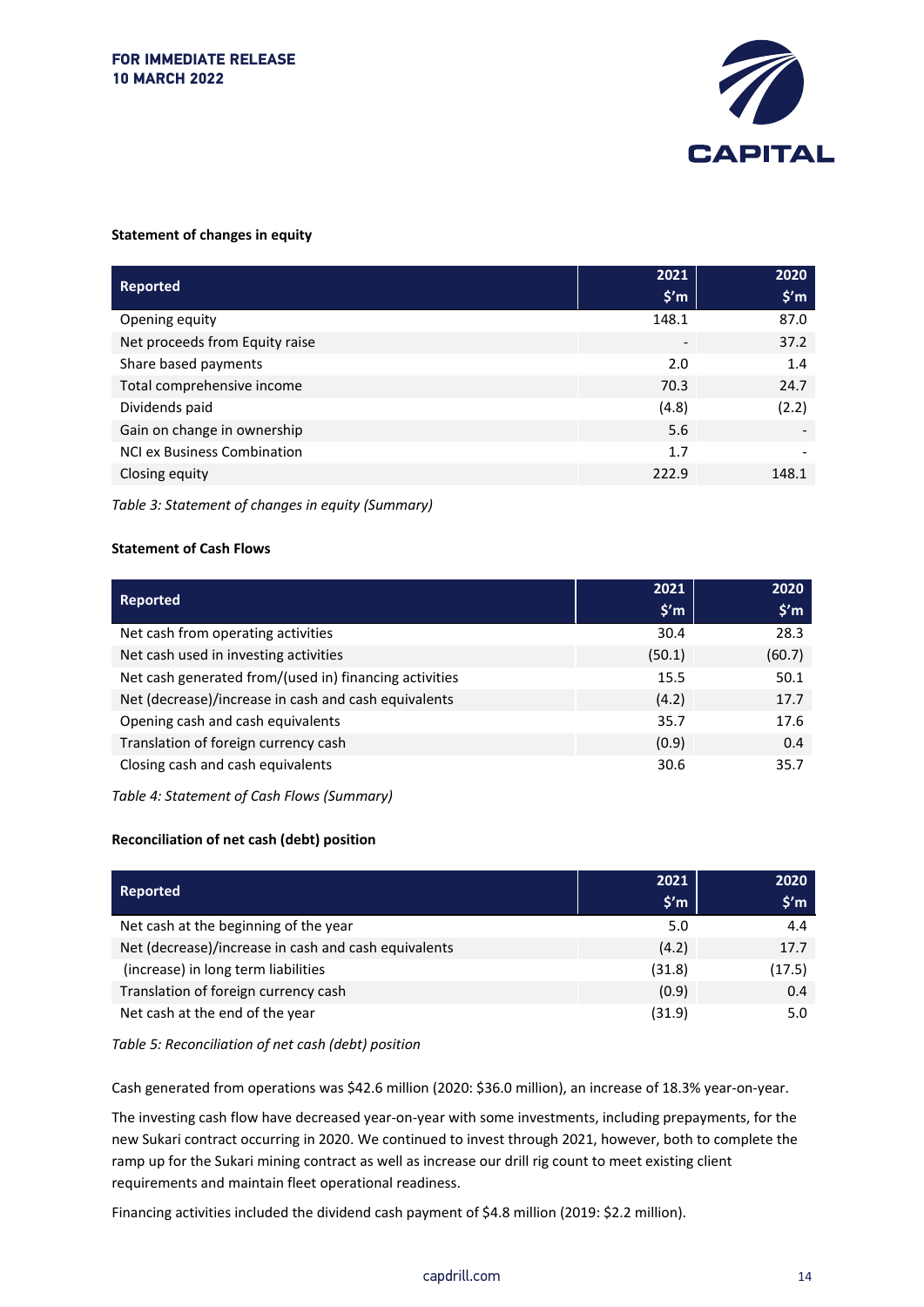

The dividend history for the past three years is as follows:

|                        | H1 2019 | FY 2019 | H1 2020 | <b>FY 2020</b> | H1 2021 | <b>FY 2021</b> |
|------------------------|---------|---------|---------|----------------|---------|----------------|
| <b>Declaration</b>     | 22 Aug  | 19 Mar  | 20 Aug  | 18 Mar         | 19 Aug  | 10 Mar         |
|                        | 2019    | 2020    | 2020    | 2021           | 2021    | 2022           |
| Cents per share        | 0.7     | 0.7     | 0.9     | 1.3            | 1.2     | 2.4            |
| Dividend amount (\$'m) | \$0.95  | \$0.96  | \$1.23  | \$2.47         | \$2.28  | \$4.55         |

#### **Principal Risks and Uncertainties**

Given the breadth of operations and the geographies and markets in which the Group operates, a wide range of risk factors and uncertainties have the potential to impact Capital. While Capital attempts to mitigate and manage risks where it is efficient and practicable to do so, there is no guarantee these efforts will be successful. Aside from the generic risks that face all businesses, the Group's business, financial condition or results of operations could be materially and adversely affected by any of the risks described below.

Outlined below is an overview of a number of material risks facing Capital. These risks should not be regarded as a complete and comprehensive statement of all potential risks and uncertainties, nor are they listed in order of magnitude or probability. Additional risks and uncertainties that are not presently known to the Directors, or which they currently deem immaterial, may also have an adverse effect on the Group's operating results, financial condition and prospects.

The principal and emerging risks associated with the business are:

| Area                                                | <b>Risk Description</b>                                                                                                                                                                                                                                                                                                                                                                                                                                                                                                                                                                                                                                                                                                 | <b>Risk Mitigation</b>                                                                                                                                                                                                                                                          |
|-----------------------------------------------------|-------------------------------------------------------------------------------------------------------------------------------------------------------------------------------------------------------------------------------------------------------------------------------------------------------------------------------------------------------------------------------------------------------------------------------------------------------------------------------------------------------------------------------------------------------------------------------------------------------------------------------------------------------------------------------------------------------------------------|---------------------------------------------------------------------------------------------------------------------------------------------------------------------------------------------------------------------------------------------------------------------------------|
| <b>Reduction in</b><br>levels of<br>mining activity | The Group is highly dependent on the<br>levels<br>οf<br>mineral<br>exploration,<br>development and production activity<br>within the markets in which it operates. A<br>reduction in exploration, development<br>and production activities.<br>or in the budgeted expenditure of mining and<br>mineral exploration companies, will cause a<br>decline in the demand for mining services, as<br>was evident in the 2014 and 2015 financial<br>years.                                                                                                                                                                                                                                                                     | The Group is seeking to balance these risks<br>by building a portfolio of long- term mine-<br>site contracts, expanding its services<br>offering into mine-site based activities such<br>as load and haul mining, and also expanding<br>both its customer and geographic reach. |
| <b>Risk of</b><br><b>Termination</b>                | Contracts can be terminated for convenience Contract<br>by the client at short notice and without initiated well in advance of expiry of<br>penalty. Guidance is partly based on current contracts to ensure contract renewals are<br>contracts in hand, and the Group derives a concluded without interruption<br>significant proportion of its revenue from services. There are also a wide range of<br>providing services under large contracts. As a termination clauses across the Group's<br>result, there can be no assurance that work contracts depending on the size, nature<br>in hand will be realised as revenue in any and client involved (i.e not<br>future period. There could be future risks and all | renewal<br>negotiations<br>are<br>to<br>contracts<br>be<br>terminated<br>for<br>can                                                                                                                                                                                             |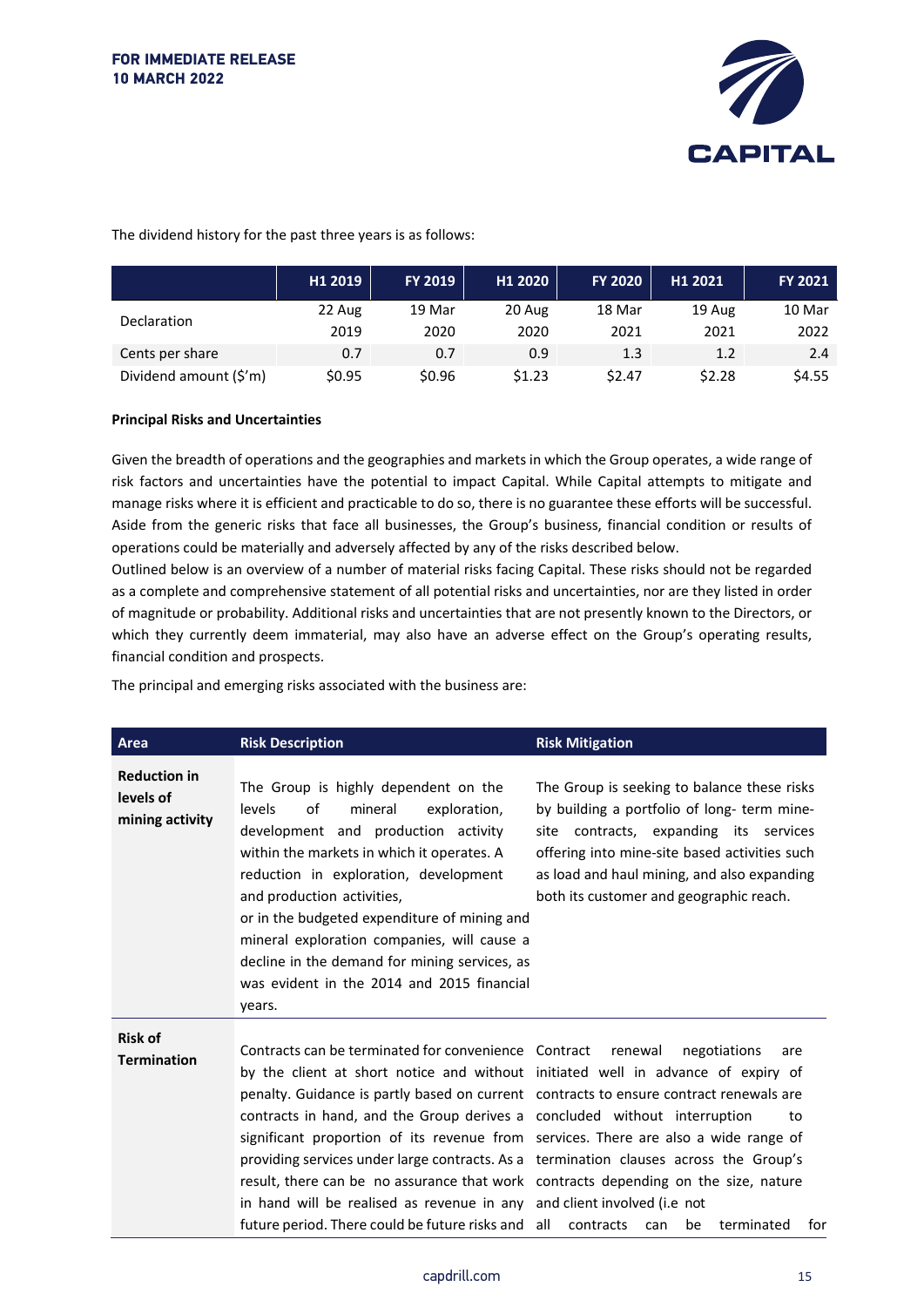

|                                                                                | contract. While the Group has no reason to terminated with notice).<br>believe any existing or potential contracts will<br>be terminated, there can be no assurance<br>that this will not occur.<br>In addition it's important that the Group<br>maintains its project pipeline and win rate.<br>Any failure by the Group to continue to win<br>new contracts will impact its financial<br>performance and position. | costs arising from any termination of convenience, and some contracts must be                                                                                                                                                                                                                                                                                                        |
|--------------------------------------------------------------------------------|----------------------------------------------------------------------------------------------------------------------------------------------------------------------------------------------------------------------------------------------------------------------------------------------------------------------------------------------------------------------------------------------------------------------|--------------------------------------------------------------------------------------------------------------------------------------------------------------------------------------------------------------------------------------------------------------------------------------------------------------------------------------------------------------------------------------|
| <b>Risk of Default</b>                                                         | The Group has financing facilities with<br>external financiers. A default under any of<br>these facilities could result in withdrawal of<br>financial support or an increase in the cost<br>of financing.                                                                                                                                                                                                            | The Group has a robust system of analysing<br>and forecasting cash and debt positions. The<br>Group is continuing to develop a stronger<br>facilities management system, in addition to<br>strengthening and broadening its banking<br>relationships.                                                                                                                                |
| <b>Supply</b><br>chain<br>disruption                                           | Disruption to border crossings; equipment<br>being held up in customs                                                                                                                                                                                                                                                                                                                                                | The Group ensures a continual monitoring of<br>movement of goods at all relevant borders,<br>and assesses back-up options regularly.<br>Inventory levels are set to allow for a period<br>of disruption. The Group also ensures a local<br>supplier early bulk purchasing strategy.                                                                                                  |
| <b>Adverse</b><br>change in local<br>tax laws,<br>regulations<br>and practice. | Unforeseen<br>changes<br>to<br>local<br>tax<br>regulations leading to new or higher tax<br>unpredictable<br>charges;<br>audit<br>tax<br>processes.                                                                                                                                                                                                                                                                   | The Group carries out enhanced tax due<br>diligence on incorporation with identification<br>of strong and well-connected local tax<br>advisers.<br>The Group obtains written confirmation from<br>local tax authorities in advance of undertaking<br>major transactions.<br>The<br>Group<br>supporting<br>ensures<br>documentation for all tax filings are<br>complete and accurate. |
| <b>Risk to Cash</b><br>Repatriation                                            | operation.                                                                                                                                                                                                                                                                                                                                                                                                           | Restrictive currency controls which impact The Group has multiple bank accounts in<br>ability to repatriate cash from countries of multiple currencies and seeks to move cash<br>out of restrictive or high-risk jurisdictions as<br>soon as possible.<br>The import documentation process is being<br>improved and the process increasingly<br>automated.                           |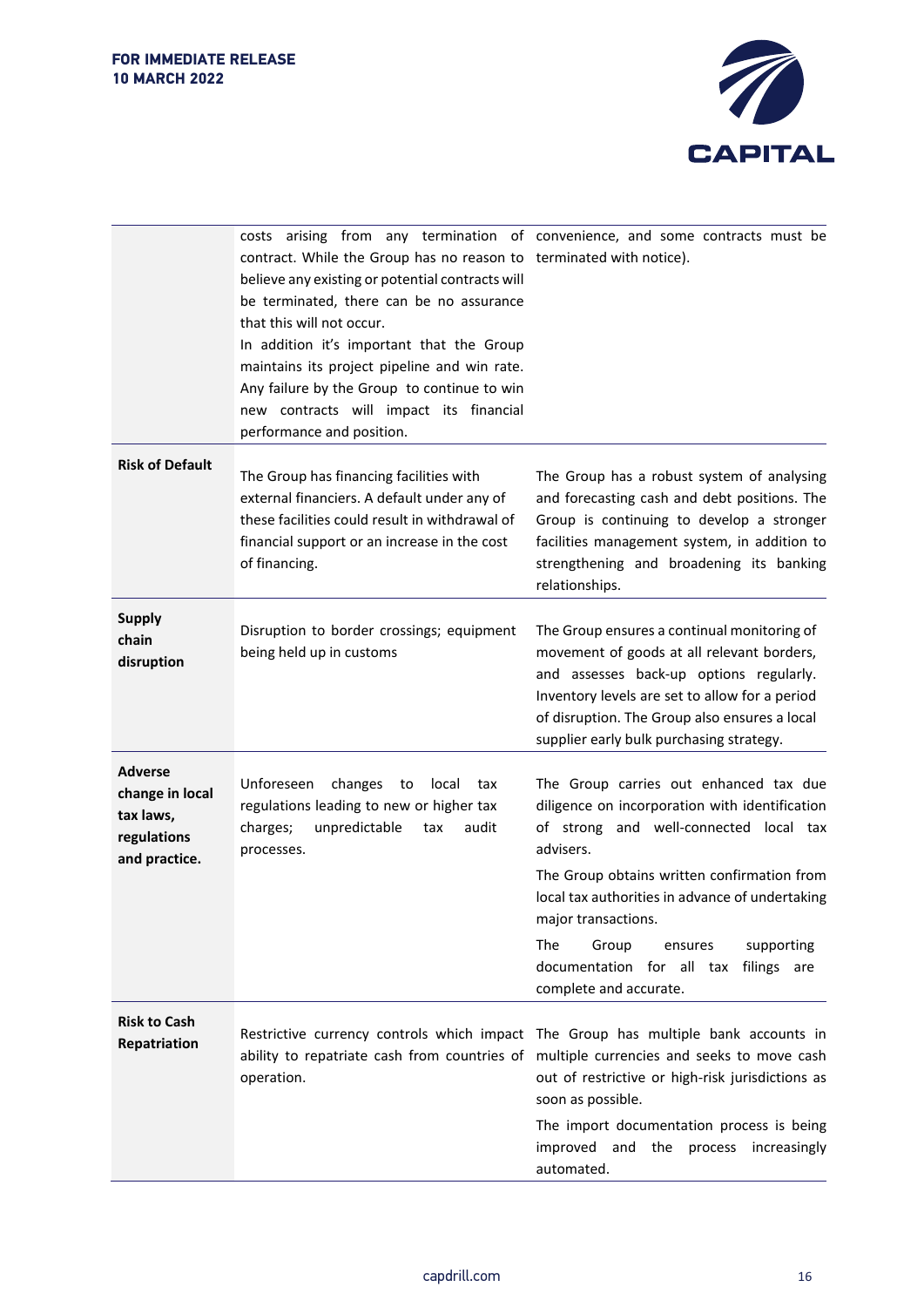

| <b>Declines</b><br>in<br><b>Minesite</b><br>production levels | The Group's activity levels and results are to<br>a certain extent dependent on production<br>levels at clients' mines while revenues are<br>linked to the production volumes and not to<br>the short-term price of the underlying<br>commodity.                                                                                                                                                                                                                                                                                                         | A significant proportion of the Group's<br>revenue is derived from mines which are<br>already in production.<br>The Group focuses on ensuring execution of<br>work to a high standard and improving its<br>operation to increase its value proposition to<br>clients. Application of the Group tender work<br>procurement<br>approval<br>and<br>processes<br>maximises the likelihood of achieving margins<br>and earnings. In addition, the Group's<br>diversification of service offering limits the<br>exposure to one specific area of the business.                                                                                                                                                                                                                                                                                                                                                                                                                                                                                                                                                                                                                                                                                                                                                                                                                                                                                                                                                                      |
|---------------------------------------------------------------|----------------------------------------------------------------------------------------------------------------------------------------------------------------------------------------------------------------------------------------------------------------------------------------------------------------------------------------------------------------------------------------------------------------------------------------------------------------------------------------------------------------------------------------------------------|-------------------------------------------------------------------------------------------------------------------------------------------------------------------------------------------------------------------------------------------------------------------------------------------------------------------------------------------------------------------------------------------------------------------------------------------------------------------------------------------------------------------------------------------------------------------------------------------------------------------------------------------------------------------------------------------------------------------------------------------------------------------------------------------------------------------------------------------------------------------------------------------------------------------------------------------------------------------------------------------------------------------------------------------------------------------------------------------------------------------------------------------------------------------------------------------------------------------------------------------------------------------------------------------------------------------------------------------------------------------------------------------------------------------------------------------------------------------------------------------------------------------------------|
| <b>Reliance on</b>                                            |                                                                                                                                                                                                                                                                                                                                                                                                                                                                                                                                                          |                                                                                                                                                                                                                                                                                                                                                                                                                                                                                                                                                                                                                                                                                                                                                                                                                                                                                                                                                                                                                                                                                                                                                                                                                                                                                                                                                                                                                                                                                                                               |
| <b>Key Customers</b>                                          | The Group's business relies on a number of<br>individual contracts and business alliances,<br>and derives a significant proportion of its<br>revenue from a small number of key long-<br>term customers and business relationships<br>with a few organisations. In the event that<br>any of these customers fails to pay, reduces<br>production or scales back operations,<br>terminates the relationship, defaults on a<br>contract or fails to renew their contract with<br>the Group, this may have<br>adverse<br>impact<br>the<br>an<br>on<br>Group. | The Group has entered into long-term<br>contracts with its key customers for periods<br>between two to five years. Contract renewal<br>negotiations are<br>initiated well in advance of expiry of contracts<br>to ensure contract renewals are concluded<br>without interruption to services.<br>The Group has historically had a strong record<br>of completing contracts to term and securing<br>contract extensions. The Group is selective in<br>the contracts that it enters into to allow for<br>financial options to extend where possible to maximise<br>performance and/or financial position of the the contract period and the return on capital.<br>The Group focuses on ensuring execution of<br>work to a high standard and improving its<br>operation to increase its value proposition to<br>clients. Application of the Group tender work<br>approval<br>procurement<br>and<br>processes<br>maximises the likelihood of securing quality<br>work with commensurate returns for the risks<br>taken. The Group maintains a work portfolio<br>diversified by geography, market, activity and<br>client to mitigate the impact of emerging<br>trends and market volatility.<br>The Group has and continues to monitor<br>projects closely and invest a significant<br>amount of time into client relationship and<br>service level monitoring at all levels of the<br>business. A key part of this process is the<br>quarterly<br>project<br>steering<br>committee<br>meetings with key client stakeholders that |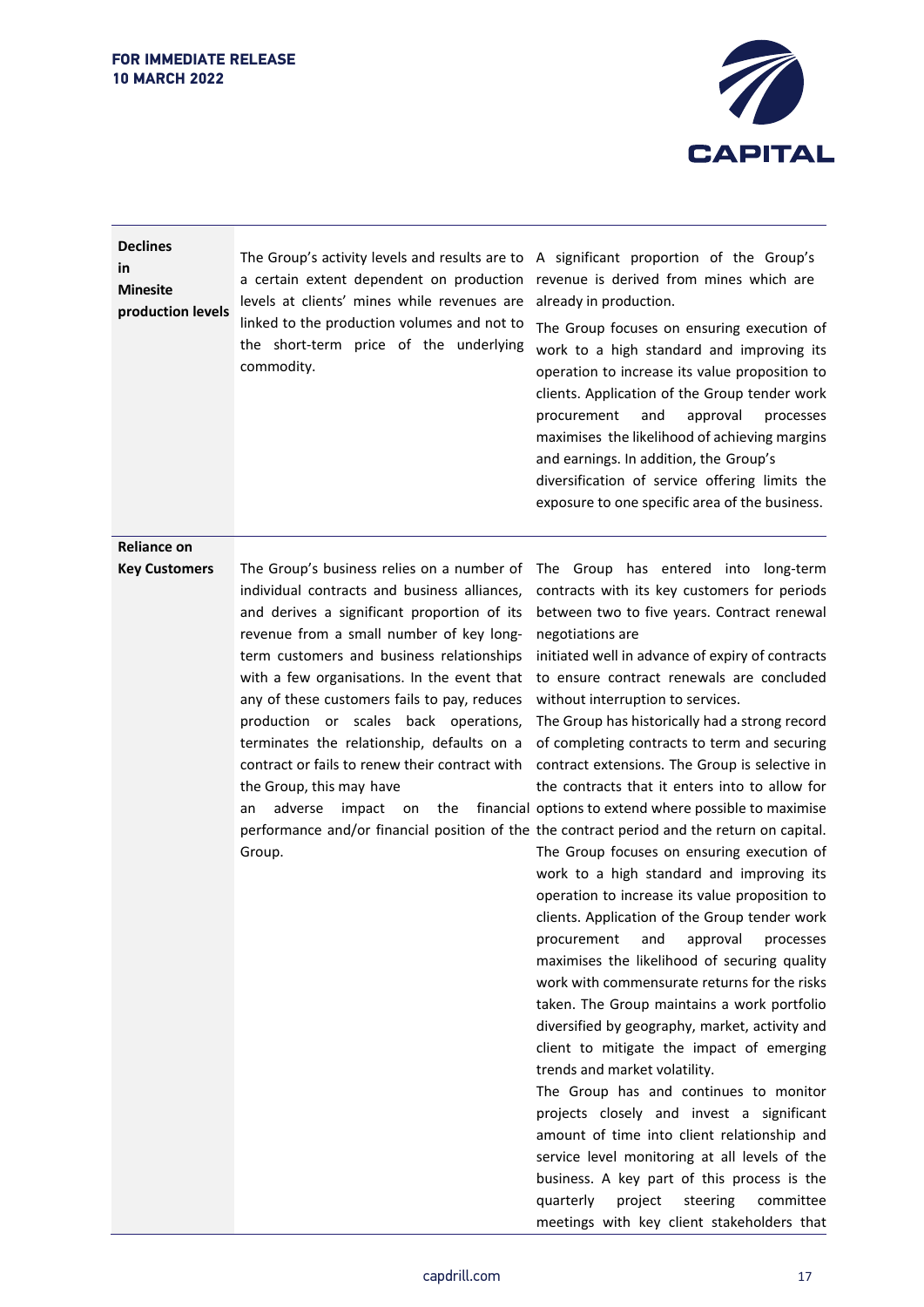

|                                                                                   |                                                                                                                                                                                                                                                                                                                                                                                                                                                                                                                                                                                                                                                                                                                                                                                                                      | provide a forum for monitoring and reporting<br>on project performance and performance<br>indicators, contractual issues, pricing and<br>renewal.                                                                                                                                                                                                                                                                                                                                                                                                                                                                                                                                                                                                                                                                                                                                                                                     |
|-----------------------------------------------------------------------------------|----------------------------------------------------------------------------------------------------------------------------------------------------------------------------------------------------------------------------------------------------------------------------------------------------------------------------------------------------------------------------------------------------------------------------------------------------------------------------------------------------------------------------------------------------------------------------------------------------------------------------------------------------------------------------------------------------------------------------------------------------------------------------------------------------------------------|---------------------------------------------------------------------------------------------------------------------------------------------------------------------------------------------------------------------------------------------------------------------------------------------------------------------------------------------------------------------------------------------------------------------------------------------------------------------------------------------------------------------------------------------------------------------------------------------------------------------------------------------------------------------------------------------------------------------------------------------------------------------------------------------------------------------------------------------------------------------------------------------------------------------------------------|
| Labour costs<br>and availability                                                  | Changes to labour laws and regulations may rising labour costs.<br>limit productivity and increase costs of labour.<br>If implemented and enforced, these types of<br>changes<br>to labour laws and regulations could adversely<br>impact revenues and, if costs increase or<br>productivity declines, operating margins.                                                                                                                                                                                                                                                                                                                                                                                                                                                                                            | The Group is exposed to increased labour The Group's labour costs are typically<br>costs and retention constraints in markets protected by rise and fall mechanisms within<br>where the demand for labour is strong. client contracts, which mitigate the impact of                                                                                                                                                                                                                                                                                                                                                                                                                                                                                                                                                                                                                                                                   |
| <b>Risk of poor</b><br>performance<br>due to lack of<br>equipment<br>availability | The Group has a significant fleet of<br>equipment, and has a substantial ongoing<br>requirement for consumables, including<br>tyres, parts and lubricants. If the Group<br>cannot secure a reliable supply of<br>equipment and consumables, there is a risk<br>operational<br>and<br>financial<br>that<br>its<br>performance may be adversely affected.                                                                                                                                                                                                                                                                                                                                                                                                                                                              | The Group continues to focus on supplier<br>relationships including maintaining payment<br>terms and identifying alternative sources.                                                                                                                                                                                                                                                                                                                                                                                                                                                                                                                                                                                                                                                                                                                                                                                                 |
| <b>Deterioration in</b><br><b>Health &amp; Safety</b><br>record                   | Operations are subject to various risks<br>associated with mining including, in the<br>case of employees, personal injury, malaria<br>and loss of life and in the Group's case,<br>damage and destruction to property and<br>release<br>of<br>hazardous<br>equipment,<br>substances into the environment and<br>interruption or suspension of<br>site<br>operations due to unsafe operations. The<br>occurrence of any of these events could<br>adversely impact the Group's business,<br>financial condition, results of operations<br>and prospects, lead to legal proceedings<br>and damage the Group's reputation. In<br>particular, clients are placing an increasing<br>focus on occupational health and safety,<br>and a deterioration in the Group's safety<br>record may result in the loss of key clients. | The Executive Chairman, Executive Leadership<br>Team and managers provide leadership to<br>projects on the management of these risks<br>and actively engage with employees at all<br>levels.<br>The Group has implemented and continue to<br>monitor and update a range of health and<br>safety policies and procedures including<br>equipment standards and standard work<br>procedures. Employees are provided with<br>training regarding risks associated with their<br>employment, policies and standard work<br>procedures. Health and Safety statistics and<br>incident reports are monitored throughout<br>our projects and the various management<br>structures of the Group, including the HSE<br>committee. Where necessary policies and<br>updated<br>reflect<br>procedures<br>are<br>to<br>developments and improvement needs.<br>The Executive - HSEQ monitors high risk<br>events in areas of operation and distributes |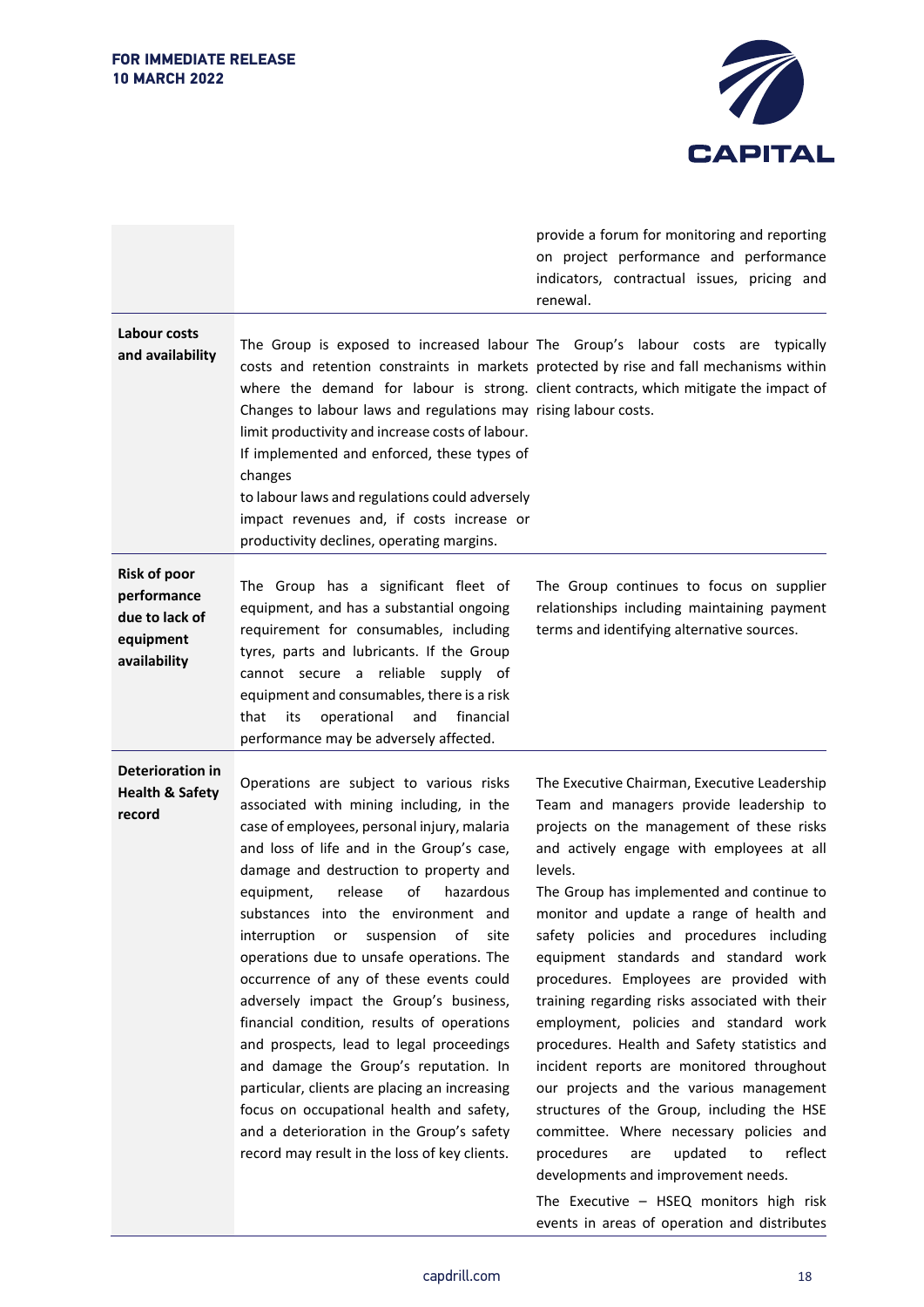

warnings and guidance as required. The Group is also closely engaged with its clients to ensure workplace safety and containment measures are adhered to.

| <b>Risk of</b><br><b>Mispricing</b><br><b>Contracts</b>                        | The Group is reliant on its ability to price<br>contracts accurately. Contract prices are<br>generally set at the-outset of a<br>following<br>customer<br>contract<br>a<br>competitive tender process. | The Group goes through a rigorous process to<br>determine a price to submit as part of the<br>tender submission based on a bottom-up<br>costing analysis with a mark-up.<br>The Group makes use of its extensive historical<br>statistics and its in-house knowledge base,<br>combined with site visits to obtain contract<br>specific data.<br>Where contracts are of significant scope,<br>independent cost estimators are appointed,<br>with their findings verified by in-house<br>modelling.<br>Some contracts include pricing protections by<br>way of mechanisms that allow for annual<br>pricing reviews and or the application of<br>annual CPI adjustments. Many contracts also<br>contain mechanisms to allow the Group to end<br>the contract with minimal notice if continued<br>performance is financially burdensome.<br>Some contracts include pricing protections by<br>way of mechanisms that allow for annual<br>pricing reviews and or the application of<br>annual CPI adjustments. Many contracts also<br>contain mechanisms to allow the Group to end<br>the contract with minimal notice if continued<br>performance is financially burdensome. |
|--------------------------------------------------------------------------------|--------------------------------------------------------------------------------------------------------------------------------------------------------------------------------------------------------|-------------------------------------------------------------------------------------------------------------------------------------------------------------------------------------------------------------------------------------------------------------------------------------------------------------------------------------------------------------------------------------------------------------------------------------------------------------------------------------------------------------------------------------------------------------------------------------------------------------------------------------------------------------------------------------------------------------------------------------------------------------------------------------------------------------------------------------------------------------------------------------------------------------------------------------------------------------------------------------------------------------------------------------------------------------------------------------------------------------------------------------------------------------------------|
| Risk of non-<br>compliance with<br>climate related<br>reporting<br>regulations | Non-physical risks arise from a variety of<br>policy, regulatory, legal, financing and<br>investor responses to the challenges<br>posed by climate change.                                             | The Group has recognised the need for the<br>appointment of a Sustainability Manager. It<br>has engaged with expert consultants in this<br>to establish<br>field<br>emissions<br>reporting,<br>guidance and publications. Additionally it has<br>established<br>separate<br>Sustainability<br>a<br>Committee to drive the ESG process forward.                                                                                                                                                                                                                                                                                                                                                                                                                                                                                                                                                                                                                                                                                                                                                                                                                          |
| Communicable<br>disease<br>outbreaks,                                          | A large-scale outbreak in one of our<br>operating jurisdictions may lead to                                                                                                                            | The Group undertakes extensive planning to<br>facilitate the mobility of its international and                                                                                                                                                                                                                                                                                                                                                                                                                                                                                                                                                                                                                                                                                                                                                                                                                                                                                                                                                                                                                                                                          |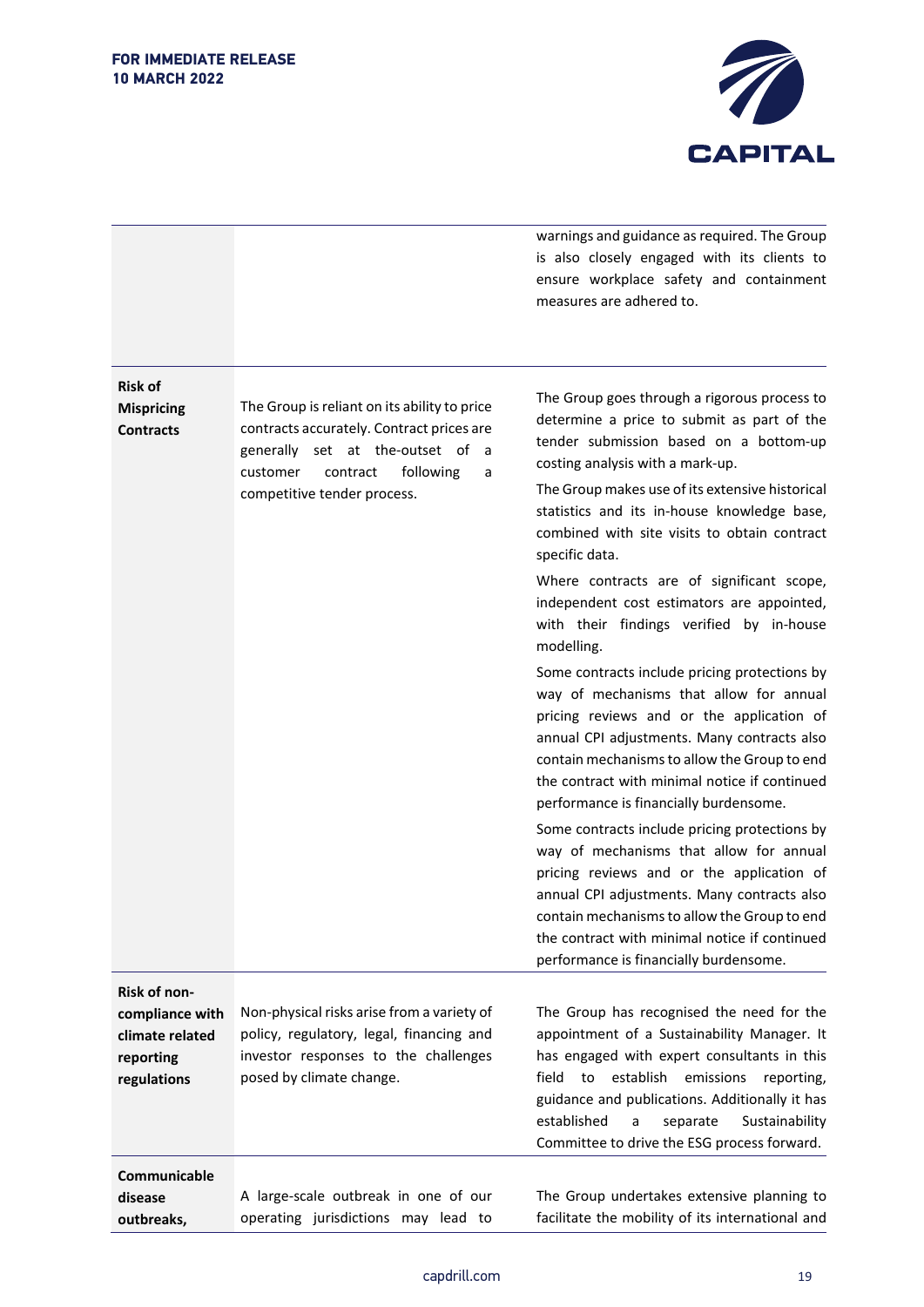

| including | interruptions in operations, closures at                                                                                                                                                                                                                                                                                         | regional expatriate workforce as the Company                                                                                                                                                                                                                                                                                                      |
|-----------|----------------------------------------------------------------------------------------------------------------------------------------------------------------------------------------------------------------------------------------------------------------------------------------------------------------------------------|---------------------------------------------------------------------------------------------------------------------------------------------------------------------------------------------------------------------------------------------------------------------------------------------------------------------------------------------------|
| COVID-19  | mine sites, inability to source supplies or<br>consumables, higher volatility in the<br>global capital and commodity markets,<br>adverse<br>impacts<br>investment<br>on<br>sentiment and economies. Ongoing<br>restrictions on travel could significantly<br>impair the Group's ability to manage its<br>businesses effectively. | manages international flight cancellations and<br>COVID-19 travel restrictions. The Group also<br>communicable<br>other<br>monitors<br>disease<br>outbreaks relevant to the location of the<br>Group's operations in order to implement its<br>planned respoibse strategy when needed.<br>The Group's current key priorities on COVID-<br>19 are: |
|           |                                                                                                                                                                                                                                                                                                                                  | protecting our people with a focus on their<br>wellbeing<br>- to play our role in limiting the spread of the<br>virus<br>- delivering value for our clients<br>and<br>stakeholders<br>- maintaining the strongest possible financial<br>position.                                                                                                 |

#### **VIABILITY STATEMENT**

The activities of the Group, together with the factors likely to affect its future development, performance, the financial position of the Group, its cash flows, liquidity position and borrowing facilities are described in pages 50 to 59.

The Directors have carried out a robust assessment of the emerging and principal risks facing the Group over the coming three years, including those that would threaten its business model, future performance, solvency or liquidity. These risks and the ways they are being managed and mitigated by a wide range of actions are summarised on pages 54 to 56.

Taking account of the Group's position, emerging and principal risks, the Directors assessed the prospects of the Group by reviewing and discussing the annual forecast, the three-year strategic plan and the Group risk framework. The review is a robust consideration of all risk factors and sensitivities. Whilst all the risks identified could have an impact on the Group's performance, the specific risks which could potentially impact the Group's financial position / viability include:

- A deterioration in global demand and commodity prices;
- Non-renewal of key contracts within the time frame;
- Idled mining equipment at the end of the large scale load & haul contract;
- A potential decrease in turnover due to a prolonged operational disruption such as political unrest; and
- Increases in the Group's cost base.

Given the Group had minimal operational impacts from COVID-19 over the past two years, the Directors no longer view it as a significant risk to the Group's performance and financial position.

In view of the recent escalation of the Russia-Ukraine conflict and sanctions imposed on Russia and Belarus, the Directors have considered the likely impact on the Group as detailed in Note 1.1 and assessed the risk to the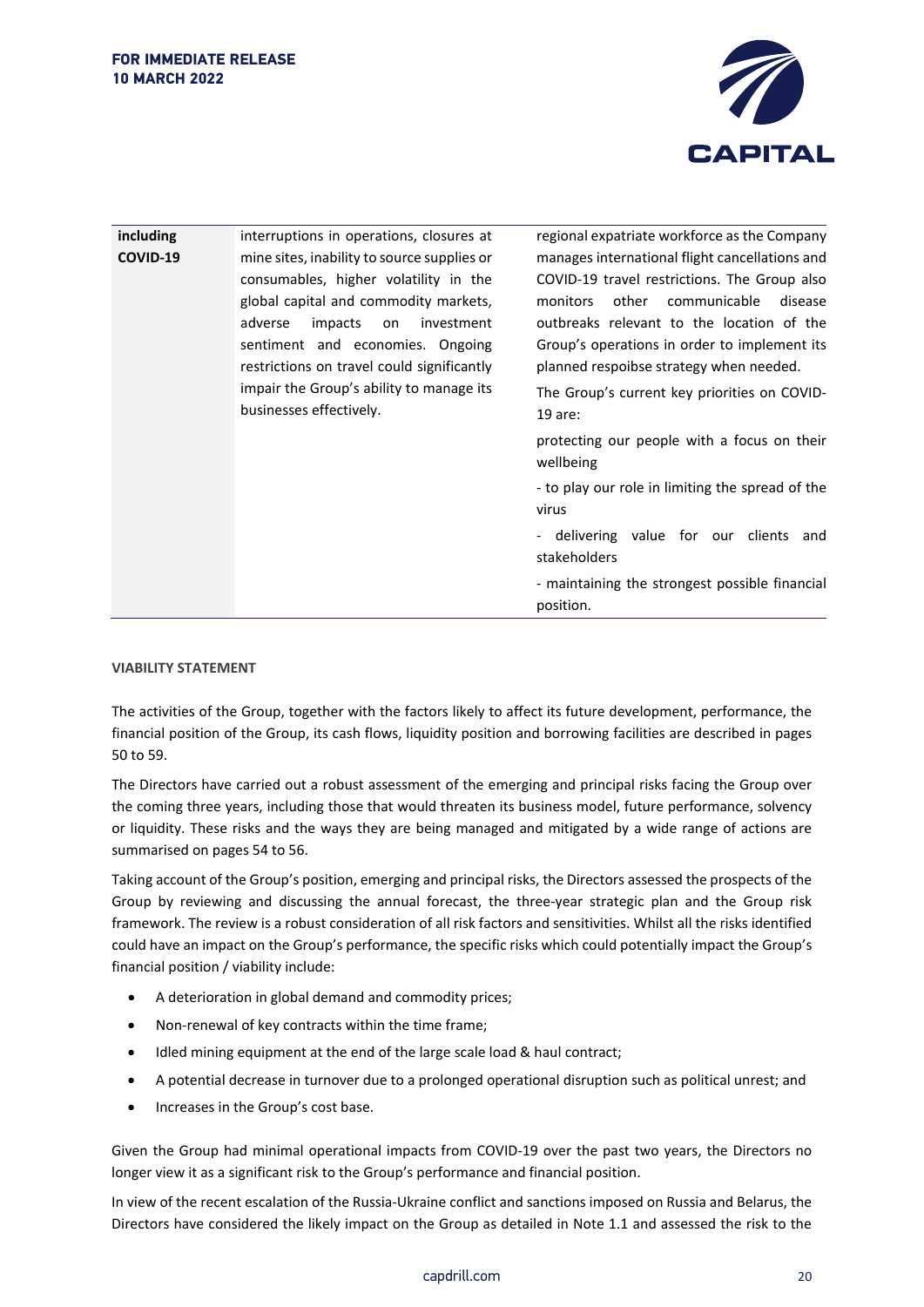

Group's operations as minor. The Directors will continue to carefully assess the impact of this situation on the Group's operations.

The evaluation of the potential downturn in commodity pricing considered the long term nature of the majority of our contracts, the low operating costs of the mines where we operate, the liquidity of the company, its robust balance sheet and good relationship with financiers.

The evaluation of mining equipment remaining idle at the end of the mining contract considered that the asset backed debt facilities drawn to purchase the equipment over the life of the contract and therefore would not affect group viability if left idled for a period.

The Directors have also evaluated short term major disruptions from due to political events and while these risks are considered remote, in such a scenario, the Group would be able to continue operating without reaching its borrowing capacity nor breaching its covenants, given the diversification of the company's geographic mix and through additional measures available to mitigate the impact on the Group's liquidity and cash flows such as reduction in inventories and capital expenditure and renegotiation of creditor terms. The Directors have also reviewed the forecasts and downward scenario against the Group's current and projected future net cash/debt and liquidity position. The Group closed the financial year with a net debt<sup>1</sup> position of \$31.9 million (2020: \$5.0 million net cash). The revolving credit facility has financial covenants interest cover, debt-equity ratio, gross debt to EBITDA and tangible net worth and is not due for renewal until June 2023.

A three-year period is considered appropriate for this assessment because:

- It is the period covered by the strategic plan;
- It is aligned with the terms of our principle financing facilities;
- The majority of our major contracts are for a period of three to five years; and
- It enables a high level of confidence, even in extreme adverse events, due to a number of factors such as:
	- o The Group has considerable financial resources together with established business relationships with major, mid-tier and junior mining houses and suppliers in countries throughout the world; High cash generation by the Group's operations;
	- o Low levels of gearing and strong debt capacity;
	- $\circ$  Flexibility of cash outflows including capital expenditure and dividend payments; and
	- o The Group's long-term contracts, equipment availability and diverse geographic operations.

Based on the results of this analysis, the Directors believe that the Group is well placed to manage its business risks successfully as the market conditions continue to improve. The Directors have a reasonable expectation that the Group will be able to continue in operation and meet its liabilities as they fall due over the three-year period of their assessment.

## **CAUTIONARY STATEMENT**

This Business Review, which comprises the Chairman's Statement and Chief Financial Officer's Review, has been prepared solely to provide additional information to shareholders to assess the Group's strategies and the potential for those strategies to succeed.

The Business Review contains certain forward-looking statements. These statements are made by the Directors in good faith based on the information available to them up to the time of their approval of this report and such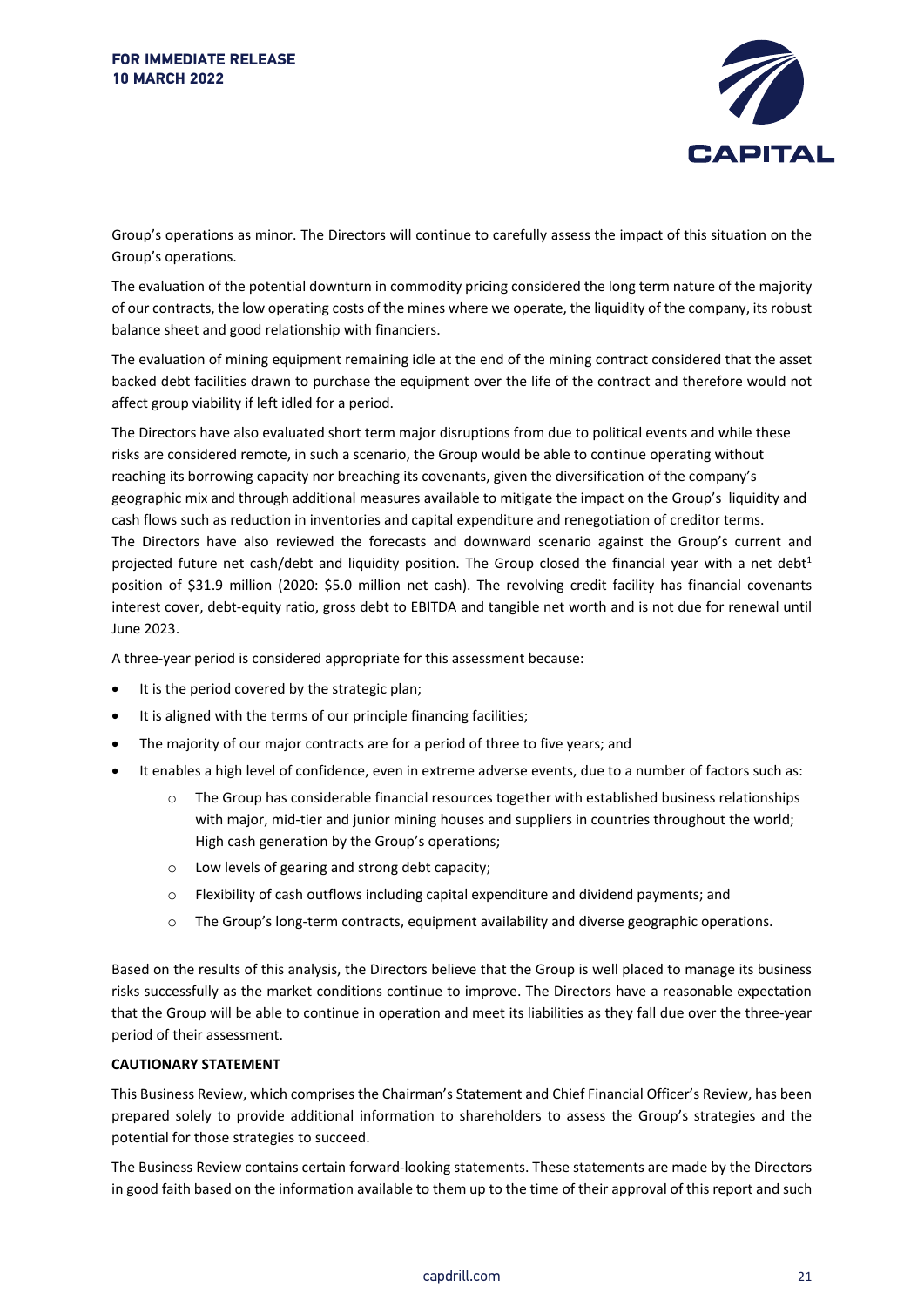

statements should be treated with caution due to the inherent uncertainties, including both economic and business risk factors, underlying any such forward-looking information.

By order of the Board

Giles Everist Chief Financial Officer 9 March 2021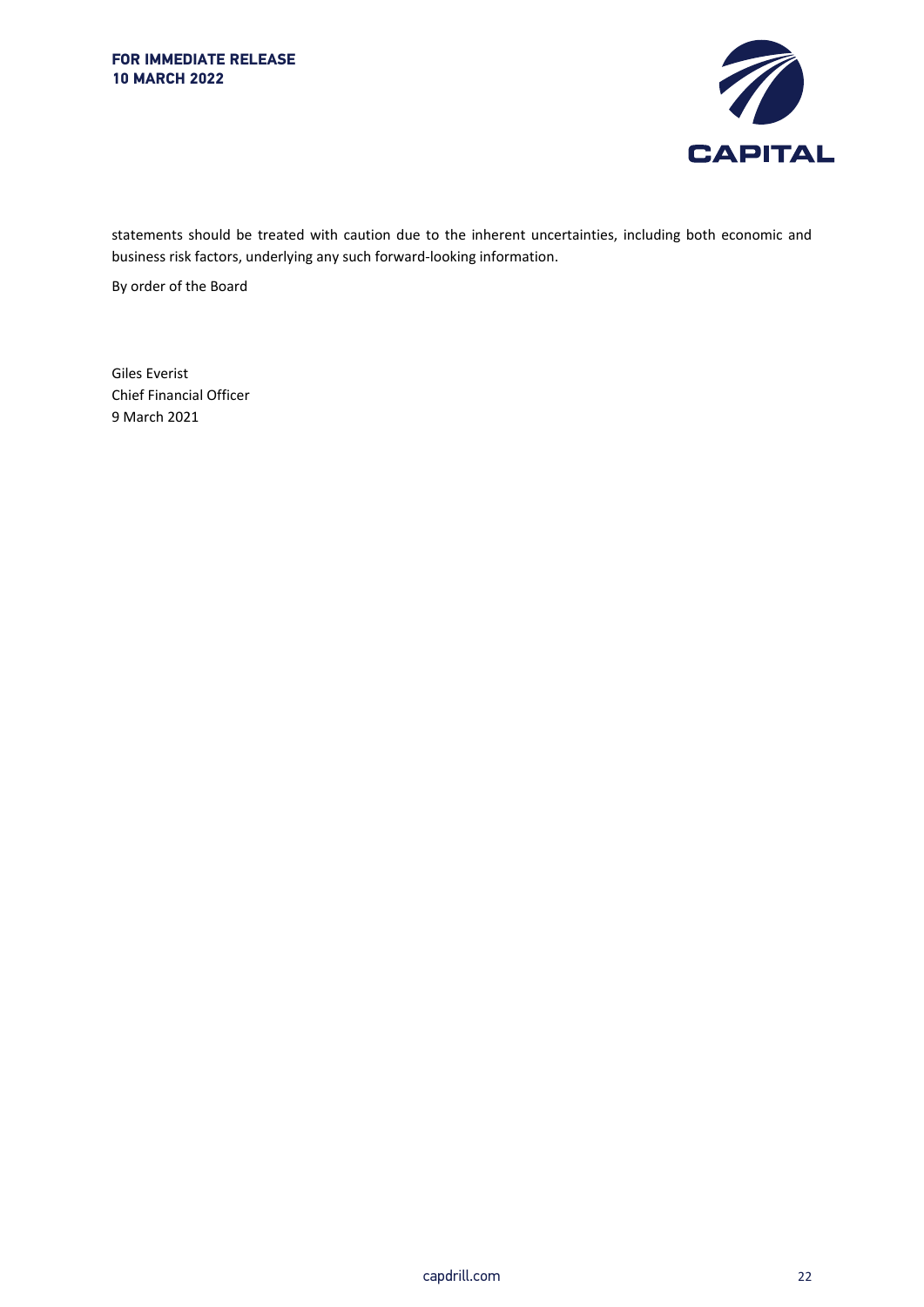

#### **Financial Results**

## **CONDENSED CONSOLIDATED STATEMENT OF PROFIT OR LOSS AND OTHER COMPREHENSIVE INCOME For the year ended 31 December 2021**

|                                                          |   | <b>CONSOLIDATED</b> |                |
|----------------------------------------------------------|---|---------------------|----------------|
|                                                          |   | 2021                | 2020           |
|                                                          |   | \$                  | \$             |
| Revenue                                                  |   | 226,793,266         | 134,961,874    |
| Cost of sales                                            |   | (120, 491, 246)     | (80,065,718)   |
| Gross profit                                             |   | 106,302,020         | 54,896,156     |
| Administration expenses                                  |   | (33,027,346)        | (21,074,206)   |
| Depreciation                                             |   | (21, 397, 355)      | (12, 197, 072) |
| Profit from operations                                   |   | 51,877,319          | 21,624,878     |
| Interest income                                          |   | 244,998             | 256,557        |
| Finance charges                                          |   | (3,833,766)         | (1, 364, 222)  |
| Fair value gain/(loss) on investments at fair value      |   | 33,716,756          | 13,574,332     |
| Profit before tax                                        |   | 82,005,307          | 34,091,545     |
| <b>Taxation</b>                                          | 4 | (11, 716, 529)      | (9,328,357)    |
| Profit for the year                                      |   | 70,288,778          | 24,763,188     |
| Other comprehensive income:                              |   |                     |                |
| Items that will not be reclassified to profit or loss:   |   |                     |                |
| Movement in other reserve                                |   |                     |                |
| Total other comprehensive income for the year            |   |                     |                |
| Total comprehensive income for the year                  |   | 70,288,778          | 24,763,188     |
| Earnings per share:                                      |   |                     |                |
| Basic operational earnings per share (cents per share)   | 5 | 19.21               | 7.95           |
| Diluted operational earnings per share (cents per share) | 5 | 18.91               | 7.86           |
| Basic earnings per share (cents per share)               | 5 | 36.98               | 17.76          |
| Diluted earnings per share (cents per share)             | 5 | 36.40               | 17.55          |
| Profit (loss) attributable to:                           |   |                     |                |
| Owners of the parent                                     |   | 70,174,784          | 24,571,452     |
| Non-controlling interest                                 |   | 113,994             | 191,736        |
|                                                          |   | 70,288,778          | 24,763,188     |
| Other comprehensive income (loss) attributable to:       |   |                     |                |
| Owners of the parent                                     |   |                     |                |
| Non-controlling interest                                 |   |                     |                |
|                                                          |   |                     |                |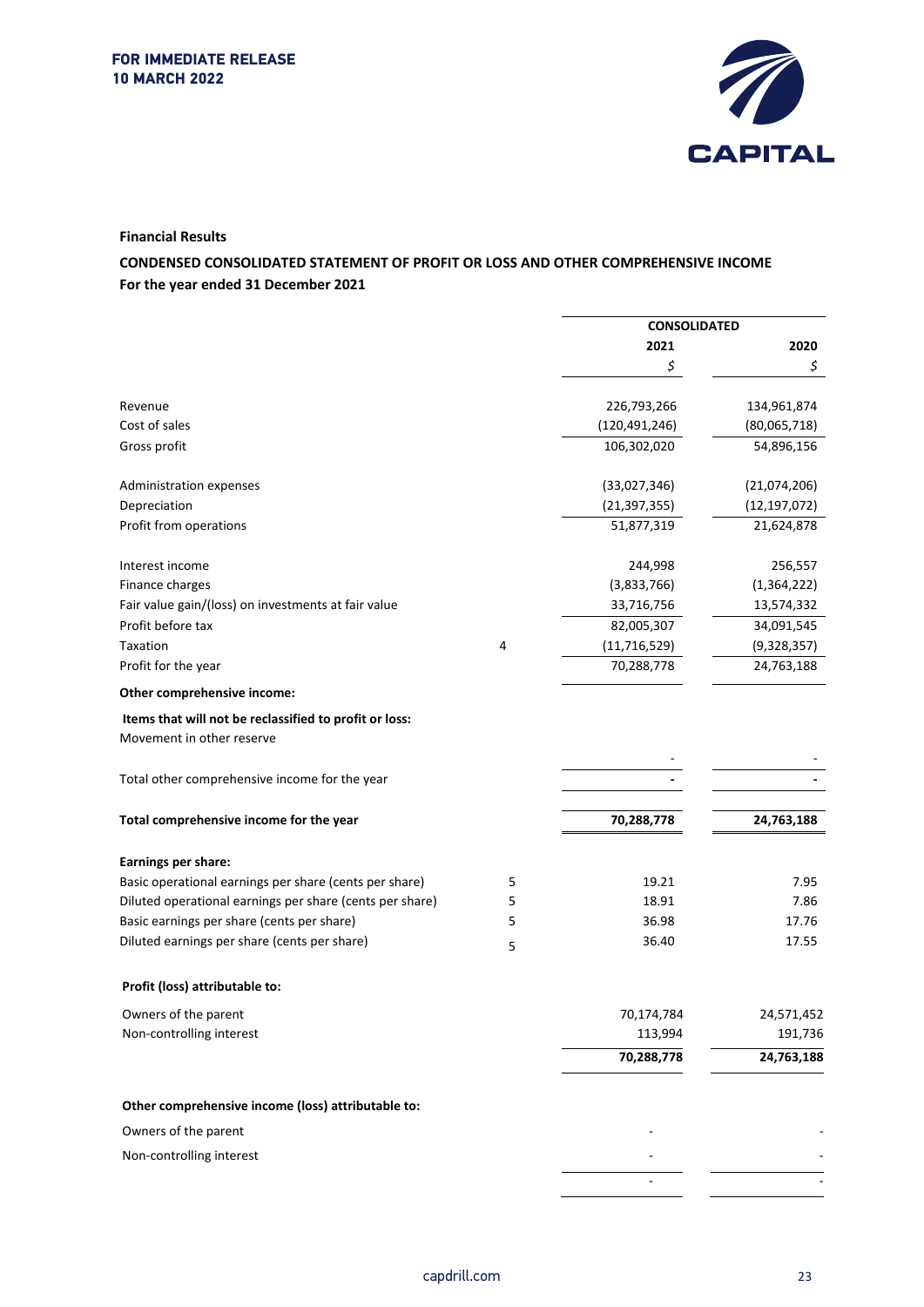

## **CONDENSED CONSOLIDATED STATEMENT OF FINANCIAL POSITION As at 31 December 2021**

|                                          | <b>Notes</b>   | 2021<br>\$  | 2020<br>\$  |
|------------------------------------------|----------------|-------------|-------------|
| <b>ASSETS</b>                            |                |             |             |
| <b>Non-current assets</b>                |                |             |             |
| Property, plant and equipment            | $\overline{7}$ | 143,598,399 | 88,970,683  |
| Right-of-use assets                      |                | 9,851,343   | 629,657     |
| Goodwill                                 |                | 1,252,348   | 1,252,348   |
| Intangible assets                        |                | 1,282,269   | 276,248     |
| Prepaid expenses and other assets        |                | 6,460,000   |             |
| <b>Total non-current assets</b>          |                | 162,444,359 | 91,128,936  |
| <b>Current assets</b>                    |                |             |             |
| Inventory                                | 10             | 37,935,112  | 24,689,102  |
| Trade and other receivables              |                | 42,212,147  | 18,903,656  |
| Prepaid expenses and other assets        |                | 17,681,623  | 28,394,850  |
| Investments at fair value                |                | 60,151,667  | 27,167,095  |
| Taxation                                 |                | 499,361     | 359,970     |
| Cash and cash equivalents                |                | 30,577,249  | 35,701,894  |
| <b>Total current assets</b>              |                | 189,057,159 | 135,216,567 |
| <b>Total assets</b>                      |                | 351,501,518 | 226,345,503 |
| <b>EQUITY AND LIABILITIES</b>            |                |             |             |
| Equity                                   |                |             |             |
| Share capital                            | 8              | 19,006      | 18,878      |
| Share premium                            | 8              | 60,900,119  | 60,169,426  |
| Equity-settled employee benefits reserve |                | 3,185,450   | 1,926,994   |
| Other reserve                            |                | 190,056     | 190,056     |
| Retained earnings                        |                | 154,879,201 | 84,384,101  |
|                                          |                | 219,173,832 | 146,689,455 |
| Non-controlling interest                 |                | 3,767,589   | 1,389,315   |
| <b>Total equity</b>                      |                | 222,941,421 | 148,078,770 |
| <b>Non-current liabilities</b>           |                |             |             |
| Loans and Borrowings                     | 9              | 45,567,668  | 26,112,602  |
| Lease liabilities                        |                | 7,354,745   | 337,233     |
| Deferred tax liabilities                 |                | 34,196      | 13,755      |
| <b>Total non-current liabilities</b>     |                | 52,956,609  | 26,463,590  |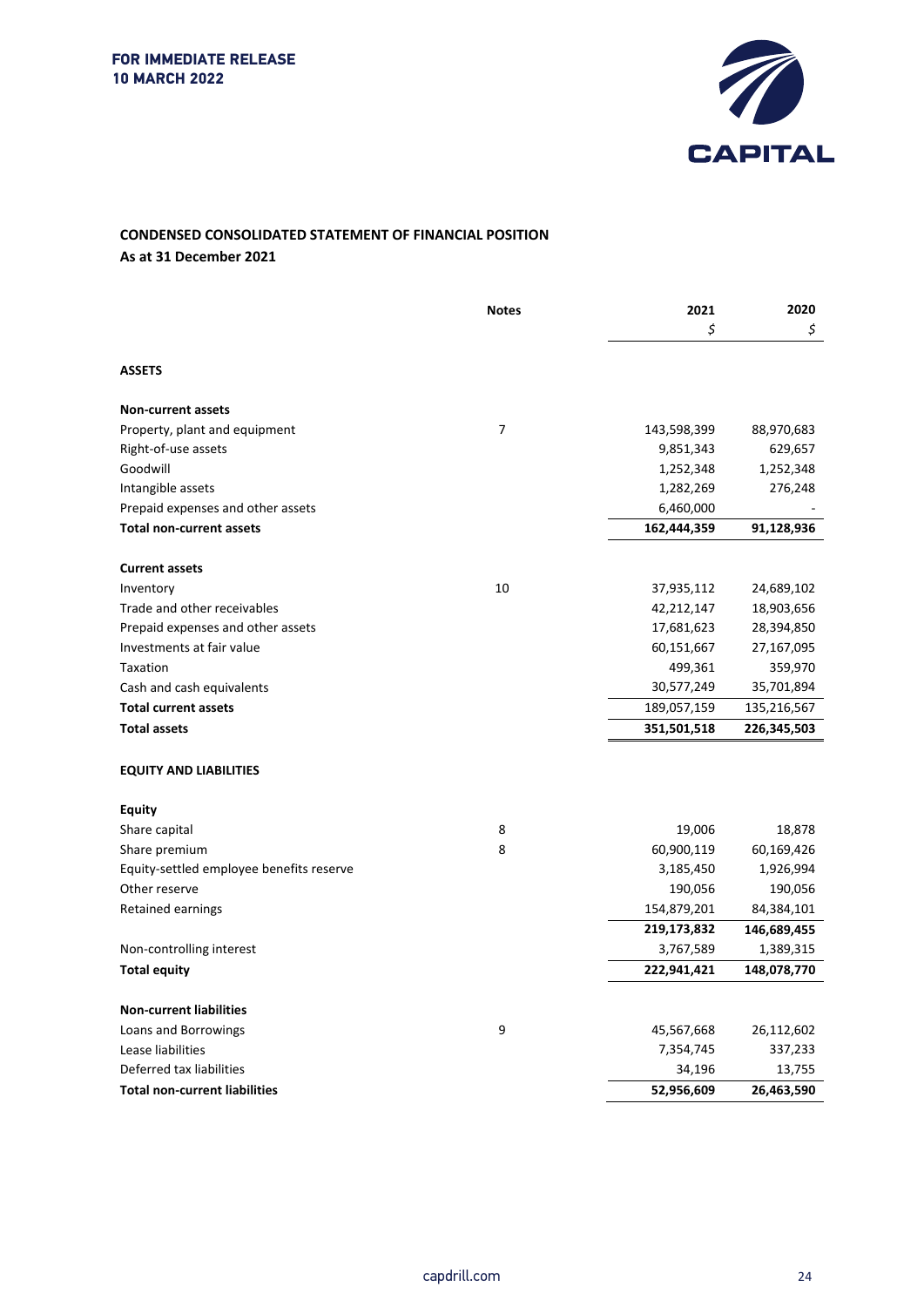

## **CONDENSED CONSOLIDATED STATEMENT OF FINANCIAL POSITION (continued) As at 31 December 2021**

|                                     | 2021        | 2020        |
|-------------------------------------|-------------|-------------|
|                                     | \$          | \$.         |
|                                     |             |             |
| <b>Current liabilities</b>          |             |             |
| Trade and other payables            | 46,500,122  | 39,711,217  |
| Taxation                            | 9,979,250   | 7,174,749   |
| Loans and Borrowings                | 16,887,692  | 4,581,111   |
| Lease liabilities                   | 2,236,424   | 336,066     |
| <b>Total current liabilities</b>    | 75,603,488  | 51,803,143  |
| <b>Total liabilities</b>            | 128,560,097 | 78,266,733  |
| <b>Total equity and liabilities</b> | 351,501,518 | 226,345,503 |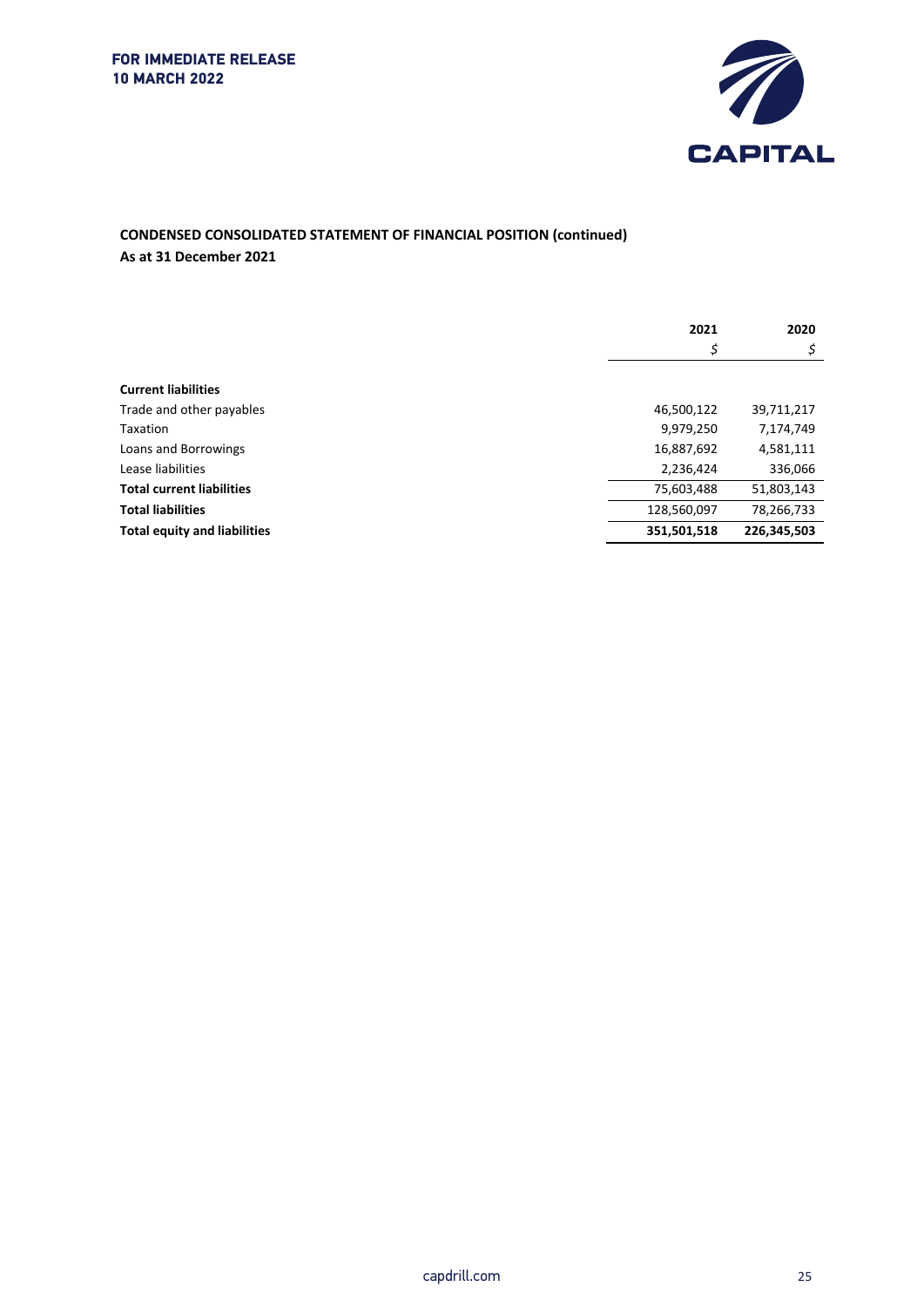

## **CONDENSED CONSOLIDATED STATEMENT OF CHANGES IN EQUITY For the year ended 31 December 2021**

|                                              |             |         |                          | <b>Equity</b><br>settled<br>employee |                          |                          |                     |               |
|----------------------------------------------|-------------|---------|--------------------------|--------------------------------------|--------------------------|--------------------------|---------------------|---------------|
|                                              |             | Share   | Share                    | benefits                             | Other                    |                          | Non-<br>controlling |               |
|                                              | <b>Note</b> | capital | premium                  | reserve                              | reserve                  | <b>Retained earnings</b> | interest            | <b>Total</b>  |
|                                              |             | Ś       | \$                       | \$                                   | \$                       | \$                       | \$                  | \$            |
| <b>CONSOLIDATED</b>                          |             |         |                          |                                      |                          |                          |                     |               |
| Balance at January 1, 2020                   |             | 13,625  | 22,495,287               | 974,118                              | 261,301                  | 62,004,344               | 1,199,681           | 86,948,356    |
| Issue of shares                              |             | 5,253   | 40,743,147               | (458, 740)                           |                          |                          |                     | 40,289,660    |
| Expenses paid on equity raise                |             |         | (3,069,008)              | $\overline{\phantom{a}}$             |                          |                          |                     | (3,069,008)   |
| Recognition of share-based payments          |             |         |                          | 1,411,616                            |                          |                          |                     | 1,411,616     |
| Purchase of shares from minority             |             |         |                          |                                      |                          |                          | (2, 102)            | (2, 102)      |
| Movement to intangible assets                |             |         |                          |                                      | (71, 245)                |                          |                     | (71, 245)     |
| Total comprehensive (loss) income for the    |             |         |                          |                                      |                          |                          |                     |               |
| year                                         |             |         |                          |                                      |                          | 24,571,452               | 191,736             | 24,763,188    |
| Profit for the year                          |             |         | $\overline{\phantom{a}}$ | $\blacksquare$                       |                          | 24,571,452               | 191,736             | 24,763,188    |
| Other comprehensive (loss) income for the    |             |         |                          |                                      |                          |                          |                     |               |
| year, net of tax                             |             |         | $\overline{\phantom{a}}$ | $\overline{\phantom{a}}$             |                          |                          |                     |               |
| Dividends paid                               |             |         |                          | $\sim$                               |                          | (2, 191, 695)            |                     | (2, 191, 695) |
| Balance at 31 December 2020 (Audited)        |             | 18,878  | 60,169,426               | 1,926,994                            | 190,056                  | 84,384,101               | 1,389,315           | 148,078,770   |
| Issue of shares                              |             | 128     | 730,693                  | (730, 821)                           |                          |                          |                     |               |
| Recognition of share-based payments          |             |         |                          | 1,989,277                            |                          |                          |                     | 1,989,277     |
| Adjustment arising from change in non-       |             |         |                          |                                      |                          |                          |                     |               |
| controlling interest                         |             |         |                          |                                      |                          | 5,071,688                | 2,264,280           | 7,335,968     |
| Total comprehensive income for the year      |             |         |                          |                                      |                          | 70,174,784               | 113,994             | 70,288,778    |
| Profit for the year                          |             |         |                          |                                      |                          | 70,174,784               | 113,994             | 70,288,778    |
| Other comprehensive income for the year, net |             |         |                          |                                      |                          |                          |                     |               |
| of tax                                       |             |         |                          |                                      | $\overline{\phantom{a}}$ |                          |                     |               |
| Dividends paid                               | 6           |         |                          |                                      |                          | (4, 751, 372)            |                     | (4, 751, 372) |
| <b>Balance at 31 December 2021</b>           |             | 19,006  | 60,900,119               | 3,185,450                            | 190,056                  | 154,879,201              | 3,767,589           | 222,941,421   |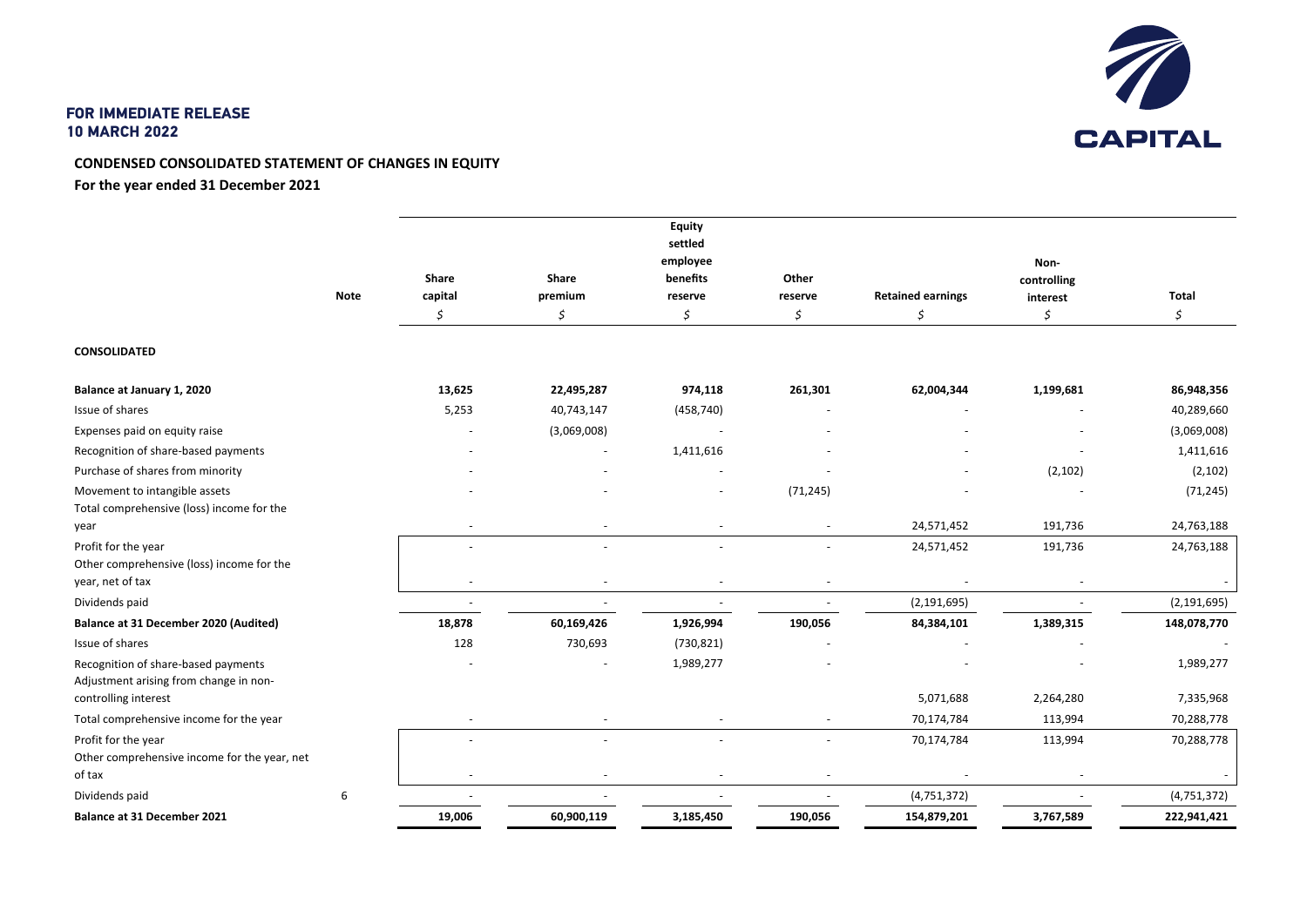## **CONDENSED CONSOLIDATED STATEMENT OF CASH FLOWS For the year ended 31 December 2021**

|                                                         |              | <b>CONSOLIDATED</b> |                |
|---------------------------------------------------------|--------------|---------------------|----------------|
|                                                         | <b>Notes</b> | 2021                | 2020           |
|                                                         |              | \$                  | \$             |
| <b>Operating activities:</b>                            |              |                     |                |
| Cash generated from operations                          | 11           | 42,607,564          | 35,987,566     |
| Interest received                                       |              | 244,998             | 256,557        |
| Finance charges paid                                    |              | (3,423,815)         | (1,340,098)    |
| Taxation paid                                           |              | (9,030,977)         | (6, 577, 555)  |
| Net cash generated from operating activities            |              | 30,397,770          | 28,326,470     |
|                                                         |              |                     |                |
| <b>Investing activities:</b>                            |              |                     |                |
| Purchase of property, plant and equipment               |              | (46, 303, 585)      | (42, 232, 001) |
| Purchase of investments                                 |              | (9, 150, 084)       | (6,398,269)    |
| Proceeds from sale of investments at fair value         |              | 9,774,463           | 6,562,856      |
| Proceeds from disposal of property, plant and equipment |              |                     |                |
|                                                         |              | 68,116              | 42,990         |
| Purchase of intangible asset                            |              | (1,006,021)         | (44, 302)      |
| Cash paid for asset acquisition                         |              |                     | (716, 752)     |
| Cash paid in advance for property, plant and equipment  |              | (3,548,794)         | (17,933,019)   |
| Proceeds from sale of other investments                 |              | 107,805             |                |
| Net cash from investing activities                      |              | (50,058,100)        | (60, 718, 497) |
| <b>Financing activities:</b>                            |              |                     |                |
| Proceeds from new loans                                 |              | 27,669,435          | 16,000,000     |
| Repayment of loans                                      |              | (6,973,921)         | (1,062,766)    |
| Repayments of leases – principal                        |              | (946, 920)          | (453, 611)     |
| Advance payment on ROU assets                           |              | (418, 782)          |                |
| Dividend paid                                           | 6            | (4,751,372)         | (2, 191, 695)  |
| Gross proceeds on equity raise                          |              |                     | 40,289,660     |
| Expenses paid on equity raise                           |              |                     | (2,486,602)    |
| Amount received from non-controlling interest on rights |              | 875,968             |                |
| issue                                                   |              |                     |                |
| Net cash from financing activities                      |              | 15,454,408          | 50,094,986     |
|                                                         |              |                     |                |
| Total cash movement for the year                        |              | (4,205,922)         | 17,702,959     |
| Cash and cash equivalents at the beginning of the year  |              | 35,701,894          | 17,620,623     |
| Effect of exchange rate movement on cash balances       |              | (918, 723)          | 378,312        |
| Total cash at end of the year                           |              | 30,577,249          | 35,701,894     |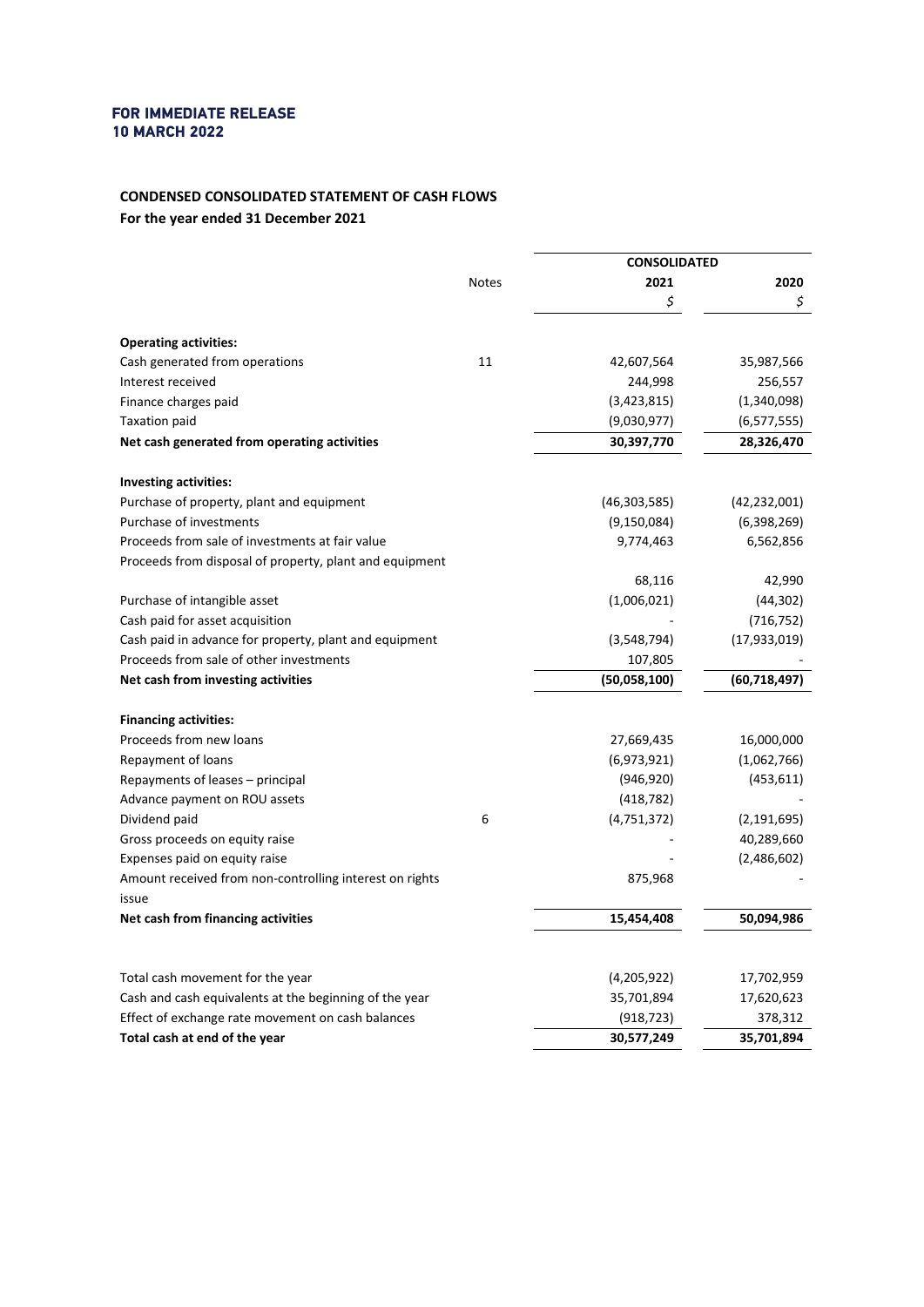

#### **1. Basis of preparation**

The preliminary condensed consolidated financial statements are prepared on the going concern basis under the historical cost convention, except for certain financial instruments which are measured at fair value. The directors are responsible for the preparation of the preliminary announcement.

The condensed consolidated financial statements included in this preliminary announcement has been prepared in accordance with the measurement and recognition criteria of International Financial Reporting Standards ("IFRS") as issued by the International Accounting Standards Board ("IASB"). Whilst the financial information included in this preliminary announcement has been prepared in accordance with IFRS, this announcement does not itself contain sufficient information to comply with the disclosure requirements of IFRS. The Group's 2021 Annual Consolidated Financial Statements have been prepared in accordance with IFRS. The preliminary announcement does not constitute a dissemination of the annual financial reports. A separate dissemination announcement in accordance with Disclosure and Transparency Rules (DTR) 6.3 will be made when the Annual Report and audited consolidated Financial Statements are available on the Company's website.

The accounting policies are in terms of IFRS and consistent with those of the prior year.

The financial information for the years ended 31 December 2021 and 2020 does not constitute the annual financial statements. The annual consolidated financial statements for the year ended 31 December 2020 and 2021 were completed and received an unmodified audit report from the Company's Auditors.

#### **2. Operations during the year**

Capital Limited (the "Company") is incorporated in Bermuda. The Company and its subsidiaries (the "Group") provide drilling services including but not limited to exploration, development, grade control and blast hole drilling services, mining services including but not limited to earthmoving, fleet management and mine management, mineral analytical services including but not limited to geochemical analysis and laboratory management, maintenance services, including but not limited to fleet maintenance and distribution of specialist mining supplies and rig site technology services including but not limited to equipment rental, survey and geophysical logging and borehole management software services for mining and mining exploration companies.

During the year ended 31 December 2021, the Group provided drilling services in Burkina Faso, Cameroon, Côte d'Ivoire, Guinea, Egypt, Kenya, Mauritania, Mali, Saudi Arabia and Tanzania. Mining services are provided in Egypt and mineral analysis are provided in Canada, Guyana, Mauritania, Nigeria, Ivory Coast, Mali and Tanzania. The Group's administrative office is located in Mauritius.

#### **3. Segment analysis**

Operating segments are identified on the basis of internal management reports regarding components of the Group. These are regularly reviewed by the Chairman in order to allocate resources to the segments and to assess their performance. Operating segments are identified based on the regions of operations. For the purposes of the segmental report, the information on the operating segments have been aggregated into the principal regions of operations of the Group. The Group's reportable segments under IFRS 8 are therefore: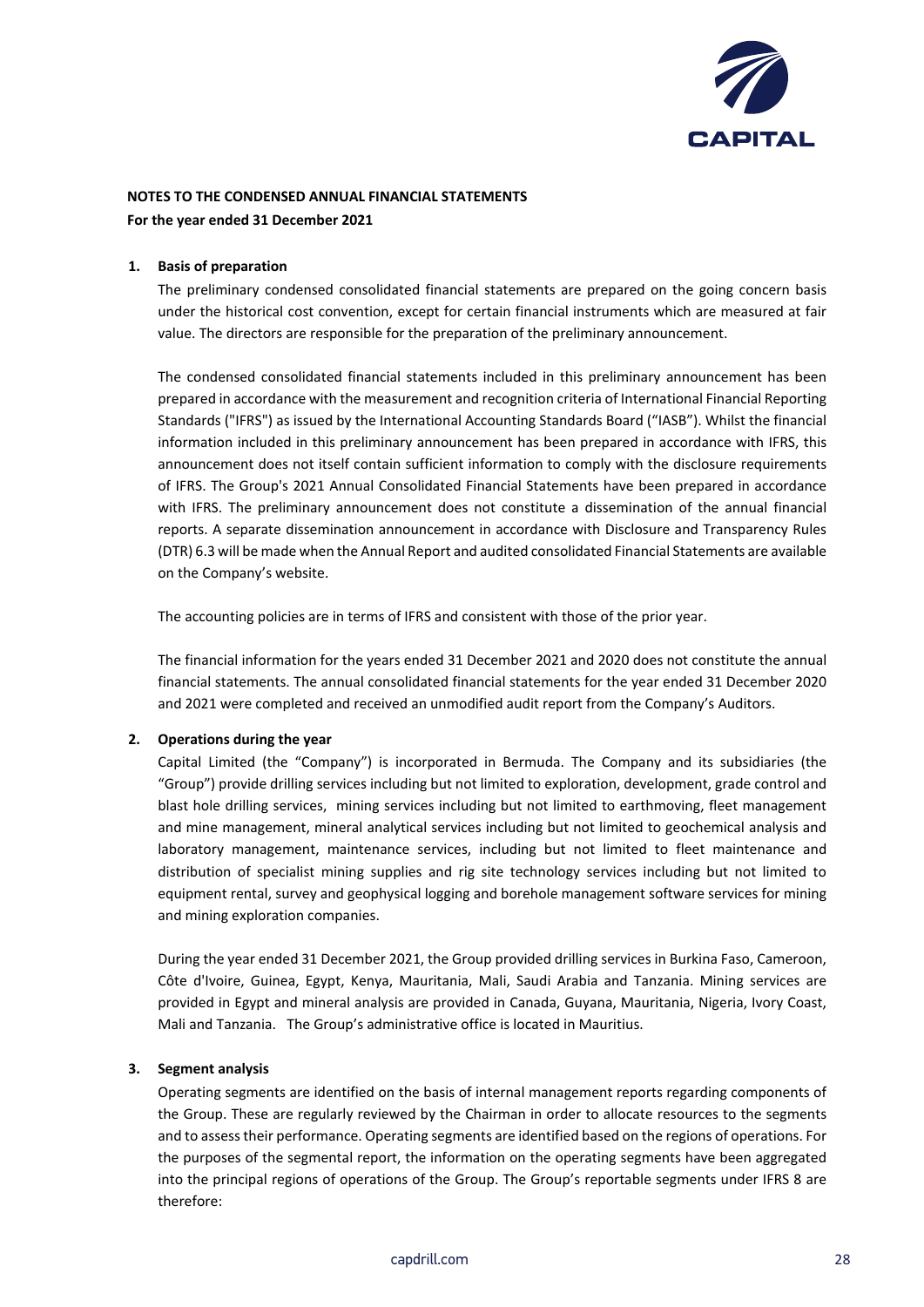

- **3. Segment analysis (continued)**
	- Africa: Derives revenue from the provision of drilling and mining services, equipment rental, IT support services and mineral assaying.
	- Rest of world: Derives revenue from the provision of drilling services, equipment rental, IT support services and mineral assaying. The segment relates to jurisdictions which contribute a relatively small amount of external revenue to the Group.

The following is an analysis of the Group's revenue and results by reportable segment:

|                                               | <b>Africa</b><br>Ş | <b>Rest of world</b><br>Ş | <b>Consolidated</b><br>Ş |
|-----------------------------------------------|--------------------|---------------------------|--------------------------|
| 2021                                          |                    |                           |                          |
| External revenue                              | 212,730,761        | 14,062,504                | 226,793,266              |
| Segment profit (loss)                         | 84,884,225         | (31,732,012)              | 53,152,213               |
| Central administration costs and depreciation |                    |                           | (1, 274, 894)            |
| Profit from operations                        |                    |                           | 51,877,319               |
| Interest income                               |                    |                           | 244.998                  |
| Finance charges                               |                    |                           | (3,833,766)              |
| Fair value gain on investments at fair value  |                    |                           | 33,716,756               |
| <b>Profit before tax</b>                      |                    |                           | 82,005,307               |

#### **2020 Audited**

| External revenue                                   | 118,892,158 | 16,069,716   | 134,961,874   |
|----------------------------------------------------|-------------|--------------|---------------|
| Segment profit (loss)                              | 42,983,120  | (19,213,658) | 23,769,462    |
| Central administration costs and depreciation      |             |              | (2, 144, 584) |
| Profit from operations                             |             |              | 21,624,878    |
| Interest income                                    |             |              | 256,557       |
| Finance charges                                    |             |              | (1,364,222)   |
| Net loss on financial assets at fair value through |             |              | 13,574,332    |
| profit and loss                                    |             |              |               |
| <b>Profit before tax</b>                           |             |              | 34,091,545    |

The following customers from the Africa segment contributed 10% or more to the Group's revenue

|            | 2021 | 2020 |
|------------|------|------|
|            | %    | %    |
| Customer A | 16%  | 22%  |
| Customer B | 37%  | 30%  |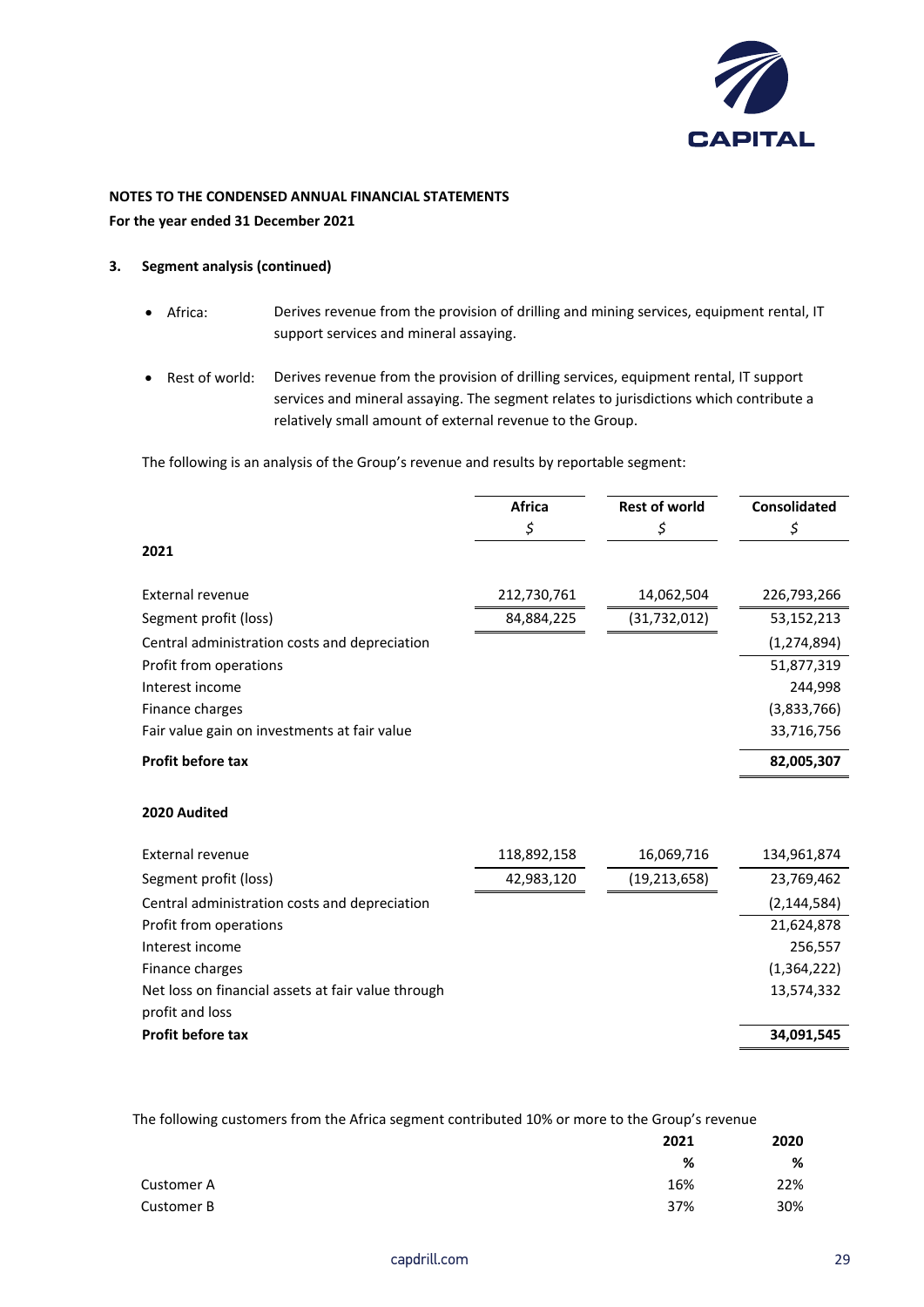

## **NOTES TO THE CONDENSED ANNUAL FINANCIAL STATEMENTS**

**For the year ended 31 December 2021**

| <b>CONSOLIDATED</b> |      |
|---------------------|------|
| 2021                | 2020 |
|                     |      |

## **3. Segment analysis (continued)**

## Segment assets and liabilities:

The following is an analysis of the Group's assets and liabilities by reportable segment:

#### Segment assets:

| Africa                   | 421,186,192   | 276,239,160     |
|--------------------------|---------------|-----------------|
|                          |               |                 |
| Rest of world            | 75,429,655    | 48,615,789      |
| Total segment assets     | 496,615,847   | 324,854,949     |
| Head office companies    | 278,034,723   | 209,060,235     |
|                          | 774,650,570   | 533,915,184     |
| Eliminations             | (423,149,052) | (307, 569, 681) |
| <b>Total Assets</b>      | 351,501,518   | 226,345,503     |
| Segment liabilities:     |               |                 |
| Africa                   | 226,314,805   | 150,572,691     |
| Rest of world            | 28,407,677    | 37,338,422      |
| Total segment assets     | 254,722,482   | 187,911,113     |
| Head office companies    | 269,589,374   | 189,124,661     |
|                          | 524,311,856   | 377,035,774     |
| Eliminations             | (395,751,759) | (298, 769, 041) |
| <b>Total Liabilities</b> | 128,560,097   | 78,266,733      |
|                          |               |                 |

Segmental reporting summary by region:

|                          | Revenue     |             | <b>Non-current assets</b> |            |
|--------------------------|-------------|-------------|---------------------------|------------|
|                          | 2021        | 2020        | 2021                      | 2020       |
| Middle East/North Africa | 89,307,774  | 44,620,151  | 75,919,256                | 41,357,995 |
| South & East Africa      | 52,055,578  | 43,448,759  | 34,338,287                | 12,246,215 |
| West Africa              | 78,186,571  | 39,699,664  | 39,508,301                | 24,682,269 |
| Others                   | 7,243,343   | 7,193,300   | 12,678,515                | 12,842,457 |
|                          | 226,793,266 | 134,961,874 | 162,444,359               | 91,128,936 |

The business has considered this segmental distribution to be appropriate as it represents the discrete areas of operations that make up the group's revenue stream.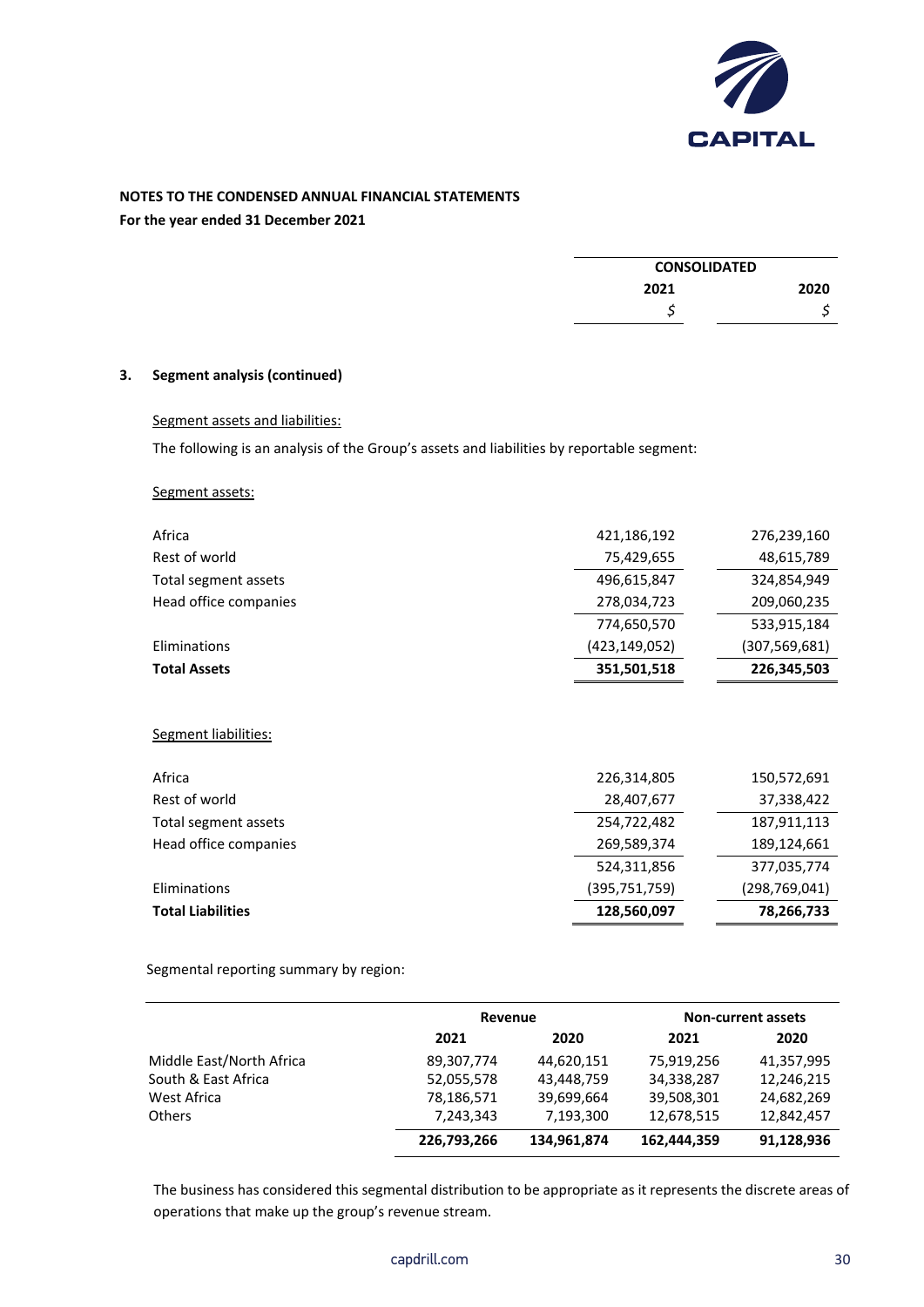

#### **4. Taxation**

Capital Limited is incorporated in Bermuda. No taxation is payable on the results of the Bermuda business. Taxation for other jurisdictions is calculated in terms of the legislation and rates prevailing in the respective jurisdictions.

The Group operates in multiple jurisdictions with complex legal and tax regulatory environments. In certain of these jurisdictions, the Group has taken income tax positions that management believes are supportable and are intended to withstand challenge by tax authorities. Some of these positions are inherently uncertain and relates to the interpretation of income tax laws. The Group periodically reassesses its tax positions. Changes to the financial statement recognition, measurement, and disclosure of tax positions is based on management's best judgment given any changes in the facts, circumstances, information available and applicable tax laws. Considering all available information and the history of resolving income tax uncertainties, the Group believes that the ultimate resolution of such matters will not likely have a material effect on the Group's financial position, statements of operations or cash flows. Refer to Note 13 (Contingencies) for more detail on Tanzania, Zambia, Mauritania and Ivory Coast.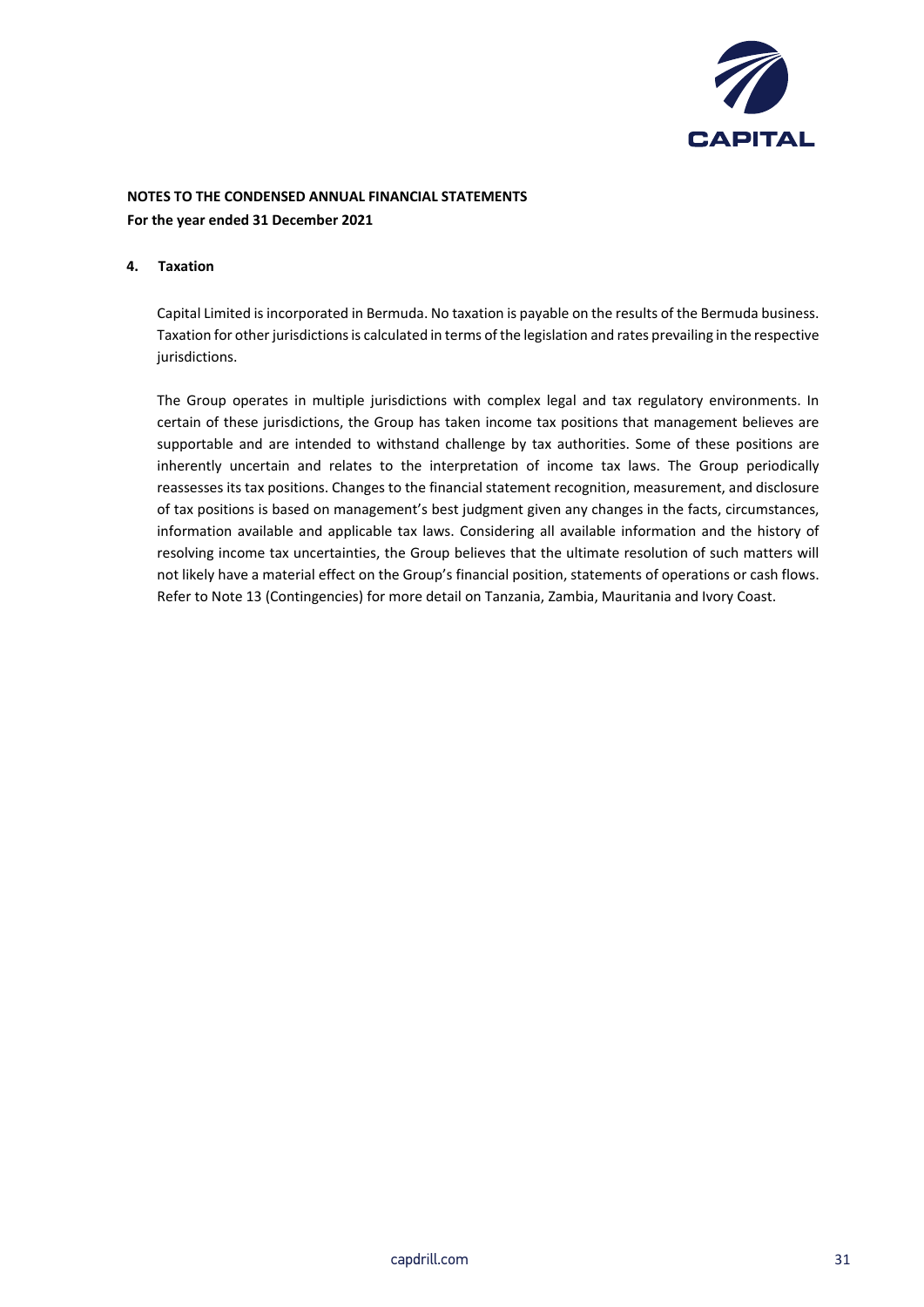

# **NOTES TO THE CONDENSED ANNUAL FINANCIAL STATEMENTS**

**For the year ended 31 December 2021**

|    |                                                                                                                                                                                           | <b>CONSOLIDATED</b> |               |
|----|-------------------------------------------------------------------------------------------------------------------------------------------------------------------------------------------|---------------------|---------------|
|    |                                                                                                                                                                                           | 2021                | 2020          |
|    |                                                                                                                                                                                           | \$                  | \$            |
| 5. | <b>Earnings per share</b>                                                                                                                                                                 |                     |               |
|    | Basic earnings per share                                                                                                                                                                  |                     |               |
|    | The earnings and weighted average number of ordinary shares used in<br>the calculation of basic earnings per share are as follows:                                                        |                     |               |
|    | Earnings for the year, used in the calculation of basic earnings per<br>share                                                                                                             | 70,174,784          | 24,571,452    |
|    | Earnings for the year, used in the calculation of basic operational                                                                                                                       |                     |               |
|    | earnings per share                                                                                                                                                                        | 36,458,028          | 10,997,120    |
|    | Weighted average number of ordinary shares for the purposes of basic<br>earnings per share                                                                                                | 189,765,149         | 138, 367, 746 |
|    | Basic operational earnings per share (cents)                                                                                                                                              | 19.21               | 7.95          |
|    | Basic earnings per share (cents)                                                                                                                                                          | 36.98               | 17.76         |
|    | Diluted earnings per share                                                                                                                                                                |                     |               |
|    | The earnings used in the calculations of all diluted earnings per share<br>measures are the same as those used in the equivalent basic earnings<br>per share measures, as outlined above. |                     |               |
|    | Weighted average number of ordinary shares used in the calculation                                                                                                                        |                     |               |
|    | of basic earnings per share                                                                                                                                                               | 189,765,149         | 138, 367, 746 |
|    | Shares deemed to be issued for no consideration in respect of:                                                                                                                            |                     |               |
|    | Dilutive share options #                                                                                                                                                                  |                     | 149,023       |
|    | Effect of STIP and LTIP shares                                                                                                                                                            | 3,021,654           | 1,478,469     |
|    | Weighted average number of ordinary shares used in the calculation                                                                                                                        |                     |               |
|    | of diluted earnings per share                                                                                                                                                             | 192,786,803         | 139,995,238   |
|    | Diluted operational earnings per share (cents)                                                                                                                                            | 18.91               | 7.86          |
|    | Diluted earnings per share (cents)                                                                                                                                                        | 36.40               | 17.55         |
|    |                                                                                                                                                                                           |                     |               |

# Share options granted in the previous year were anti-dilutive in nature and were not considered in the calculation of diluted earnings per share of the previous year.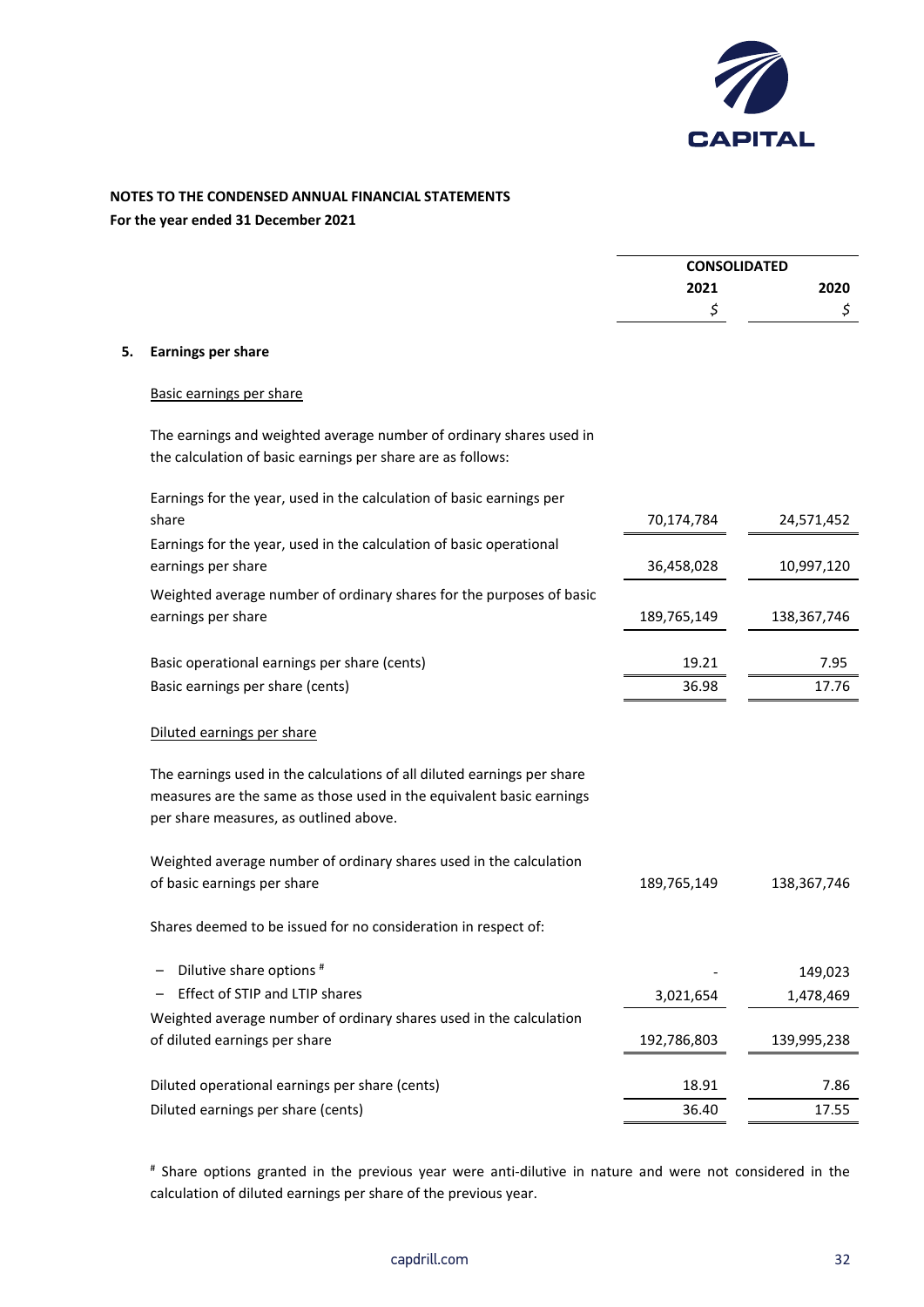

## **NOTES TO THE CONDENSED ANNUAL FINANCIAL STATEMENTS**

**For the year ended 31 December 2021**

|    |                                       | <b>CONSOLIDATED</b> |           |  |
|----|---------------------------------------|---------------------|-----------|--|
|    |                                       | 2021                | 2020      |  |
|    |                                       | Ś                   | c         |  |
| 6. | <b>Dividends</b>                      |                     |           |  |
|    | Dividends paid:                       |                     |           |  |
|    | Final dividend in respect of the year | 4,751,372           | 2,191,695 |  |
|    | Total dividends paid                  | 4,751,372           | 2,191,695 |  |
|    |                                       |                     |           |  |

During the 12 months ended 31 December 2021, a dividend of 1.3 cents (2020: 0.7 cent) per ordinary share, totalling to \$2,470,714 (2020: \$958,866) was declared as the final dividend for 2020 and paid to the shareholders on 04 May 2021 (2020: 04 May 2020) followed by a further dividend of 1.2 cents (2020: 0.9 cents) per share which was declared as interim dividend for 2021 totalling \$2,280,658 (2020: \$1,232,828) and paid on 24 September 2021 (2020: 25 September 2020). The total dividend paid is \$4,751,372 (2020: \$2,191,695).

In respect of the year ended December 31, 2021, the Directors propose that a final dividend of 2.4 cents (2020: 1.3 cents) per share be paid to shareholders on 10 May 2022 (2020: 04 May 2021). This final dividend is subject to approval by shareholders at the Annual General Meeting and has not been included as a liability in these Consolidated Financial Statements. The proposed final dividend is payable to all shareholders on the Register of Members on 7 April 2022 (2020: 9 April 2021). The total estimated final dividend to be paid is \$4.59 million (2020: \$2.47 million). The payment of this final dividend will not have any tax consequences for the Group.

## **7. Property, plant and equipment**

For the year ended 31 December 2021, the Group spent \$75.7 million (2020: \$46.9 million) on drilling rigs and other assets to expand its operations, safety upgrades and for the replacement of existing assets. The Group disposed of property, plant and equipment with a net book value of \$0.5 million (2020: \$0.8 million) during the year. A loss of \$0.5 million (2020: \$0.8 million) was incurred on the disposal of property, plant and equipment. Not reflected in the Cash Flow is a \$2.5 million asset finance facility obtained from Epiroc Financial Solutions for the purchase of 3 Rigs, \$8.5 million asset finance facility obtained from Sandvik for the purchase of equipment and \$0.7 million of assets purchased on credit.

## **8. Share capital**

| Authorised                                                          |            |            |
|---------------------------------------------------------------------|------------|------------|
| 2,000,000,000 (2020: 2,000,000,000) ordinary shares of 0.0001 cents |            |            |
| (2020: 0.0001 cents) each                                           | 200,000    | 200,000    |
| Number of ordinary shares issued                                    |            |            |
| 190,054,838 (2020: 188,780,903) ordinary shares of 0.0001 cents     |            |            |
| (2020: 0.0001 cents) each                                           | 19,006     | 18,878     |
| Share premium                                                       |            |            |
| Balance at the beginning of the year                                | 60,169,426 | 22,495,287 |
| Share issue                                                         | 730,693    | 37,674,139 |
| Balance at the end of the year                                      | 60,900,119 | 60,169,426 |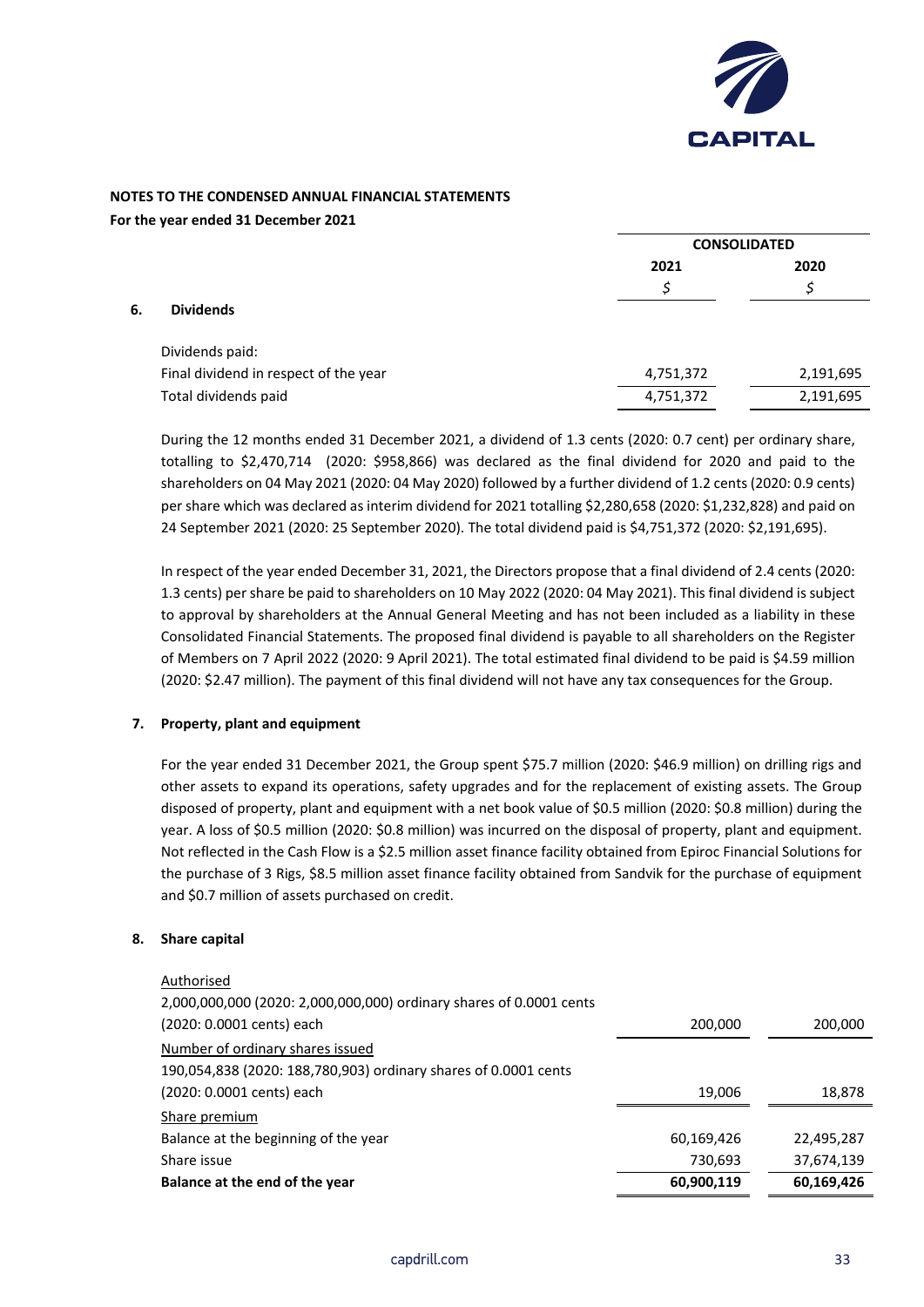

#### **9. Loans and Borrowings**

Long term liabilities consist of

- (a) \$15 million revolving credit facility ("RCF") provided by Standard Bank (Mauritius) Limited The RCF was renewed on 30 July 2020 for a further term of three years. The interest rate on the RCF is the prevailing three month US LIBOR plus a margin of 6.5% (payable quarterly in arrears) and an annual commitment fee of 2.275% of the undrawn balance. The RCF is secured by various pledges over the shares and claims of the Group's entities in Cote d'Ivoire and Tanzania together with the assignment of material contracts and their collection accounts in these jurisdictions and a debenture over the rigs in Tanzania. The facility was fully drawn as at 31 December 2021.
- (b) \$ 3.8 million credit facility provided by Epiroc Financial Solutions AB

The facility was signed on 6 September 2019 and drawn down against the purchase of five rigs. The term of the facility is four years repayable in 46 monthly instalments. Interest is charged at a with a fixed rate of 8.47% per annum (payable monthly in arrears). As at 31 December 2021, an amount of \$1.8 million (2020: \$2.7 million) remained outstanding under this facility.

(c) \$2.6 million credit facility by Epiroc Financial Solutions AB

The facility was signed on 26 November 2020 and drawn down against the purchase of three rigs. The term of the facility is 4 years repayable in 46 monthly instalments. Interest is charged at a fixed rate of 8.25% per annum (payable monthly in arrears). As at 31 December 2021, an amount of \$1.9 million (2020: \$ 2.6 million) remained outstanding under this facility.

(d) \$2.5 million credit facility by Epiroc Financial Solutions AB

This new facility was signed on 01 May 2021 and drawn down against the purchase of three rigs. The facility is repayable in 46 monthly instalments. The interest rate is the prevailing three-month US LIBOR plus a margin of 4.8%. As at 31 December 2021, an amount of \$2.4 million remained outstanding under this facility.

#### (e) \$37.7 million term loan provided by Macquarie Bank Limited (London Branch)

On 25th September 2020, the Group entered into a senior secured, asset backed term loan facility with Macquarie Bank Limited. The term of the loan is three years repayable in quarterly instalments with an interest rate on the facility of the prevailing three-month US LIBOR plus a margin of 7.75% per annum (payable quarterly in arrears). The loan is secured over certain assets owned by the Group and currently located in Egypt and Cote d'Ivoire together with guarantees provided by Capital Limited, Capital Drilling Egypt LLC and Capital Mining Services SARL. The Group drew an additional \$27.7 million in 2021. The facility was fully drawn as at 31 December 2021 (2020: fully drawn).

During the year under review, the Group has complied with all covenants that attached to both the RCF and the term loan.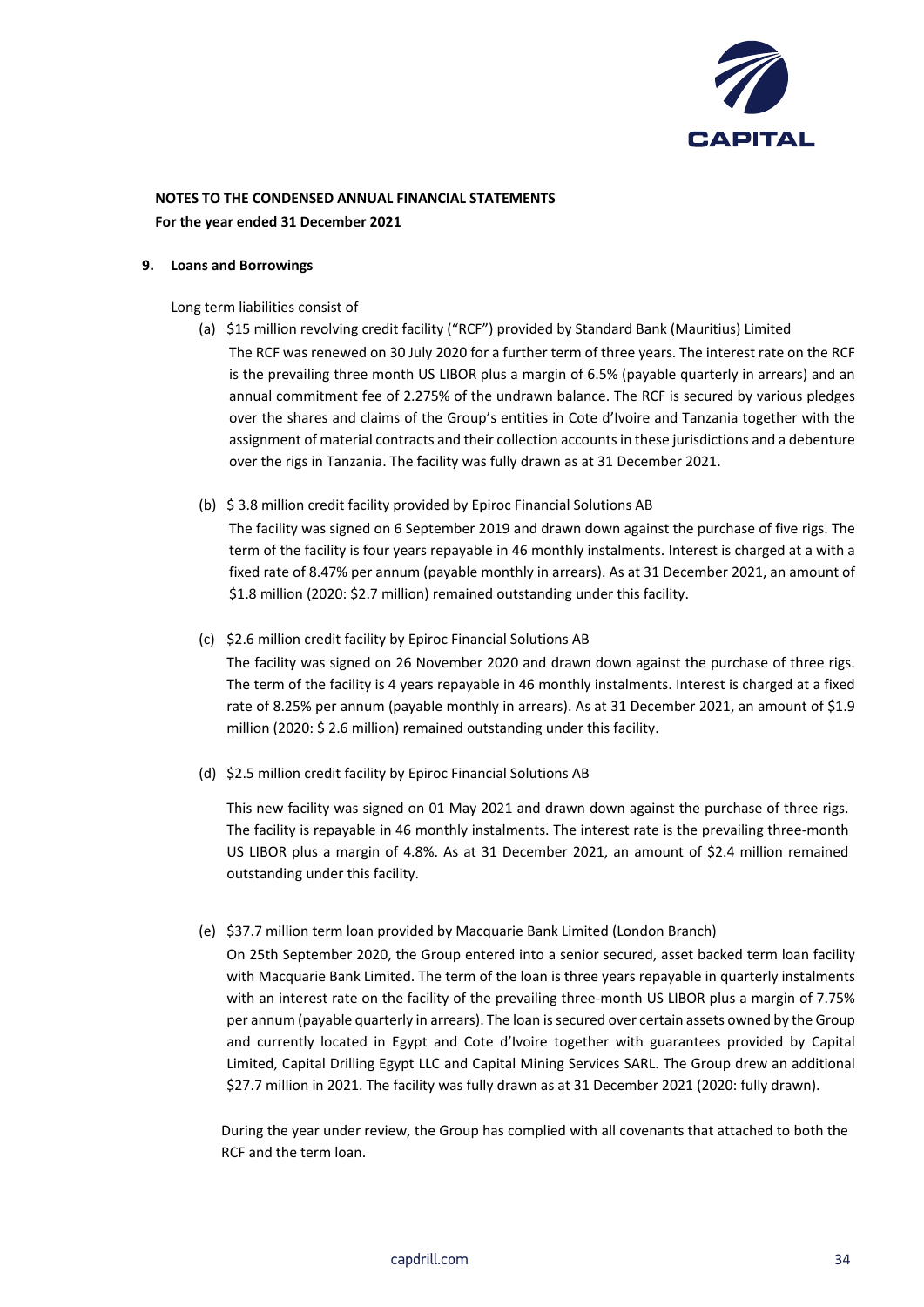

#### **9. Loans and Borrowings (Continued)**

#### (f) \$8.5 million term loan facility with Sandvik Financial Services AB (PUBL)

On 19 November 2020, the Group entered into a new term loan facility agreement with Sandvik Financial Services AB (PUBL). The facility is for up to \$8.5 million for the purchase of equipment from Sandvik AB, available in not more than four tranches until 31 December 2021. Each tranche is repayable over a period of five years. Interest is payable quarterly in arrears at 5.45% per annum on the drawn amount. As at 31 December 2021 \$8.3 million of the facility was used and \$0.2 million of the facility remained undrawn (2020: \$8.5 million remained undrawn).

During the year under review, the Group has no covenants that attached to the facility.

| 2021         | 2020                |
|--------------|---------------------|
| \$           | Ş                   |
| 30,693,713   | 13,194,210          |
| 27,669,435   | 16,000,000          |
| 10,834,144   | 2,649,798           |
| 3,217,253    | 1,196,504           |
| (2,967,733)  | (1,098,963)         |
| (17, 531)    | (185,070)           |
| (6,973,921)  | (1,062,766)         |
| 62,455,360   | 30,693,713          |
|              |                     |
| (16,887,692) | (4,581,111)         |
| 45,567,668   | 26,112,602          |
|              | <b>CONSOLIDATED</b> |

#### **10. Inventory**

The cost of inventories recognised as an expense in the current year amounts to \$13.4m (2020: \$9.8m). During the year, the Group wrote off \$1.3m (2020: \$0.4m) of inventory. A reversal of provision of \$1.0m (2020: Provision of \$0.1m) was made during the year, resulting in a decrease in the carrying amount of the provision.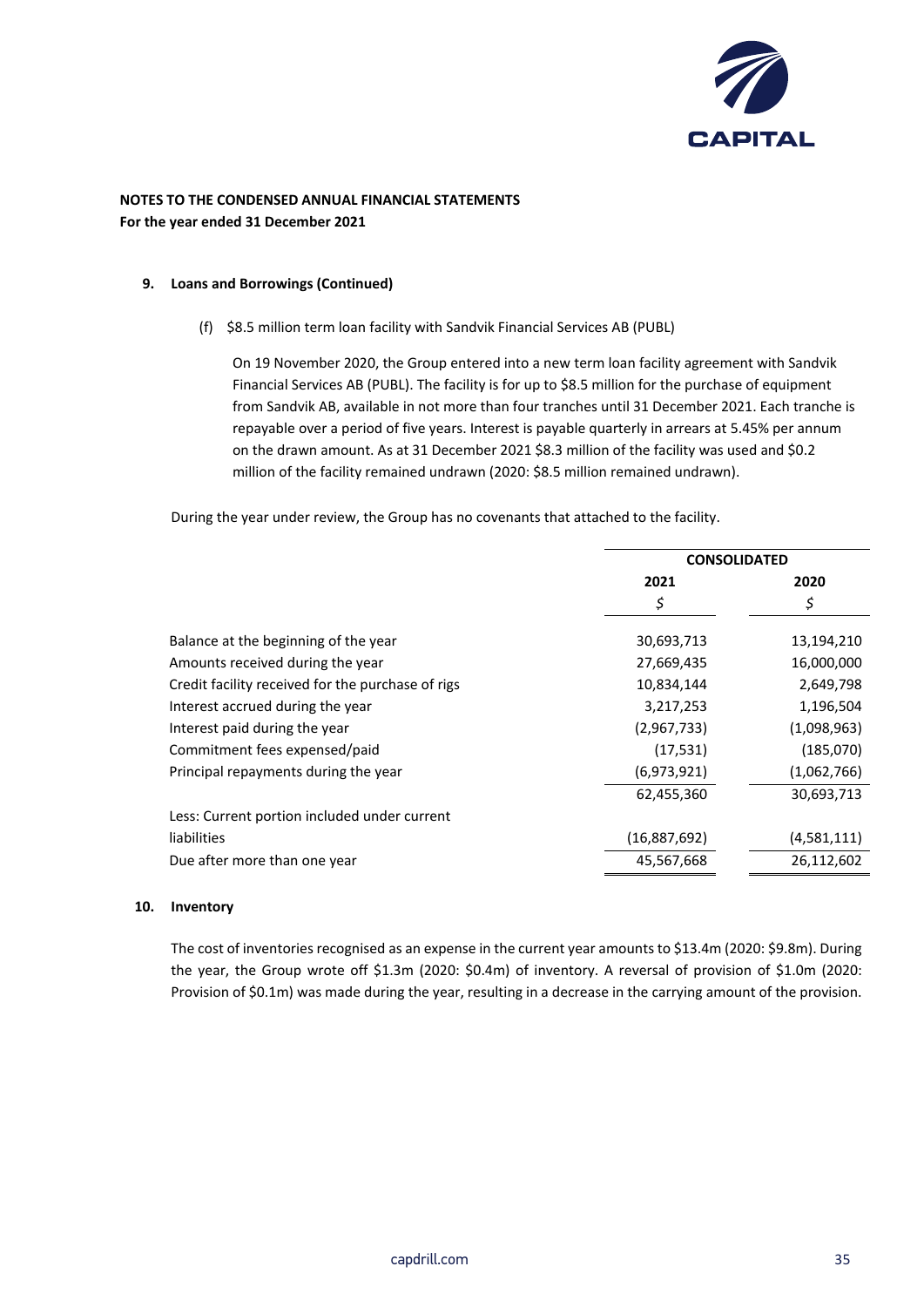

## **NOTES TO THE CONDENSED ANNUAL FINANCIAL STATEMENTS**

**For the year ended 31 December 2021**

|     |                                                              | <b>CONSOLIDATED</b> |                |
|-----|--------------------------------------------------------------|---------------------|----------------|
|     |                                                              | 2021                | 2020           |
|     |                                                              | $\zeta$             | \$             |
| 11. | Cash generated from operations                               |                     |                |
|     | Profit before tax                                            | 82,005,307          | 34,091,545     |
|     | Adjusted for:                                                |                     |                |
|     | Depreciation                                                 | 20,516,484          | 11,778,170     |
|     | Loss on disposal of property, plant and equipment            | 453,869             | 778,847        |
|     | Depreciation of Right of use assets                          | 883,923             | 418,902        |
|     | Share based payment expense<br>-                             | 1,989,277           | 1,411,616      |
|     | Fair value gain/(loss) on investments at fair value          | (33, 716, 756)      | (13, 574, 332) |
|     | Interest income                                              | (244, 998)          | (256, 557)     |
|     | Finance charges                                              | 3,833,766           | 1,364,222      |
|     | Unrealised foreign exchange loss/(gain) on foreign cash held | 918,723             | (378, 312)     |
|     | Operating cash flows before working capital changes          | 76,639,595          | 35,634,101     |
|     | Adjustments for working capital changes:                     |                     |                |
|     | (Increase)/Decrease in inventory                             | (13, 246, 010)      | (7,074,833)    |
|     | Increase in trade and other receivables                      | (26, 879, 489)      | (5, 170, 082)  |
|     | Increase in trade and other payables                         | 6,093,468           | 12,598,380     |
|     |                                                              | 42,607,564          | 35,987,566     |
|     |                                                              |                     |                |
|     |                                                              | <b>CONSOLIDATED</b> |                |
|     |                                                              | 2021                | 2020           |
|     |                                                              | \$                  | \$             |

The Group has the following commitments:

| Committed capital expenditure | 13,424,141 | 35,647,233 |
|-------------------------------|------------|------------|
|-------------------------------|------------|------------|

The Group had outstanding purchase orders amounting to \$30.3 million (2020: \$40.2 million) at the end of the reporting period of which \$13.4 million (2020: \$35.6 million) were for capital expenditure.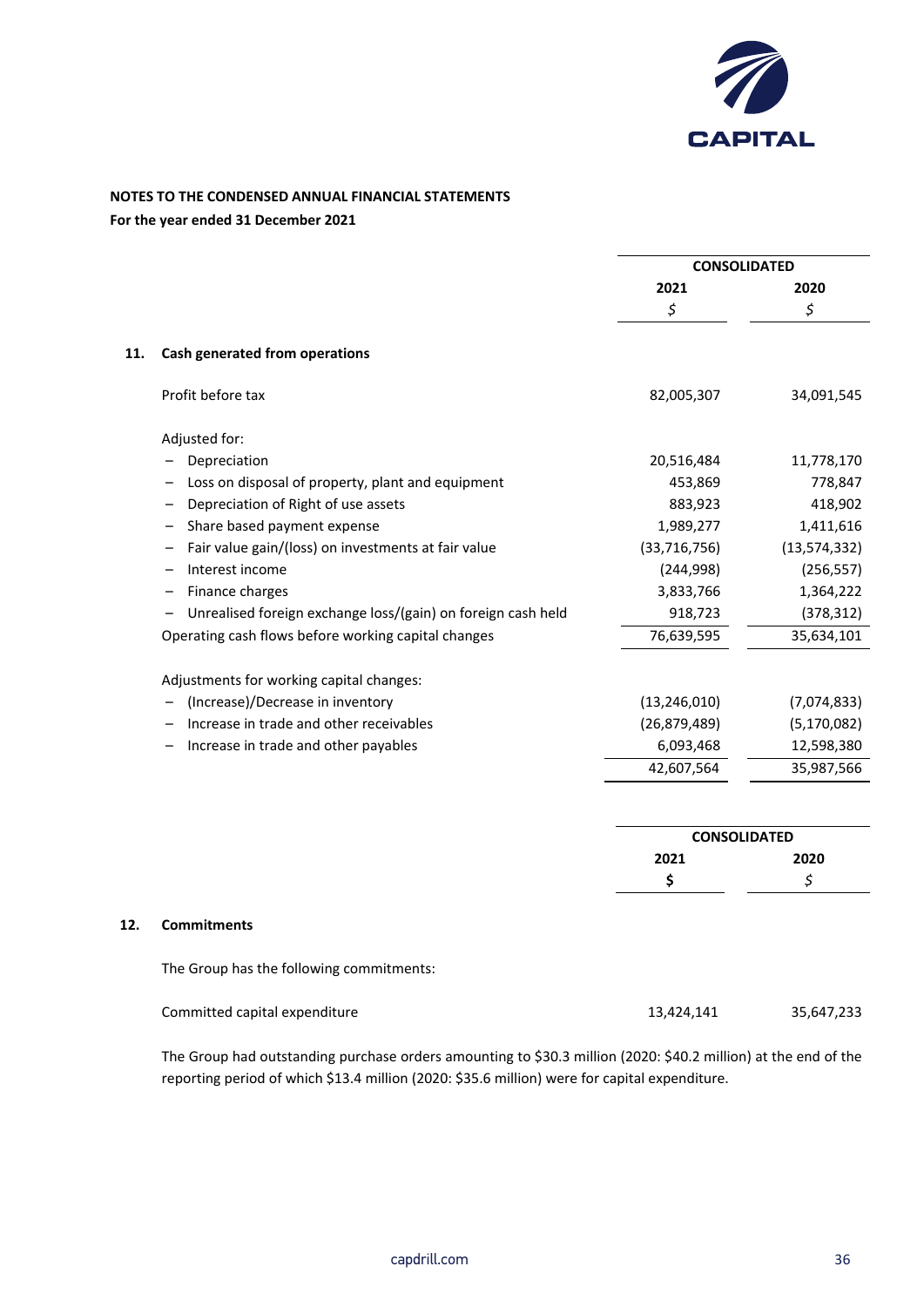

#### **13. Contingencies**

#### Zambia tax:

Capital Drilling (Zambia) Limited ("CDZ"), a subsidiary of Capital Limited, is a party to various tax claims made by the Zambian Revenue Authority (ZRA) for the tax years 2007 to 2013.

On 30 April 2015, CDZ received a tax assessment from the ZRA totalling Zambian Kwacha 150m (\$8.2 million), inclusive of penalties and interest. The claims relate to various taxes, including income tax, value added tax, payroll tax (PAYE) and withholding tax. CDZ responded in detail to these claims, and no amount has yet been paid. No subsequent communication has been received from the ZRA regarding this matter since June 2016.

As Capital has ceased to operate in Zambia, CDZ is being liquidated. This process is expected to be completed during 2022.

#### Tanzania tax:

#### 2009-15 tax audit

Capital Drilling (T) Ltd ("CDT"), is party to a payroll tax claim made by the Tanzanian Revenue Authority ("TRA") for the tax years 2009-2015. During the financial year ended 31 December 2016, the company received an immediate demand notice from the TRA for 18.6 billion Tanzanian Shillings ("TZS") (US\$[8.0] million), inclusive of penalties and interest. The management of CDT objected to the assessment raised by the TRA and requested the calculations of the notice. In order to object, according to Tanzanian tax law, a taxpayer is required to pay the tax amount not in dispute or one third of the assessed tax whichever is greater. CDT's management reached an agreement with the TRA and paid TZS 1.5 billion (US\$0.7 million) in lieu of one third of the assessed value.

In June 2017 the TRA provided its calculations to CDT, in which CDT identified differences with the TRA on both the facts and methodology used to determine the tax payable. In order to continue the discussions and negotiations with the TRA, CDT has, at the request of the TRA, paid an additional amount of TZS 1.1 billion (US\$0.4 million), increasing the total amount paid to TZS 2.6 billion (US\$1.1 million) as at 31 December 2018.

CDT is of the view that the US\$1.1 million already paid represents the maximum potential tax liability. However, on 3 February 2020, the TRA issued an updated assessment of TZS 22.5 billion (US\$9.8 million) which comprises a principal amount of TZS 7.3 billion (US\$3.2 million) and interest of TZS 15.2 billion (US\$6.6 million). CDT has lodged an appeal at the Tanzania Revenue Appeals Board (TRAB), which was dismissed on a technicality on 25th September 2020. In August 2021, CDT finally received the documents required to be able to appeal the dismissal and the appeal was lodged within the statutory timeframe. CDT is now awaiting confirmation of the date for the verbal arguments to be presented. CDT's advisers remain confident that the appeal will be successful.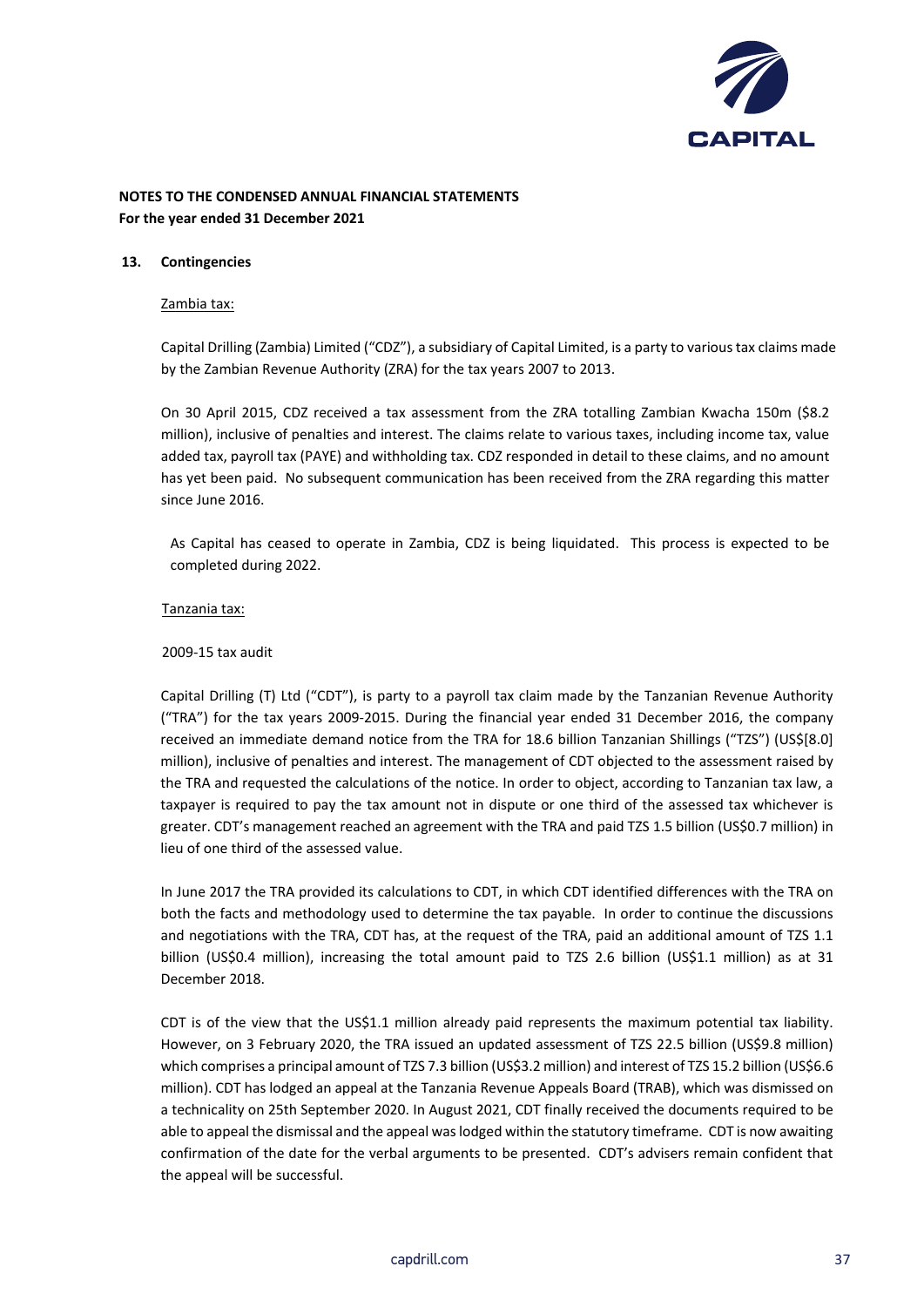

#### **13. Contingencies (Continued)**

Tanzania tax: (Cont'd)

2016-18 tax audit

The TRA issued an initial assessment of \$4.5m for 2016-18 in December 2019. Through negotiation, this was reduced to \$2.4 million in May 2020 and a total of \$0.7 million was paid by CDT in order to proceed with lodging formal objections. These were lodged in June 2020 and responses finally received a year later in June 2021. A number of CDT's positions were accepted and a further round of correspondence entered into which is ongoing.

\$0.7m remains in line with Management's estimate of the potential tax and penalties due and, as this amount has already been paid, no further amounts have been provided on the balance sheet.

#### Mauritania tax:

#### 2019 tax audit

On 25 November 2020, CDM received notification that the MRA has commenced a routine tax audit into the 2019 tax year and, on 21 December 2020, the MRA issued a payment demand for a total of \$1.9m including penalties.

Management considers that the maximum exposure is \$0.7m, including penalties. A payment of \$0.3m was made before the end of 2020, leaving \$0.4m payable based on management's analysis. As at 31 December 2020, a further \$1.0m was provided on the balance sheet.

However, in February 2021 CDM was required to sign a payment plan for the full outstanding claim of \$1.7m, including an additional \$0.1m penalties, in order for the case to proceed to a full technical review by the MRA and to prevent shutdown of the company's operations. The full technical review had not progressed in any meaningful way before the payment agreement came to an end with all but \$0.1m paid in full. No further balance sheet provision is therefore required, and no asset recognised for the potential reduction in the final liability.

Negotiations with the MRA are ongoing and the technical review should still take place, although both the timing and outcome are uncertain.

#### Ivory Coast tax:

#### 2018-19 tax audit

A tax audit of CDCI for the two years ended 31 December 2019 is currently underway which focuses on the tax outcomes resulting from the local SYSCOA accounting reporting requirements. The main area where the Ivorian tax authorities are seeking additional tax relates to securities tax (IRVM) that they claim is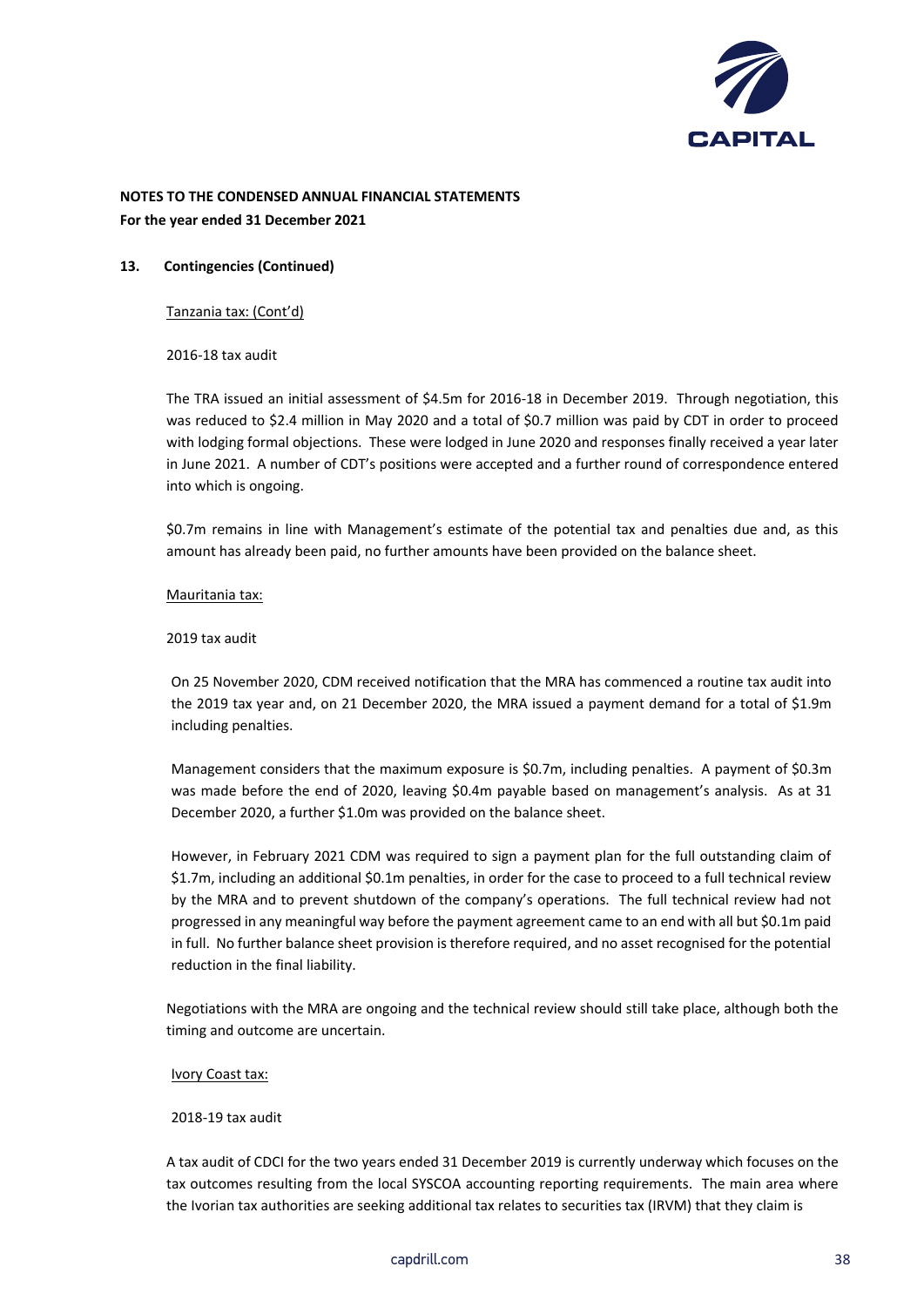

#### **13. Contingencies (Continued)**

#### Ivory Coast tax: (Cont'd)

payable on an intercompany balance. Through negotiations, the total tax exposure has been reduced from \$1.5m to \$0.4m. No provision has been recognised at 31 December 2021 on the basis that negotiations are ongoing and the underlying facts would not trigger any additional securities tax liability.

#### Customs duty

An initial exchange of correspondence has taken place between the Ivorian customs duty authority and Capital Mining Services (CMS) relating to the availability of certain customs duty exemptions under CMS client's Mining Convention. CMS responded with a forceful written denial of this position in July 2021 and no further correspondence has been received. No balance sheet provision has been made, no assessments have been issued and no amounts are due and payable.

Mali tax:

#### 2016-18 tax audit

In July 2019, the Mali Tax Authorities (DGE) commenced a routine tax audit of Capital Drilling Mali for the periods 2016-18. No final assessments or requests for payment have been issued in respect of any of the three years under audit and the audit process has not yet formally concluded.

Across the three years, the maximum potential tax claim including penalties is approximately \$3.8m. Following a detailed review, our in-country advisers have calculated the actual potential exposure at \$0.2m, including penalties and provided a comprehensive response to the tax authorities supporting this position.

#### **14. Glossary**

A description of various acronyms is detailed below:

| ARPOR         | Average Revenue Per Operating Rig                                     |
|---------------|-----------------------------------------------------------------------|
| <b>CAPEX</b>  | Capital Expenditure                                                   |
| <b>EBIT</b>   | Earnings (Loss) Before Interest and Taxes                             |
| <b>EBITDA</b> | Earnings (Loss) Before Interest, Taxes, Depreciation and Amortisation |
| <b>EPS</b>    | Earnings (Loss) Per Share                                             |
| <b>ETR</b>    | <b>Effective Tax Rate</b>                                             |
| <b>HSSE</b>   | Health, Safety, Social and Environment                                |
| KPI           | Key Performance Indicator                                             |
| LTI           | Lost Time Injury                                                      |
|               |                                                                       |